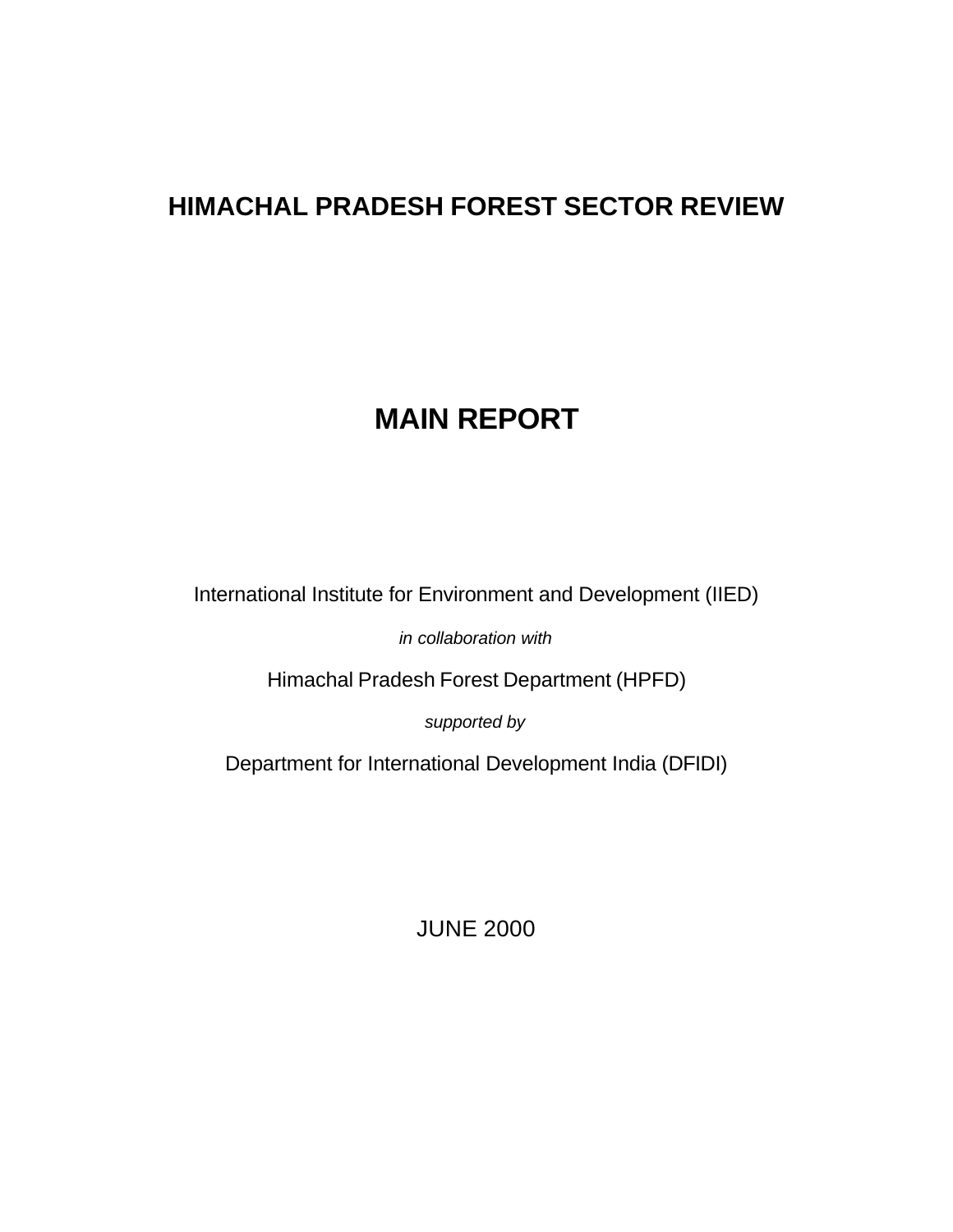# **CONTENTS**

Acronyms Acknowledgements Executive summary

## 1 THE PURPOSE OF THE FOREST SECTOR REVIEW (FSR)

- 1.1 Rationale for the Forest Sector Review
- 1.2 Multi-stakeholder approach
- 1.3 Analytical approach
- 1.4 Continuous improvement process
- 2 DESCRIBING THE FOREST SECTOR WHERE WE ARE NOW
- 2.1 The state of forests
- 2.2 The state of forest stakeholders
- 2.2.1 The primary stakeholders
- 2.2.2 The secondary stakeholders<br>2.2.3 The tertiary stakeholders
- The tertiary stakeholders
- 3 ANALYSING THE SECTOR: THE KEY IS SUES
- 3.1 Participatory forest management for livelihood needs
- 3.1.1 Meeting livelihood needs and poverty alleviation
- 3.1.2 Village forest institutions
- 3.1.3 Relations between *Panchayati Raj* Institutions (PRIs) and village forest institutions
- 3.2 Increasing the quantity and quality of forest benefits
- 3.2.1 Biodiversity
- 3.2.2 Water management in the Himalayas
- 3.2.3 Non-timber forest products
- 3.2.4 Grazing
- 3.2.5 Tourism potentials
- 3.2.6 Timber production
- 3.2.7 Balancing all forest goods and services through integrated protection and management strategies
- 3.3 Governance, laws and policy coherence
- 3.3.1 Land use policy
- 3.3.2 Non-forest sector policies
- 3.3.3 Participatory governance at state level
- 3.3.4 Renegotiating roles
- 3.3.5 Capacity strengthening
- 4 RECOMMENDATIONS A FRAMEWORK FOR ACHIEVING SUSTAINABLE FOREST **MANAGEMENT**
- 4.1 Four key principles for SFM in HP
- 4.2 Policy objectives for HP's forest sector
- 4.3 Implementation of policy recommendations
- 4.4 Dealing with contentious policy issues
- 4.5 Preparing formal forest policy
- 4.6 Response to policy: strategic planning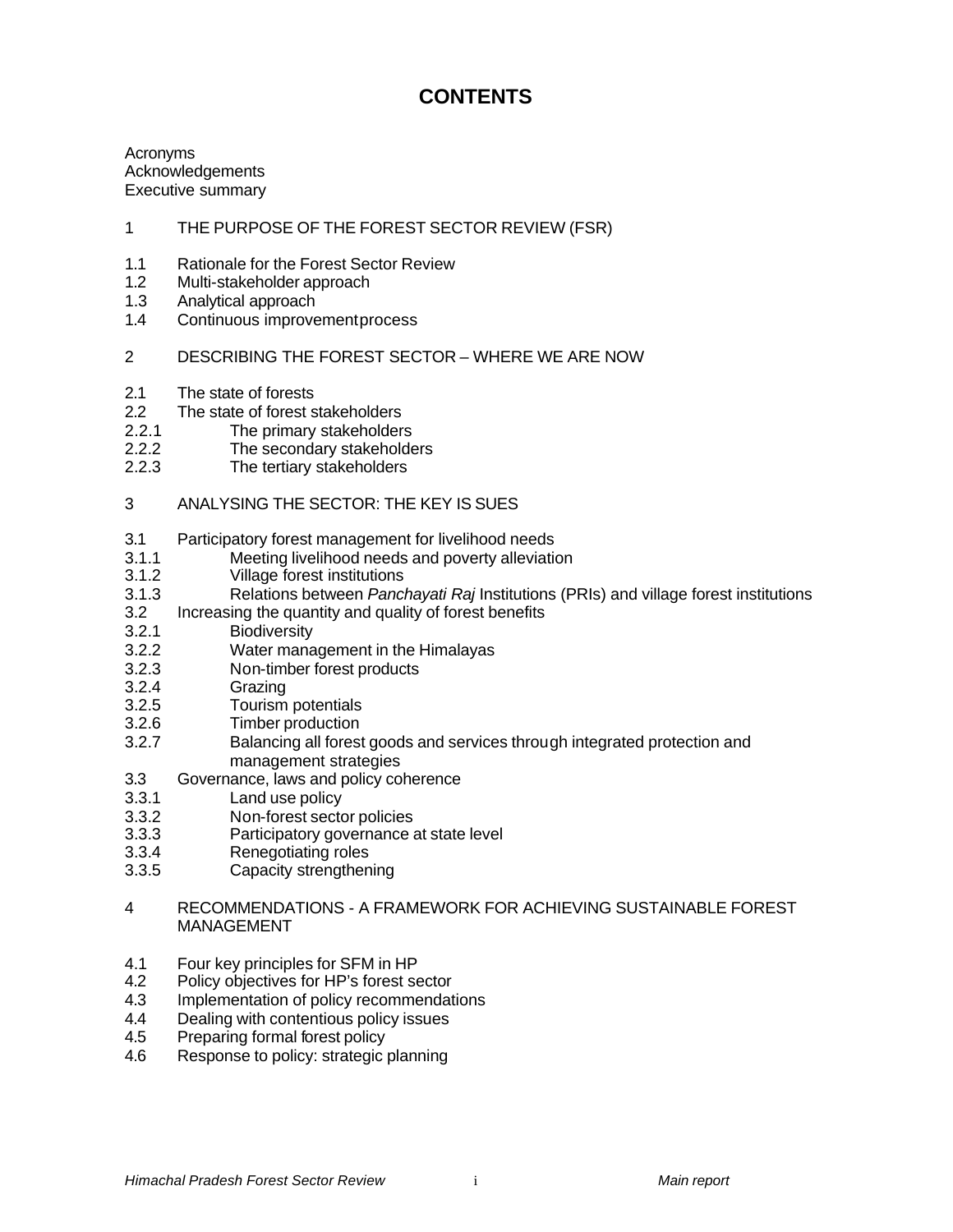## APPENDICES

- 1: The Bhopal-India criteria and related draft indicators for SFM in India (the 'Bhopal-India process')
- 2: Forest Sector Review study reports
- 3: Process and timetable of the Forest Sector Review

#### ANNEXES

Annexes to the main report are presented in a separate volume.

- *1.* Stakeholder analysis of village forest users in Himachal Pradesh. ORG Centre for Social Research.
- 2. Proceedings of workshop for a shared vision on sustainable management.
- 3. Proceedings of the policy dialogue on cross sectoral issues concerning the forest sector in Himachal Pradesh.
- 4. Land use policy issues. Land Use Focus Group*.*
- 5. Village level institutions, their mechanisms and interlinkages with the *Panchayati Raj* institutions. Village level institutions Focus Group*.*
- 6. Biodiversity, NTFPs and Ecotourism. Biodiversity, NTFPs and Eco-tourism Focus Group.
- *7.* Economic valuation of forests in Himachal Pradesh. Dr Madhu Verma*,* Indian Institute of Forest Management*.*
- *8.* Improving the legal framework for sustainable forest management in Himachal Pradesh. Jonathan Lindsay, FAO Development Law Service.
- 9. List of participants in workshops and presentations on the Forest Sector Review.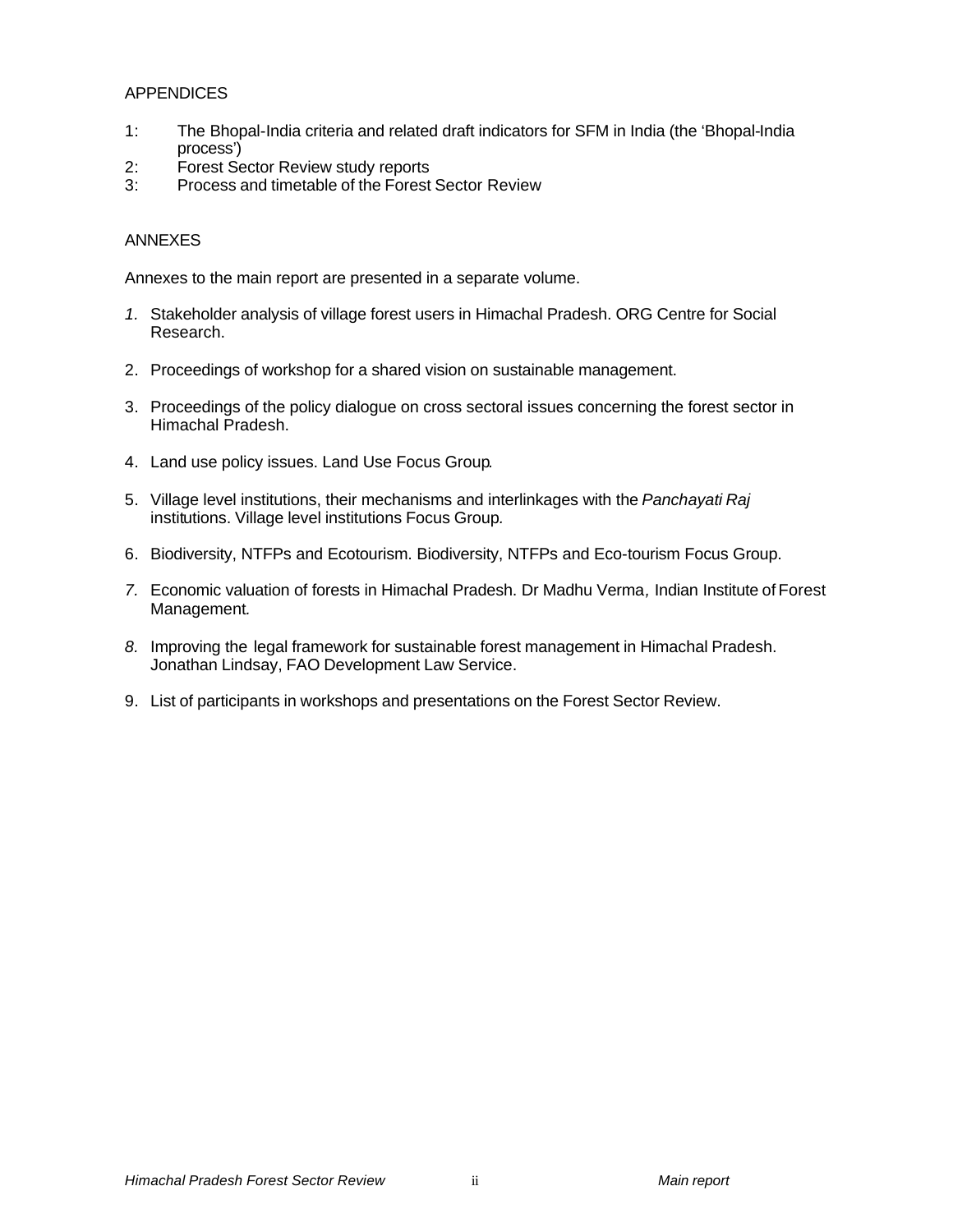# **ACRONYMS**

| C&I           | criteria and indicators                                                  |
|---------------|--------------------------------------------------------------------------|
| CBO           | community based organisation                                             |
| DFID          | Department for International Development (of the UK)                     |
| EIA           | environmental impact assessment                                          |
| <b>FIS</b>    | forest information system                                                |
| <b>FSR</b>    | <b>Forest Sector Review</b>                                              |
| <b>GEF</b>    | global environment facility                                              |
| <b>GIS</b>    | geographic information system                                            |
| Gol           | Government of India                                                      |
| <b>GP</b>     | Gram Panchayat                                                           |
| <b>GTZ</b>    |                                                                          |
| HP            | Gesellschaft fur Technische Zusammenarbeit (German technical assistance) |
|               | Himachal Pradesh                                                         |
| <b>HPFD</b>   | Himachal Pradesh Forest Department                                       |
| <b>HPSFC</b>  | Himachal Pradesh State Forest Corporation                                |
| HRD           | human resources development                                              |
| <b>IGCP</b>   | Indo-German Changar Project                                              |
| IGF           | <b>Inspector General of Forests</b>                                      |
| IIED          | International Institute for Environment and Development                  |
| <b>IIFM</b>   | Indian Institute of Forest Management                                    |
| <b>IUCN</b>   | International Union for Conservation of Nature and Natural Resources     |
| <b>IWDP</b>   | Integra ted Watershed Development Project                                |
| JFM           | Joint Forest Management                                                  |
| MFP           | minor forest product                                                     |
| <b>MIS</b>    | management information system                                            |
| MLA           | Member of Legislative Assembly                                           |
| NGO           | non governmental organisation                                            |
| <b>NTFP</b>   | non timber forest product                                                |
| NWFP          | non wood forest product                                                  |
| <b>PFE</b>    | permanent forest estate                                                  |
| PFM           | participatory forest management                                          |
| PRI           | panchayati raj institution                                               |
| RaMIS         | range management information system                                      |
| SC            | scheduled caste                                                          |
| SТ            | scheduled tribe                                                          |
| SFM           | sustainable forest management                                            |
| <b>SLUWDB</b> | State Land Use and Wasteland Development Board                           |
| <b>SVS</b>    | Sanjhi Van Samiti                                                        |
| <b>SVY</b>    | Sanjhi Van Yojna                                                         |
| <b>TORs</b>   | terms of reference                                                       |
| TD            | timber distribution                                                      |
| <b>VDC</b>    |                                                                          |
| <b>VEDC</b>   | Village Development Committee                                            |
| <b>VFDC</b>   | Village Eco-Development Committee                                        |
|               | Village Forest Development Committee                                     |
| VFDS          | <b>Village Forest Development Society</b>                                |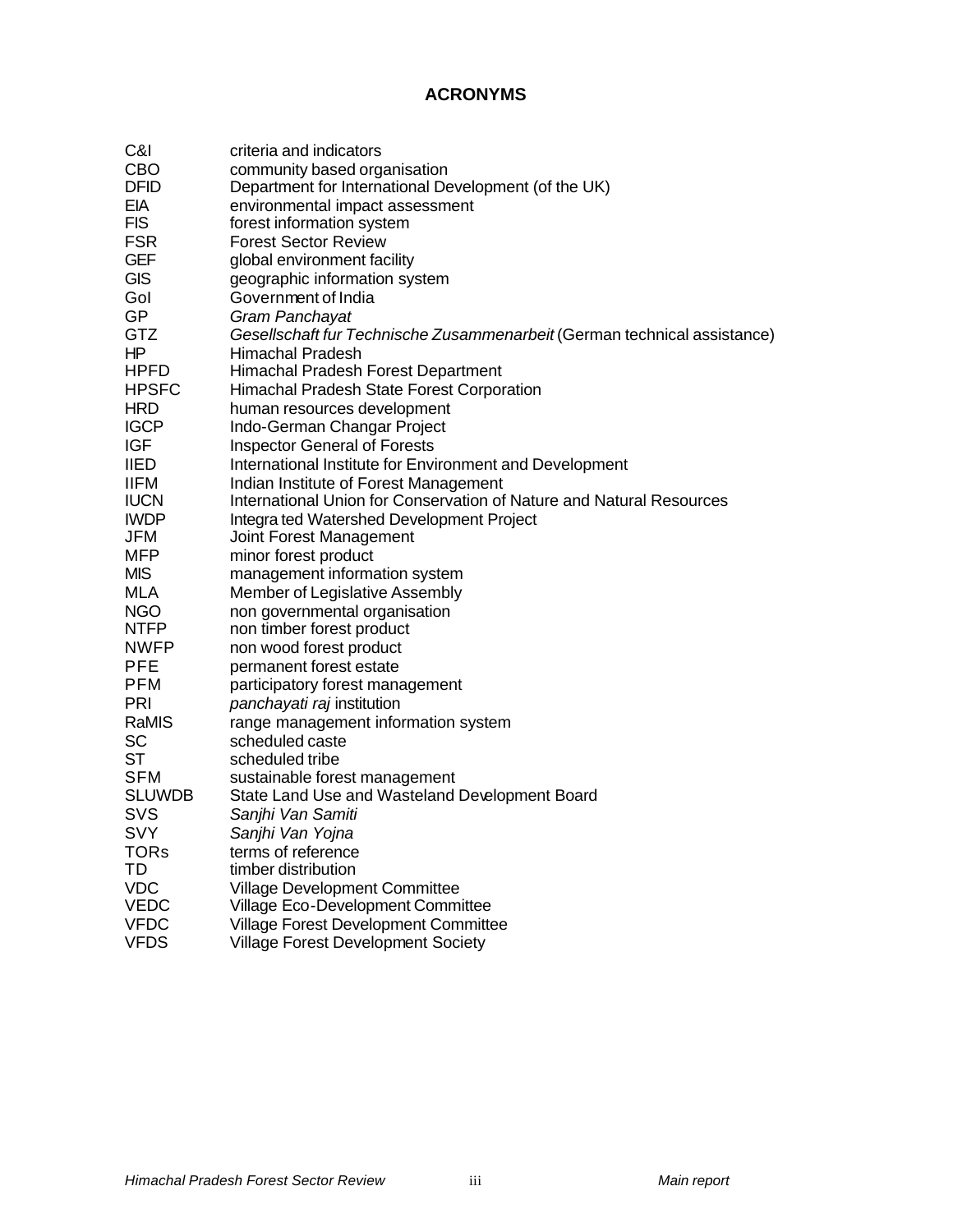# **ACKNOWLEDGEMENTS**

"IIED would like to thank all those who contributed to the Forest Sector Review. The FSR was a consultative process carried out over one year; and it is not possible here to name all those who kindly contributed information, insights and ideas regarding Himachal Pradesh's forests. However, in particular, we should like to acknowledge the work of the Forest Department Core Team : S.K. Pande, Pankaj Khullar, Vinay Tandon, A.K. Gulati, R.K. Sood, H.S. Kingra, Surender Kuma r and Vinod Tiwari. The Core Team guided the entire process, responded to research findings and facilitated practical arrangements. We also thank the focus groups and consultants who ably and efficiently completed the sub-study reports (which are reproduced in full in a separate volume); and the village representatives, NGOs, wider Forest Department staff and members of the public who offered their inputs to the process. The boundless energy and considerable experience of Senior Consultant V P Mohan ensured that the process was efficient, timely and inspiring to participants. The continuing support of the Principal Chief Conservator of Forests, was much appreciated. Finally, the financial support of the Department for International Development – India, and their encouragement of a truly multi-stakeholder, participatory approach was a significant factor in the successful completion of the Forest Sector Review.

Stephen Bass and Elaine Morrison International Institute for Environment and Development London.

June 2000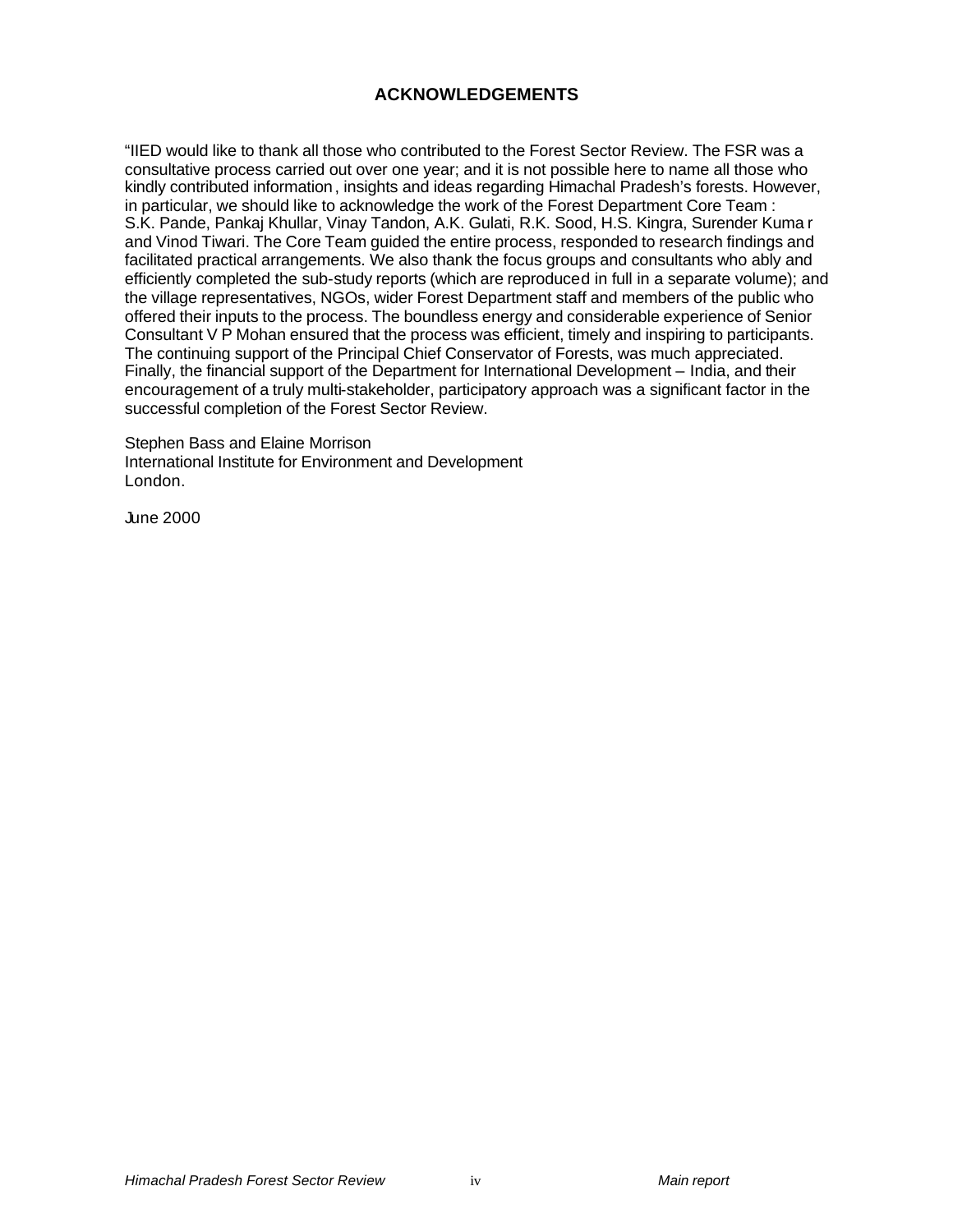# **EXECUTIVE SUMMARY**

#### **The purpose of the Forest Sector Review**

Himachal Pradesh's forests, and the people dependent on them, are experiencing new types of change, at ever-increasing rates. Yet the policy and institutional framework has not changed to the same degree, with the result that systems for ensuring that all needs for forest goods and services are met are now inadequate. Recognising this, the Himachal Pradesh Forest Department (HPFD) called for a comprehensive Forest Sector Review (FSR). The Review aims to provide a basis of information and consensus on which to build the future policies and strategies of the HPFD and other key institutions, so that they meet the needs of key forest stakeholders and ensure sustainable management of forest resources, integrating forest sector planning with socioeconomic development. The FSR looks at the whole *sector* from many stakeholders' perspectives – and not merely at forests from a foresters' perspective, or at the HPFD from an officer's perspective.

Hence the FSR looks forward to a sustainable future, and not merely backward at the impacts of previous policies. It points to the need for basic principles for the sector's future, for a strengthened and participatory institutional framework at state and local levels, and for shared new policy objectives.

#### **The multi-stakeholder, multi-disciplinary process of preparing the FSR**

The FSR has been based firmly on a twin-track approach of multi-stakeholder consultations and multi-disciplinary analysis. This has helped not only to get better information from key informants, but also to stimulate a strategic series of informed debates between these stakeholders on the policy and institutional issues affecting the forest sector.

Since the FSR serves as a 'bridge' between understanding the present and defining a future vision, it employed an analytical framework which can assess the current situation in relation to possible future, broader needs for sustainable forest management (SFM). The analysis has not been confined to strict 'forestry' concerns, but has given equal attention to cross-sectoral and livelihood-level issues.

The Review encompassed a range of stakeholder meetings, initially with HPFD and Himachal Pradesh State Forest Corporation (HPSFC) officers at all levels, then extending to include all other forest stakeholders. During the course of the FSR there were three major multi-stakeholder meetings; participants included village representatives, forest officers, NGOs, academics, Secretaries from the Government of HP, Forest Minister and the Chief Minister. The process of gradually broadening participation ensured accuracy of the FSR findings, practicality of recommendations, and wide 'ownership' of the vision.

The FSR process might continue on a regular basis - because consensus cannot be reached on all issues and options in one year, and experimental approaches will be needed, demanding subsequent review and adaptation by stakeholders. The FSR is a precursor to ongoing strategic planning, and is thought to be a leading example of such processes in India.

Stakeholder discussions revealed the need for particular analysis in several key areas, and specialist work was undertaken on:

- ?? the diversity of local forest stakeholders and their values;
- ?? the proliferation of, and links between, local (village-level) institutions;
- ?? biodiversity conservation and use;
- ?? economic valuation of forest goods and services;
- ?? legal issues; and
- ?? the status and adequacy of land use policy.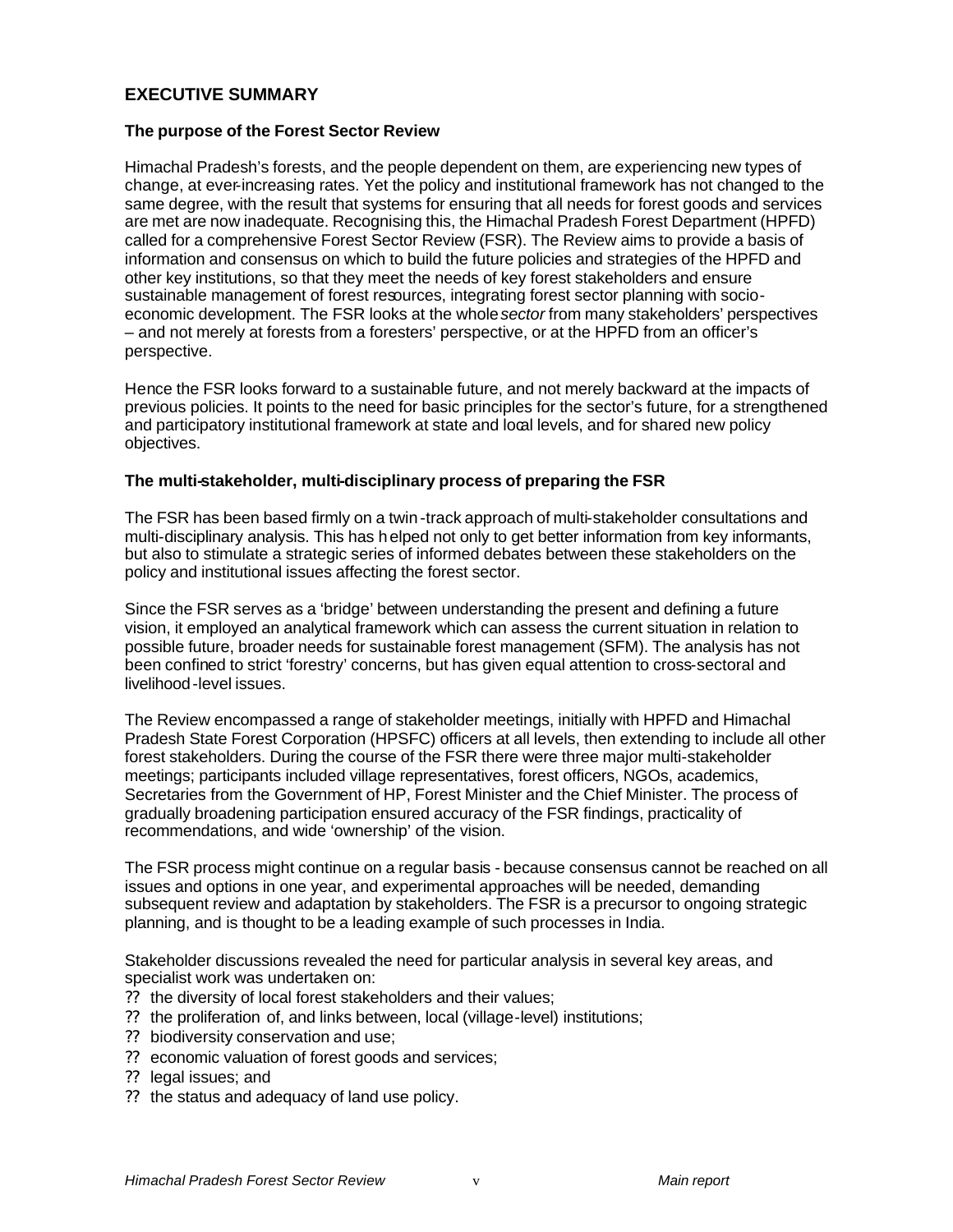## **Top issues**

The FSR analyses and discussions raise three groups of related issues:

- ?? Participation in forest management for livelihood needs
- ?? Increasing the goods and services available through improving forest management
- ?? Governance, laws and policy coherence to achieve the above

These issues need to be resolved if we are to move to a sustainable forest sector which meets the needs of stakeholders. For each issue, the FSR attempts to assess the situation and identify major needs for change.

## **Participation in forest management for livelihood needs***:*

Most rural people in HP use significant quantities of forest goods and services, for some of which there is no available substitute, although few people are totally dependent on forest products. However, some local stakeholders are highly dependent upon forest products for much of their livelihood, currently at a subsistence level. In some places there is high potential for building forestbased enterprises in production of forest goods, tourism, etc. Furthermore, a shortage of forest environmental services – which provide critical support to hill farming systems as well as to domestic water supply – entrenches poverty.

The challenge is how to build a livelihood-first approach onto what has been an essentially forestfirst institutional structure and operating procedure. This entails developing an enabling framework for participatory forest management on top of an existing regulatory framework which did not anticipate participation. There is a need for legal frameworks that provide meaningful and secure rights to benefit from and manage local forests, and that are flexible enough to allow real local choices that reflect local needs and aspirations.

Village communities' awareness of their stake in the protection and continuation of forest cover is increasing. This is evident from the village institutions that are slowly proliferating. There have been significant efforts to improve people's participation in recent years, notably the spread of nearly 360 Village Forest Development Societies under '*Sanjhi Van Yojna'*, HP's programme of Joint Forest Management (JFM). Although these and other forms of village forest institution are yet to mature, develop effective and accountable leadership, and become independent entities, their evolution is widely thought to have brought about an overall increased focus on forest issues.

However the FSR identified challenges within the community/ local-level organisations themselves, with relations between them, and with their relations with the HPFD. For example:

- ?? There is a need fo r greater equity within village institutions, to overcome the tendency towards concentration of powerful groups.
- ?? Given the proliferation of community organisations concerned with forestry (which was not reviewed in a comparative manner until the work of the FSR), there is a need for clarity and coordination concerning their respective rights, responsibilities and objectives, and their relations with each other and with other institutions.
- ?? The sustainability of project-sponsored village forest institutions is under question, which emphasises the importance of local 'ownership' of the institution .
- ?? There remains a clear need to efficiently delegate regulatory functions to village institutions.

The appropriate relationship between village forest institutions and local government in the form of Panchayati Raj Institutions (PRIs) has been a subject of debate since the start of JFM in India. FSR consultations and surveys indicate that in HP as well, opinions vary as to the extent to which the link between village forest institutions and PRIs should be formalised. PRIs emerge as a potential common point of intervention, due to their presence throughout HP and their constitutional nature, where the possibility of convergence of all local village level institutions including forest institutions is strongest. The HPFD has indicated its futuristic vision to integrate its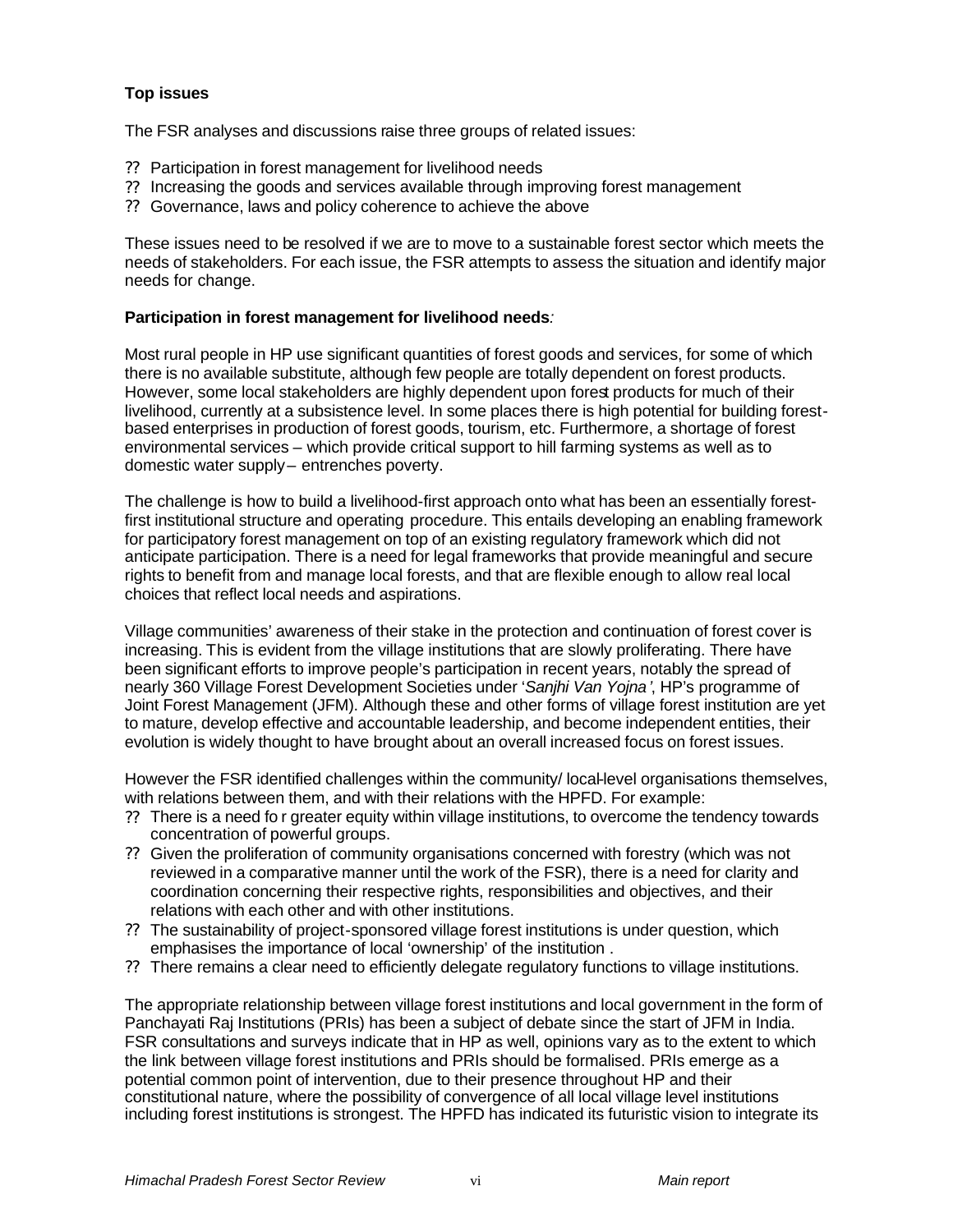institutions with PRIs. However, it is important to ensure that there is a locally acceptable balance of rights and responsibilities.

#### **Increasing the goods and services available through improving forest management**:

The FSR economic valuation study points to the huge values of HP forests for – in descending order – watershed functions, timber growing stock, carbon storage, biodiversity and eco-tourism services. The key issue is how to realise these high values in practice, at what cost, and who shares the costs and benefits.

- ?? Himachal Pradesh is one of the most important states in India for biodiversity. There are still virgin primary forests left; IUCN considers the region to be one of the world's priority conservation areas; and some of HP's species (notably pheasants) are of global importance. But there is a need for rationalising protected areas for more efficient coverage, and improved management and planning to integrate biodiversity conservation and management in production forests and village livelihood system forests.
- ?? The role of HP forests as a major production centre for water supplies that extend beyond the state to serve the cities and agriculture of the Indo-Gangetic plain, is quite widely appreciated in HP. There is a need for specialised watershed management knowledge and financial incentives to pay for management.
- ?? The gathering of non -timber forest products (NTFPs*)* can be an important activity for lowincome groups in particular, yet there are strong differences of opinion about who should be able to access NTFPs. Essentially there is a need to determine where privatisation or community control is appropriate, and where nationalisation is justified.
- ?? Cattle numbers in HP are roughly equivalent to the human population. Whilst unregulated grazing in some areas has far exceeded the carrying capacity, it is also accepted that in other areas, grazing is a good use of upland forest. There is a need to encourage economically productive cattle to be zoned in the right kinds of forest.
- ?? Himachal Pradesh attracts many tourists, both national and international, and one of the most significant 'unique selling points' of HP tourism is the forest asset. There is potential to build on this such that tourism is compatible with SFM and local livelihoods, and so that tourism revenue can be ploughed back into the HP forest sector in order to pay for conserving the forest landscape resource.
- ?? Timber production involves some contentious issues: there is still debate as to whether the green felling ban should be lifted, which adds a significant element of uncertainty to planning future forest sector strategies. There may be scope for some degree of 'privatisation' of production to small farmers. Timber Distribution rights are also contentious: the rates are very low and there is general agreement that some modification is necessary; however the political challenges may outweigh the legal difficulties.
- ?? Most forests should produce more than just one of these goods and services; thus there is a need to sustain all forest goods and services through integrated protection and management strategies*.* This requires:

- keeping track of the values of forest land: better information on forest resources, forest stakeholders, economic and financial values of forest goods and services is needed within an integrated, strategic forest information system.

- partnership approaches so that forests can produce multiple goods and services: this includes some redefinition of roles between state and village bodies, backed up by appropriate regulations and penalties, and 'zoning'.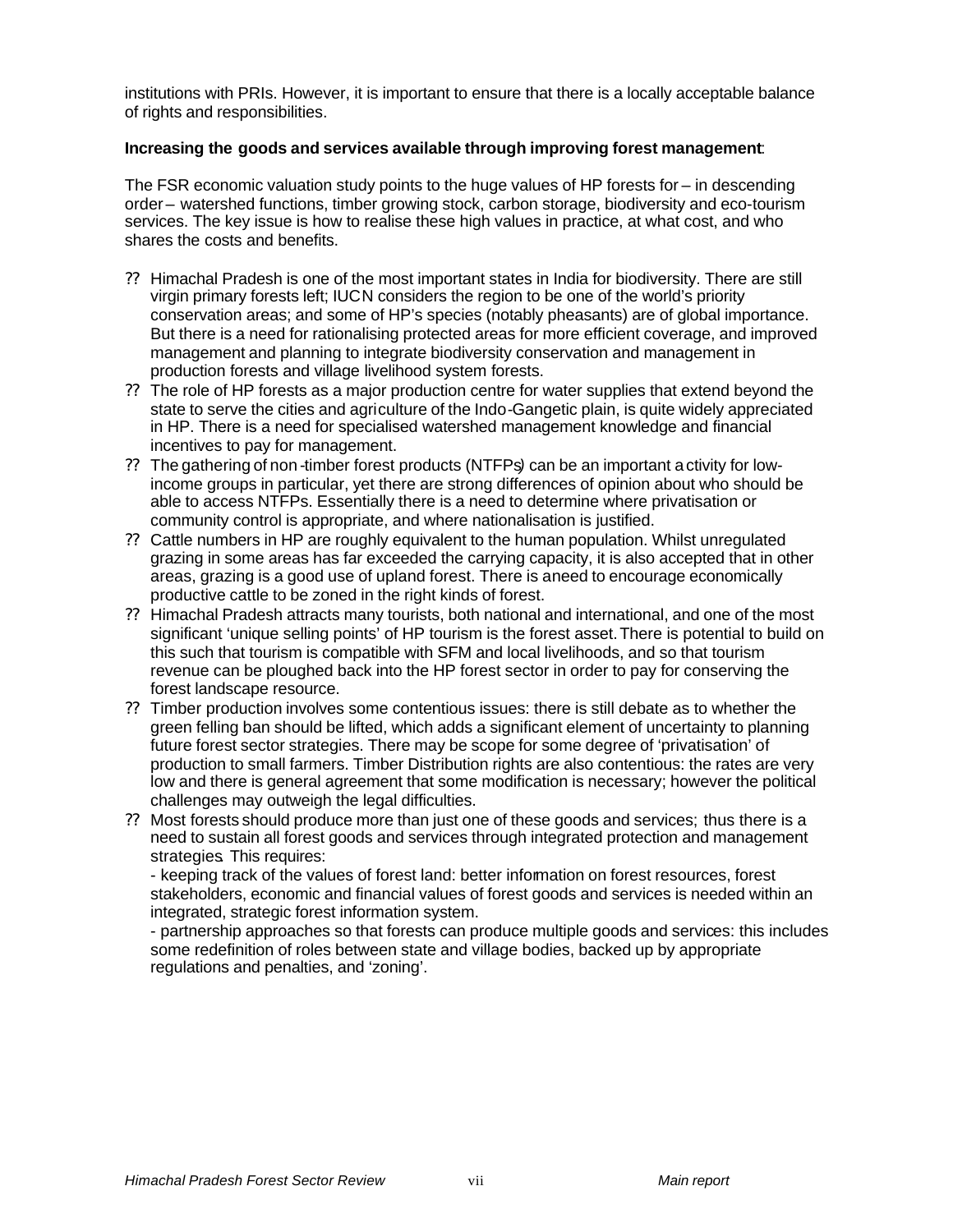## **Governance, laws and policy coherence to achieve the above***:*

Sustainable forest management requires legal and policy frameworks that reassure all those who invest their time, effort and money that the benefit of their efforts will not be lost due to illegal harvesting, exporting, clearing or other harmful and illicit activities. There is a need to strike an effective balance between the enabling and controlling functions of these instruments – as they can be mutually reinforcing.

- ?? The lack of a land use policy in which the place of forests is clear and secure contributes to many of the clashes concerning the role of forests, forest removal and afforestation. Forest classification currently reflects neither actual forest cover nor livelihood uses, and there is poor demarcation even of important forests on the ground.
- ?? Non-forest sector policies, institutions and markets can have significant forestry implications. Whilst there has, to date, been little coordination between different sectoral departments, forest policy can no longer be a narrow affair of forest authorities alone, and the FSR has attempted to actively open up to non -forest interests.
- ?? Participatory governance is only just developing at both the local and the state level. At the state level, there are no regular consultation and review procedures for HP state forest policy – FSR is a first, and something of its type may need to be applied on a continuing basis. At local levels, the many JFM experiments offer good lessons.

#### **Summary of recommendations**

The FSR studies and consultations have revealed a convergence of opinion towards four principles fo r making the transition to SFM, and a system for achieving SFM based on ten related policy objectives.

## **Four key principles for SFM in HP**

These may be adopted as a basis for defining policies and programmes towards sustainable forest management in HP:

- ??**Multiple forest values***:* Recognise the many forest values which sustain local livelihoods and economic growth, from energy, food and fibre production to cultural values and environmental services, and work towards realising these values to enable continuous flows of benefits for different stakeholders.
- ??**Multiple forest stakeholders***:* Recognise there are many stakeholders involved in the forest sector – from those dependent on forests for their subsistence needs, to state -level institutions charged with looking after HP's forests, to national and international stakeholders. Good policies and programmes will give them access to information and decision-making processes, and will emphasise participation in sharing the costs and benefits of forest use.
- ??**Changing conditions***:* Recognise that economic, environmental, social and institutional circumstances and needs are changing, increasingly rapidly, both within HP and outside. This means that policies and programmes need to be capable of regular review and adaptation, and should include a precautionary approach to protect important forest assets.
- **EXThe need for a lead agency to coordinate the transition to SFM**: Recognise that all stakeholders expect the HPFD, as the recognised authority, to take up this role, which will therefore require considerable support. But also that this will need to be complemented by a regular, equitable participatory system through which stakeholders themselves can meet, debate strategic issues, consider optional solutions, and form partnerships – facilitated by the HPFD.

Ultimately, these principles imply a significant re-negotiation of forest stakeholder roles, that are both realistic and acceptable to all. This is already a recognised need. However, this cannot take place until there is a shared vision of SFM, based on a participatory policy process. This renegotiation is likely to signal a significant institutional change process over the coming years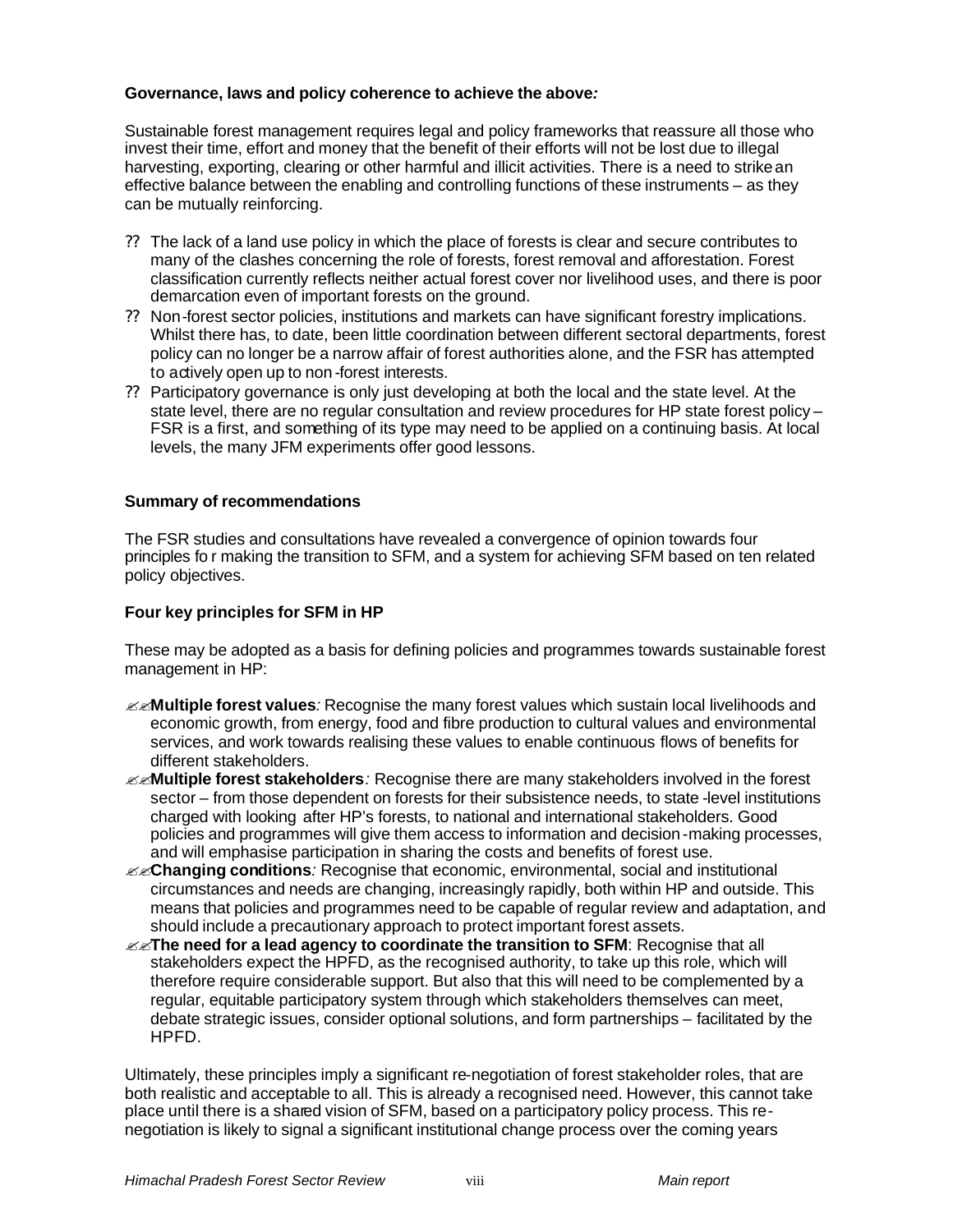(which may even be the main outcome of the FSR). In other words, a process of decentralisation of forestry is needed to handle local complexities, which also needs to be centralised enough to ensure greater policy coherence within and outside the state.

The four key principles are amplified below in ten inter-related policy objectives*:* 1

- *1.* **Institute a multi-stakeholder HP Forest Consultative Forum**.The establishment of an HP Forest Consultative Forum would create a platform for continued discussion of issues such as those raised during the FSR. It is proposed that the Forum be positioned at a high level. It should include good representation of all the stakeholder groups, especially those at local level which are most dependent on forests, and sectors with a strong economic interest in forests e.g. tourism and water supply. It would benefit from being composed of progressive, expert, respected individuals rather than *ex officio* members. Such a Forum is required to enable both 'horizontal' coordination – strategic coherence between sectors, and 'vertical' coordination – linking villages to the centre in terms of improving both policy and its implementation. Thus a 'tiered' approach of local forest fora, building on village forest institutions and federations of them, would be one option for ensuring the state forum deals with real local interests. The Forum approach is central to most of the following other recommendations.
- *2.* **Cross-sectoral coherence towards SFM, with an early emphasis on agreeing criteria and indicators (C&I) of SFM for Himachal Pradesh**. Economic development and rural livelihoods in forested areas are the concern of many departments, and not just the Forest Department. There is a need for greater inter-sectoral coherence and coordination between departments both at the state level and at the village level – and experiments in effective and workable mechanisms to support this. One option to develop, in a participatory manner, core principles, criteria and indicators for SFM, and to apply them to government, private and community forest operations and to environmental impact assessments of activities that might impact on forests.
- *3.* **Strengthen village-level institutions***.* The various types of village forest institution all hold great promise for fulfilling local needs from forests and – provided the regulations and incentives are right- for contributing to the production of state, national and global forest values as well. However there is need for:
	- ?? harmonisation of the many types of local institutions, whilst allowing for local differences and innovation;
	- ?? institutional arrangements to support coordination rather than conflict between neighbouring village forest institutions;
	- ?? clarification of the roles and linkages between village forest institutions and PRIs, based on analysis of what has been working well;
	- ?? mechanisms for monitoring and safeguarding the interests of marginalised groups within the village institution; and
	- ?? wider scope to be given to villages in terms of the land use and forest management decisions they are empowered to make.
- *4.* **Liberalise forestry off-reserve, i.e. plantation/ farm forestry on private lands***.* The HPFD needs to undertake a technical support/ enabling role, encouraging a thriving private sector to produce forest goods efficiently<sup>2</sup>. Private sector codes of practice might be encouraged, based on C&I for SFM (above), and forms of independent certification that forests are actually managed to these C&I might ultimately be considered. However, certain controls are also needed as a complement to such a voluntary approach.
- *5.* **Improve investment in the public benefits from fore sts.** In general, state forestry should focus on public benefits; a case could be made for the HPSFC to invest in improving the quantity and quality of public forest assets. This would mean ensuring HPSFC is a pioneer in

l

 $\frac{1}{2}$ These ten policy objectives are not in order of priority.

 $2$  'Private sector' includes individual farmers, community groups, JFM groups, etc. as well as the corporate private sector.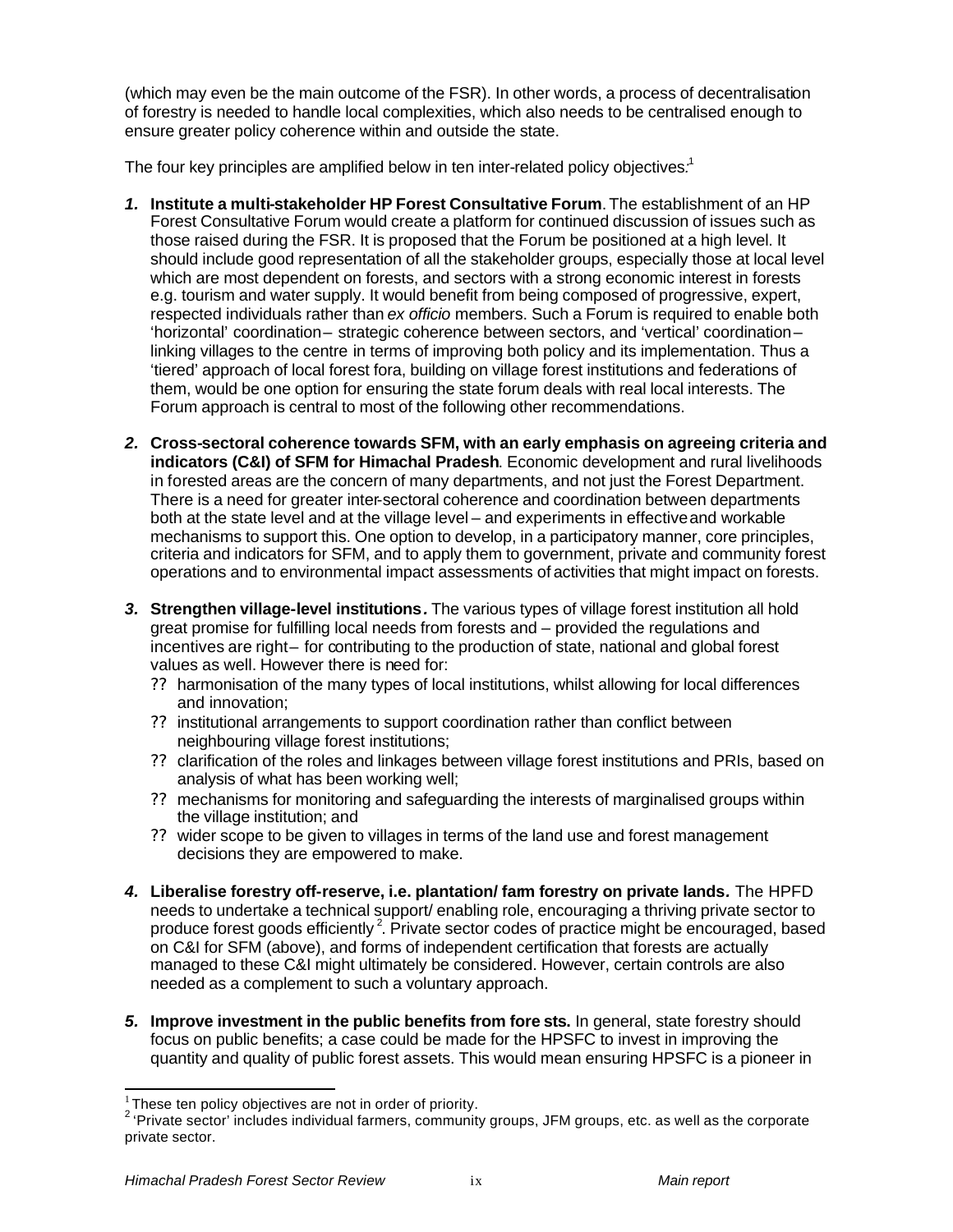best-practice forestry which includes environmental and social benefits. Thus HPSFC should be demonstrators of any new HP C&I for SFM.

- *6.* **Undertake organisational change and capacity development in the HPFD to support other stakeholders, and especially village-level institutions, to take up sustainable forestry roles.** The HPFD will need continued support to be able to work in partnership with all the institutions which should be playing a part in SFM. Its roles may shift towards analysis, advice, facilitation and monitoring- rather than a heavy field enforcement presence. Capacity building will be needed to enable the HPFD to work in partnership with other institutions, as well as to ensure participation of all levels within the Department. **An HPFD Change Management Steering Committee** is suggested to help the HPFD through the process of change over the next few years. It should report to the HP Forest Consultative Forum, to ensure that changes reflect the principle of the HPFD supporting other stakeholders' needs.
- *7.* **Develop a vision for balanced land use.** At the state level, the challenge is to establish what types of forest are needed to meet current and future needs for forest goods and services, where they are (whether state or other land), how to encourage their development if there is not enough, and what legal backing may be necessary for the different forest management categories of a 'permanent forest estate'. The HP State Land Use and Wasteland Development Board (SLUWDB) could be empowered to administer the necessary multi-disciplinary procedures (possibly as a wing of the State Planning Department).

Balanced forest use at the *local level* could also be ensured through: documentation of local customary practices for integrated use, as well as C&I for SFM that are developed in light of this knowledge base; extension of JFM/ SVY to dense forests with rich sources of NTFPs; and participation of people in negotiated extraction from protected areas.

- *8.* **Ensure biodiversity values are factored better into land use.** A better system of protected areas is called for, to meet the requirements of the Convention on Biodiversity and to capitalise upon tourism and scientific potentials; this would include certain area rationalisations and links between particular protected areas that have been identified in the FSR biodiversity study. However, biodiversity conservation outside protected areas also needs to be improved: this might include encouragement of traditional land husbandry practices, complemented by incentives where necessary. For HPFD, HPSFC and private operators who are involved in production forestry, there is a need for guidelines and training in the latest approaches to biodiversity conservation within forest management.
- *9.* **Develop a transparent information system on forests, to inform stakeholders***.* It is recommended that a basic **Forest Information System (FIS)** is established. It should be accessible to all stakeholders and ensure a flow of good, quality information reflecting the overall vision for HP's forest sector, whilst cutting back on unnecessary information. This could produce a regular 'state of the forests and forest stakeholders' report. An FIS should improve transparency; but for particularly contentious or pressing issues, a further option to consider might be to constitute an independent **Forest Watch Group** which would also make its information freely available. Ultimately, a broader land information system might be desirable.
- *10.***Greatly improve efforts to spread awareness of forest values, objectives, rights and responsibilities, increasing political commitment to SFM***.* The findings and recommendations of this FSR need to be widely disseminated and feedback sought. Mechanisms for assuring public review and comment on major new plans for the forest sector would lead to greater public awareness and 'ownership' of new rules and laws, increasing acceptance and improving compliance. Improved political commitment and institutional changes are key needs, but will require a continued process to achieve them.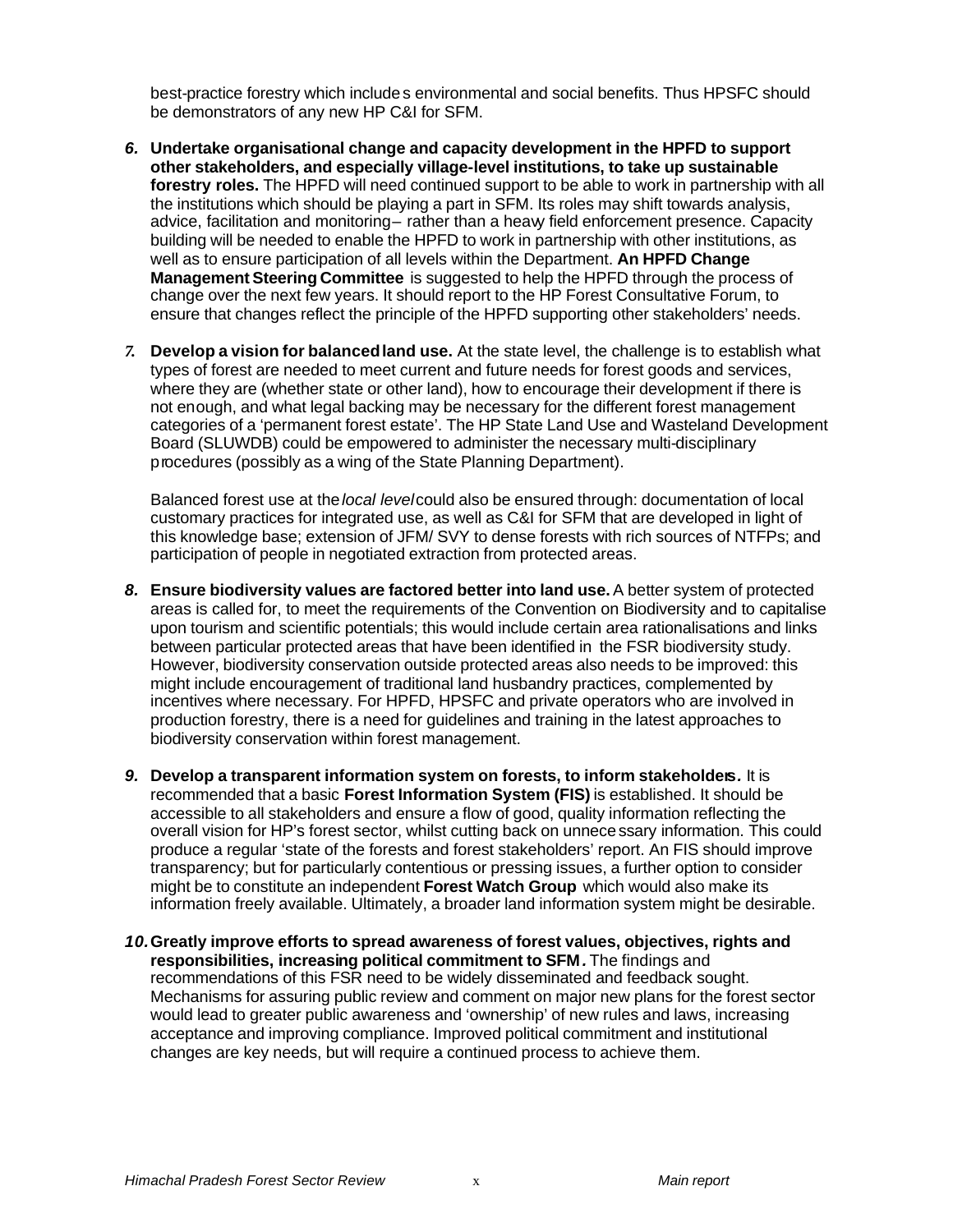#### **Next steps**

Short-term actions, milestones and indicators of progress are suggested for each of the above objectives. The next major step is to draft a new forest policy and institutional development strategy, based on the FSR findings and recommendations, and on further stakeholder feedback on them. (For this reason, a feedback form is included in this document). It is recommended that the current FSR 'Core Team' be kept on, and augmented with other stakeholders, to manage this process. By 2001, it is hoped that the Forest Consultative Forum will be established in order to provide the 'centre' of a new participatory institutional system in HP: thus many of the next steps should be focused on setting this Forum up in an equitable and efficient manner.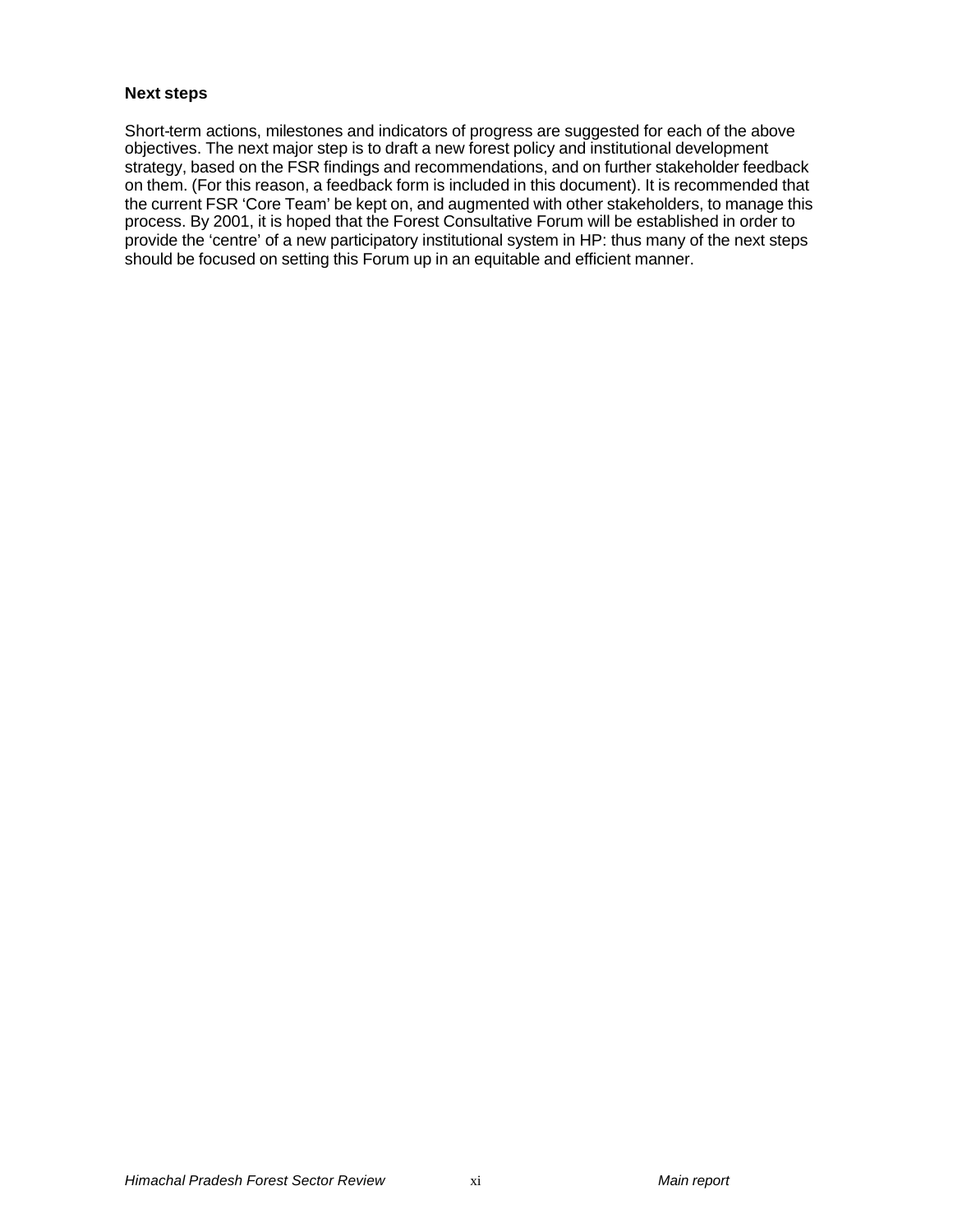# **1. THE PURPOSE OF THE FOREST SECTOR REVIEW (FSR)**

# *1.1* **RATIONALE FOR THE FOREST SECTOR REVIEW**

The forests of Himachal Pradesh, and the people and businesses who depend upon them, are experiencing new types – and higher rates – of change. Yet the policy and institutional framework for forestry has changed rather little for many years. As a result, systems for ensuring all needs for forest goods and services are met, and for resolving differences between stakeholders, are inadequate for the  $21<sup>st</sup>$  century.

Recognising this, the HP Forest Department (HPFD) called for a comprehensive Forest Sector Review (FSR). This Review aims to provide a basis of information and consensus on which to build the future policies and strategies of the HPFD and other key institutions – so that they meet the needs of key forest stakeholders and ensure sustainable management of forest resources, integrating forest sector planning with socio-economic development. It looks at the whole sector from many stakeholders' perspectives – and not merely at forests from a foresters' perspective, for example, or at the HPFD from an officer's perspective.

Hence the FSR looks forward, and not merely backward at the impacts of previous policies. It points to the need for basic principles for the sector's future, for a strengthened institutional framework at state and local levels, based on participation, and for new policy objectives.

# *1.2* **MULTI-STAKEHOLDER APPROACH**

Recognising that an up-to-date information base is not readily available, the FSR has been based firmly on a twin-track approach of multi-stakeholder consultations and multi-disciplinary analysis. This has helped not only to get better information from key informants, but also to stimulate a strategic series of informed debates between these stakeholders on the policy and institutional issues affecting the forest sector.

Although there was an early emphasis on getting the opinions of HPFD and HPSFC officers at all levels and forging common positions, other stakeholders were increasingly involved. This process of broadening participation ensured accuracy of the FSR findings, practicality of recommendations, and increasingly wide 'ownership' of the vision:

- a. **Other HP government departments, NGOs, private sector organisations, professional associations and researchers** have been consulted through: key informant interviews, questionnaires, two multi-stakeholder policy dialogues and focus groups on specific themes. These revealed widespread hope that the FSR will lead to policies and institutional arrangements that call for more groups than just the HPFD/ HPSFC to play their part in forestry, and that improve cross-sectoral policy coherence in relation to forests.
- b. **The Inspector General of Forests (IGF)** for India has shown personal involvement for similar reasons, notably the need to develop state policy and action plans which are acceptable to stakeholders and compatible with national policies and global obligations.
- c. **The general public/ civil society** has been consulted through newspaper announcements eliciting feedback on issues and ideas.
- d. **DFID-India** has supported the Review, viewing it as fundamental to the good design of any further forestry planning and capacity-building in HP. It was particularly concerned to assess the links between forest management and poverty alleviation. Both DFID-India and the IGF view the approach as a model for other states in India.
- e. **Other donors** have expressed similar support.
- f. Finally, and perhaps most importantly**, village-based groups** of people who are primarily dependent on forests have been consulted through a stratified field survey of local forest values, by a focus group examining the pros and cons of various forms of local institutions in relation to producing local forest benefits, and by a series of multi-stakeholder policy dialogues.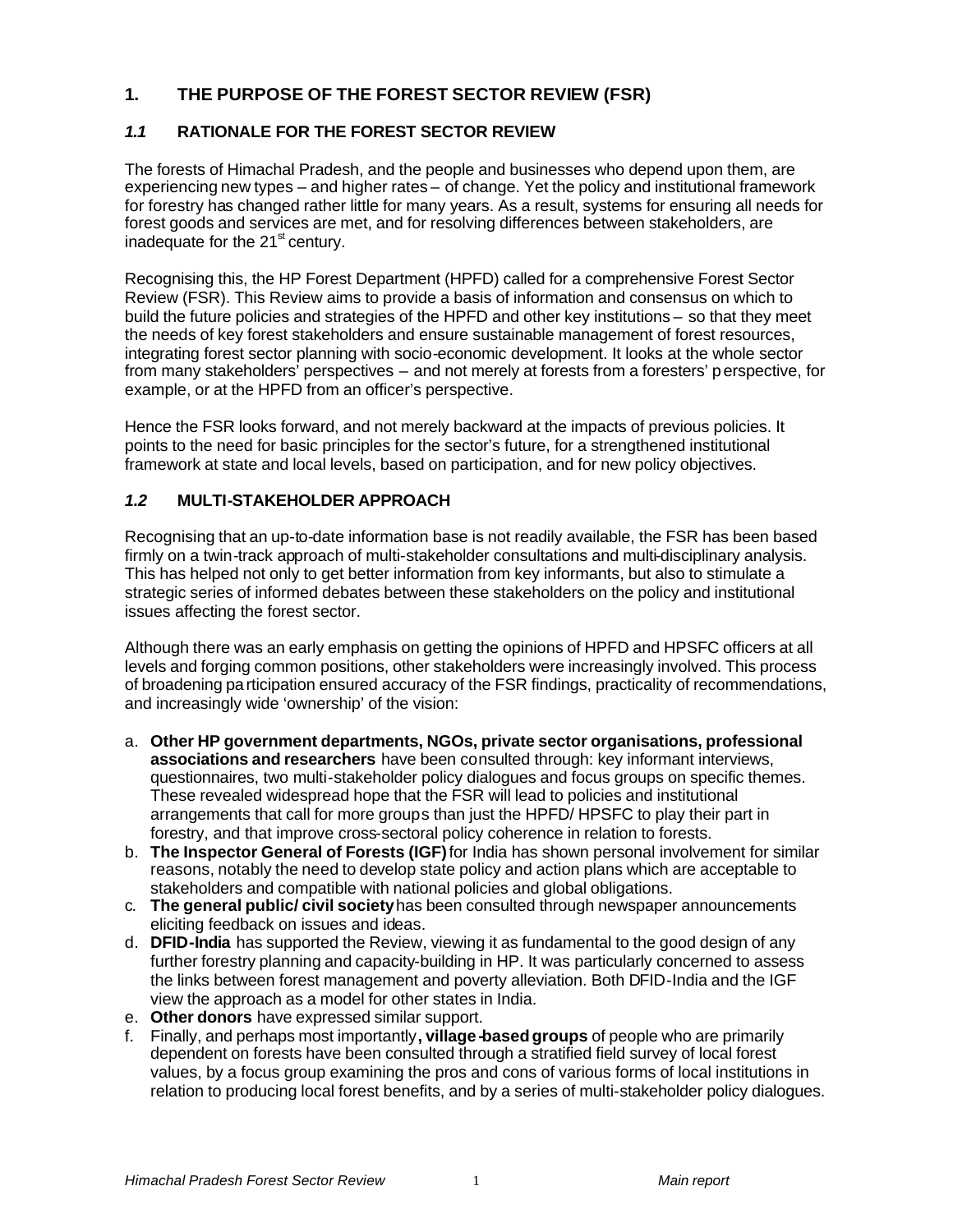# **1.3 ANALYTICAL APPROACH**

Since the FSR serves as a 'bridge' between understanding the present and defining a future vision, it has been necessary to devise an analytical framework which can assess the current situation in relation to possible future, broader needs for sustainable forest management (SFM). Thus an 8-part analytical framework was developed, based on both internationally-accepted sets of Criteria and Indicators (C&I) for SFM, and India's own 'Bhopal-India process' for C&I (the latter is given in Appendix 1). This was used as a checklist for the analysis. The analysis has not been confined to strict 'forestry' concerns, as so often happens with forestry reviews, but has given equal attention to cross-sectoral and livelihood-level issues.

Stakeholder discussions revealed the need for particular analysis in several key areas, and specialist work was undertaken through focus groups and commissioned studies:<sup>3</sup>

- a. **Local forest stakeholders**: their livelihood systems, dependence on forests, and interactions
- b. **Local institutions**: their roles and mandates regarding forests, and their links with *Panchayati Raj* institutions
- c. **Biodiversity**: identifying its values and means of conservation in both protection and production forests
- d. **The economic case**: valuation of forest goods and services in Himachal Pradesh
- e. The legal case: legal adequacy in relation to forest/stakeholder needs, and the legal implications of the FSR's policy/ institutional recommendations for SFM
- f. **Land use policy**: its status and adequacy in relation to forest/ stakeholder needs and SFM.

This FSR Main Report is intended to be reasonably brief, and attention is drawn to the other studies for more detail. This is especially the case for complex legal issues.

## **1.4 CONTINUOUS IMPROVEMENT PROCESS**

With all of its multi-stakeholder consultations and analyses, conducted over a period of one year, the FSR process has been management-intensive. Management has been shared between a Core Team (mainly from the HPFD) and IIED (an independent, international policy research organisation). The Core Team defined the scope and steered the process. IIED provided methodological input, and independent analysis and syntheses of the information that was produced through analysis and consultations. IIED's Shimla-based Senior Consultant, assisted by a Forestry Consultant, has facilitated and administered the process.

The full process and timetable is outlined in Appendix 3 and is summarised in Figure 1.1. The approach has involved progressive refinement of issues statements, debates on options, refinement of practical aspects of the options with relevant stakeholders, and 'testing' of the political aspects with 'policy-holders', towards the eventual preparation of findings and recommendations. Thus the FSR reflects wide support and commitment of the many people involved. Indeed, the FSR process might continue on a regular basis after its presentation to the Government of Himachal Pradesh. This is partly because consensus cannot be reached on all issues and options in one year, and experimental approaches will be needed- demanding subsequent review and adaptation by stakeholders. Thus the FSR is a precursor to a new policy and ongoing strategic planning for the whole forest sector, and is thought to be a leading example of such processes in India.

l

 $3$ The complete set of FSR reports is available (see appendix 2 for a full list), but key findings are integrated in this document.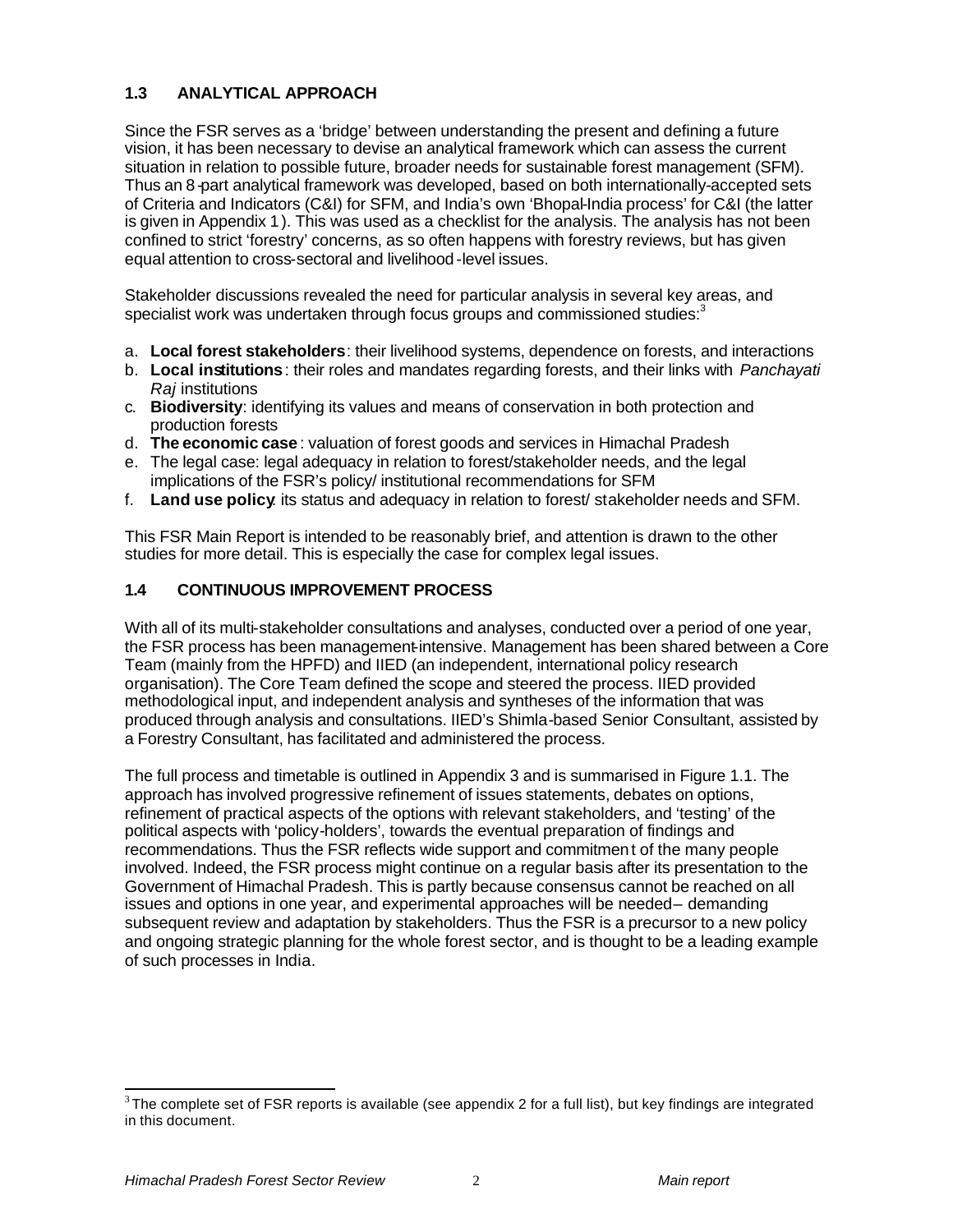

**Figure 1.1: Flowchart of Forest Sector Review activities and main responsibilities**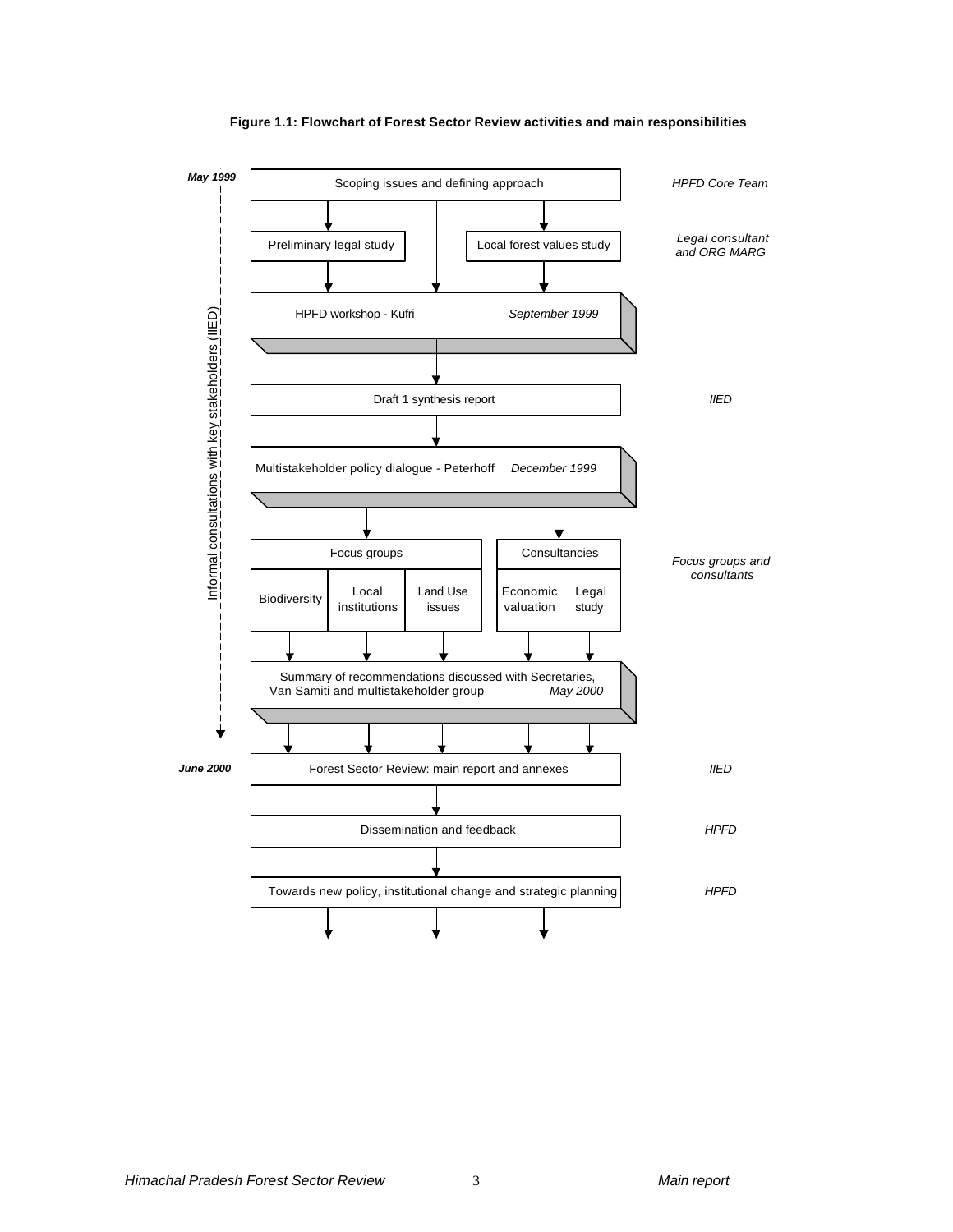# **2 DESCRIBING THE FOREST SECTOR – WHERE WE ARE NOW**

# **2.1 THE STATE OF FORESTS**

The forests of Himachal Pradesh play vital roles in preserving the fragile Himalayan ecosystem. All of HP's Himalayan area forms the upper watersheds of four major tributaries of the river Indus (the Chenab, Ravi, Beas and Sutlej) and of the Yamuna river, which feeds into the Ganges. Thus the management of HP's forests in these watersheds has impacts outside the state, in terms of downstream water supply. There is a wide range of altitudes and climatic conditions, with a rich and diversified flora. Major forest types include moist tropical, dry tropical, montane sub-tropical, montane temperate, sub-alpine and alpine scrub. Areas of forest land are described below and summarised in Figure 2.1.

- ?? Of the total geographical area of HP (55,673km<sup>2</sup>), 36,986km<sup>2</sup>, or 66.43 per cent of the State, is legally defined as forest land.
- ?? Of this, only 12,521 km<sup>2</sup> (22.49 per cent of HP) is actually under tree cover (and of this, 9,560km<sup>2</sup> is dense forest, with a crown density above 40 per cent; 2,961km<sup>2</sup> is open forest, with a crown density between 10 and 40 per cent). In addition there is 1,825km<sup>2</sup> of scrub, with crown density below 10 per cent: this is not included in the area under tree cover.
- ?? However, revenue records show only 10,561 $km^2$  of forest land; thus 71 per cent of the legally classified forest area remains to be measured and entered into the revenue record. (The major part of the unmeasured area falls in the districts of Kinnaur, Kullu and Lahaul-Spiti).
- ?? It should be noted that as much as  $20,511 \text{km}^2$  of HP's land is both uncultivable and cannot sustain forests, comprising barren land, alpine pastures, snow covered peaks and areas above tree line – although such areas fall within the legally classified forest land.
- ?? Thus only 16,475 $km^2$  of cultivable forest land within the legal forest area can support tree cover, equivalent to 29.5 per cent of the total state area.
- ?? However, the HPFD's estimate of forest area includes those uncultivable lands above the tree line, considering them to be an integral part of a larger forest ecosystem.

According to the existing records (Annual Administration Report 1996-7, HPFD), legally-defined forest land is divided into:

- ?? Reserved Forests  $-1,896$ km<sup>2</sup> (5.12 per cent of forest land)
- ?? Demarcated Protected Forests 11,401 $km^2$  (30.82 per cent of forest land)
- ?? Undemarcated Protected Forests 21,593 $km^2$  (58.38 per cent of forest land)
- ?? Unclassified Forests  $930 \text{km}^2$  (2.51 per cent)
- ?? Other Forests 1,166 $km^2$  (3.15 per cent).

Reserved and protected forests are under the management of the HP Forest Department. In reserved forests, few activities are allowed unless specifically permitted, whereas in protected forests, much is allowed unless specifically prohibited. The above figures suggest that there is more clarity about the legal classification of land than is often the case in reality. In many areas, it remains uncertain or disputed as to whether particular land has legally been designated forest land, and if so, what category it falls into. One consequence of this is confusion as to whether particular land comes under the jurisdiction of the Forest Department or Revenue Department.

Himachal Pradesh contains two national parks and thirty-two sanctuaries, covering 12 per cent of the total area. Thus HP maintains more than three times the minimum required for a protected area network according to national guidelines. Whilst there is some confusion over the exact quantity – in area terms – of forests under different legal categories, there is also very little information on the changing quality of those forests. In the absence of good information, the FSR has focused on what stakeholders *want* out of the forests – the values of the forests of Himachal Pradesh. These values are variously sought by stakeholders ranging from local communities, to the state as a whole, to neighbouring parts of India, and beyond. Over 90 per cent of HP's population live in rural areas and are dependent on natural resources for their livelihoods to some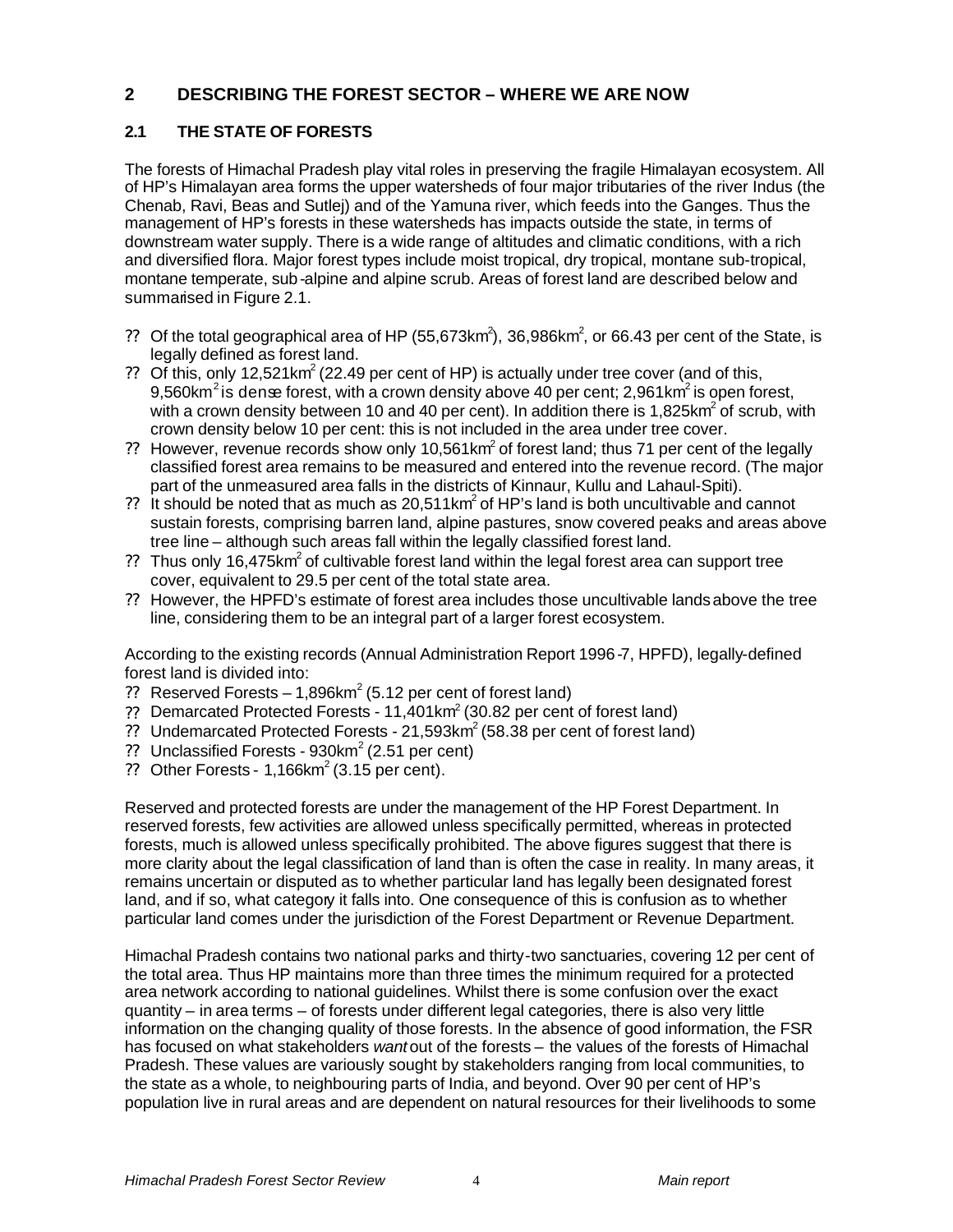## **Figure 2.1: Areas of legal forest land and tree cover**

Top pie chart represents total geographical area of HP: 55,673 $km^2$ Bottom pie chart represents forest land under tree cover:  $12,521$ km<sup>2</sup> (= 22.49% of total geographical area).



extent. Forest goods and services such as fuelwood, fodder, small timber, medicinal plants and other NTFPs, and grazing are particularly vital to local people. In addition, some rural people benefit from employment generated through forestry and soil conservation works, HP State Forest Corporation activities and tourism.

Both local people and the wider population of HP and beyond benefit from forests in terms of watershed protection. Furthermore, some values are acknowledged as important for livelihoods both within and outside the State: biodiversity, soil and water conservation, climatic amelioration, recreation and tourism, aesthetic, cultural, religious and historic values.

Some forest values can readily be realised in direct financial terms, since the forest goods or services in question enter the market place or have clear production costs. Those without financial value may be just as important, however. In order to relate these many values, which are identified with all kinds of needs and perceptions, the FSR has used accepted economic methodologies. This allows us to treat the many values together - comparing competitive, unlike goods and services from the forest e.g., timber and recreation, and helping to choose between alternatives/scenarios for forest investment, management and use. (Figure 2.2).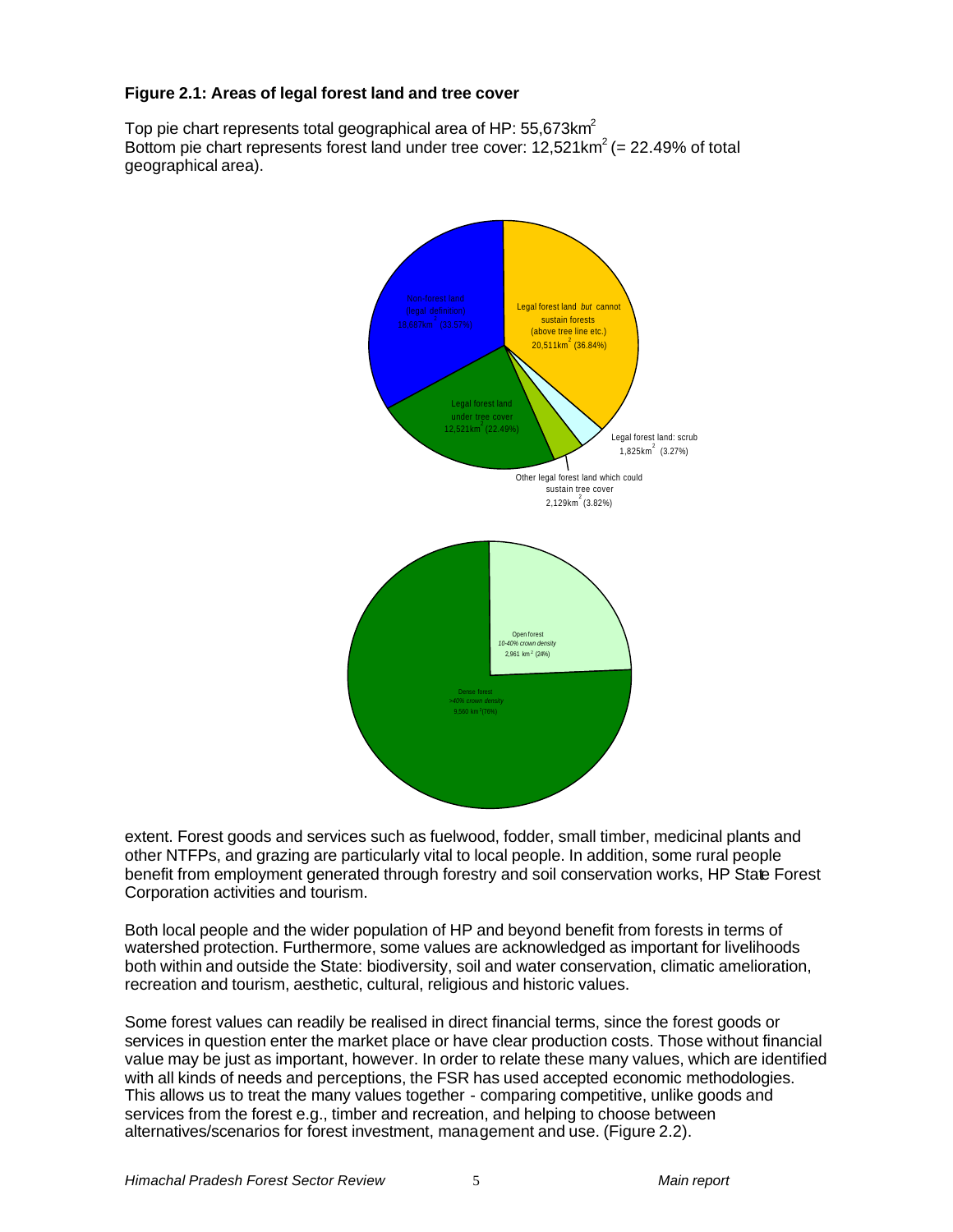



Sources:

Barbier, E. 1991. The economic value of ecosystems 2: Tropical Forests. Gatekeeper Series no. 91-01. IIED, London; Munasinghe, M. and Lutz, E. 1993. Environmental economics and valuation in development decision making. In: Munasinghe, M. (ed.). 1993. Environmental economics and natural resource management in developing countries. Committee o f International Development institutions on the Environment. World Bank, Washington DC.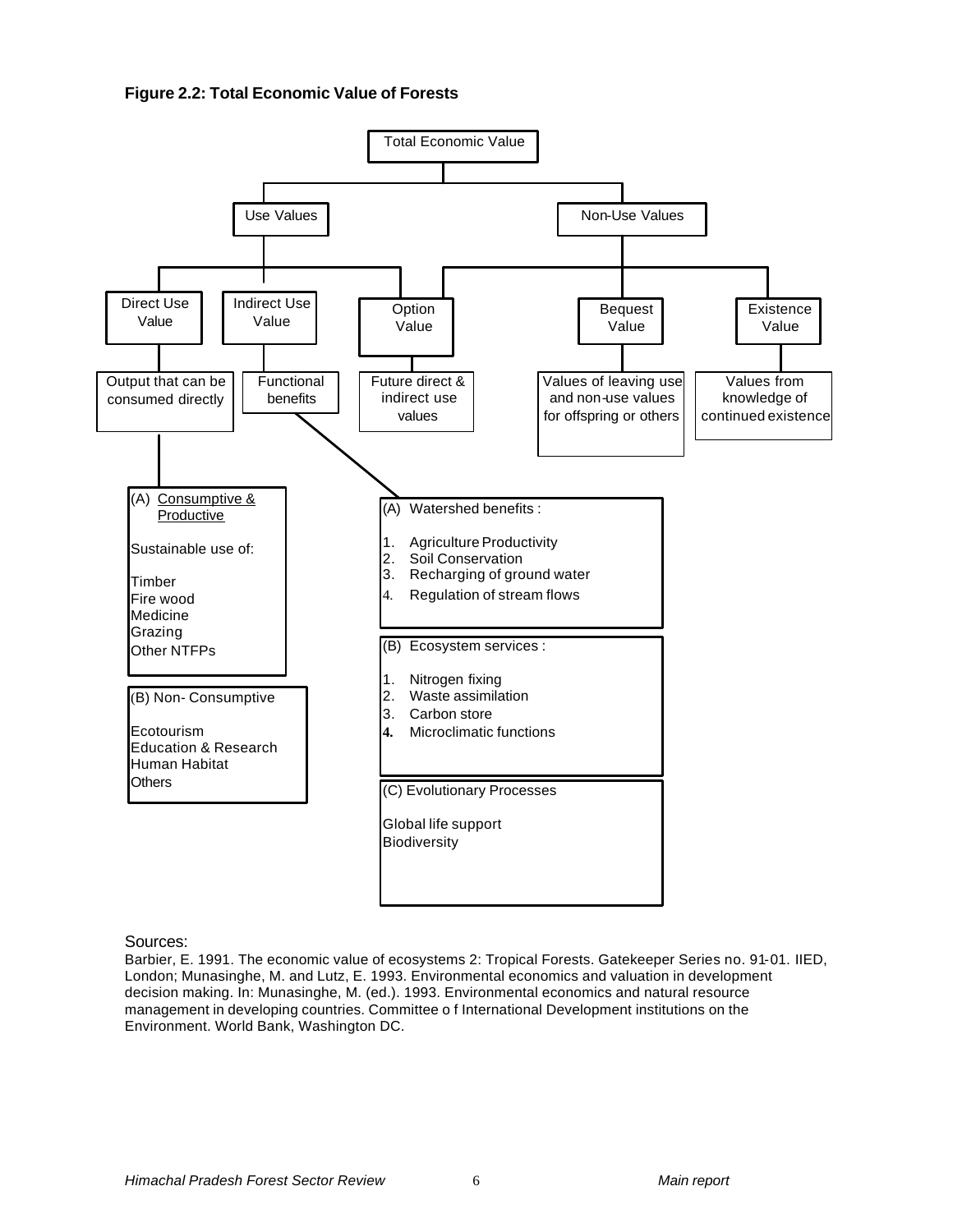# **2.2 THE STATE OF FOREST STAKEHOLDERS<sup>4</sup>**

## **2.2.1 The primary stakeholders**

Forest resources provide an important 'safety net' for a large segment of Himachal Pradesh's population. The primary stakeholders are those who are directly dependent on forests for their livelihoods. They include scheduled castes (SC), scheduled tribes (ST), *Rajputs* and *Brahmins*, and are described here according to their economic status. The local forest values survey observed that all primary stakeholders were essentially using the forest for individual benefits – for survival, livelihood or additional income.

- ?? **Economically vulnerable groups** have a high dependence on forest resources for both survival and livelihoods. This group comprises the poorer scheduled castes and settled tribes, and the poorer members of other caste groups. Due to low economic status they exercise little control over the management of forests. Landholdings are small and pressures on forests for fuelwood and fodder are high. They have little ability to use alternative fuels or to stall-feed cattle. Timber Distribution (TD) rights<sup>5</sup> are drawn upon to provide timber for domestic use.<sup>6</sup> An alternative income is obtained from collection of NTFPs, but in the absence of marketing facilities and accessible markets, returns from NTFP collection are low.
- ?? **Disadvantaged and migratory populations** have a very high dependence on forests for fodder, fuelwood and collection of NTFPs. Many are pastoralists and practice animal husbandry under seasonal migration. Large herds of cattle are grazed in forest lands all the year round (high hills during summer and low-lying pastures - mostly degraded forest lands during the winter); hence their main dependence on forests is for fodder. The corridors of movement of these nomadic groups from higher to lower reaches have been clearly defined by the HPFD. However, due to an absence of boundary fencing of forest areas, these nomadic groups are thought b y some to cause large-scale damage. The areas most vulnerable to this damage are the fresh plantations, which are established by the HPFD.

Fuelwood requirements of semi-nomadic tribals, who mostly camp within the forest, are met entirely from forest lands, and consumption and usage is normally higher due to traditionally wasteful usage practices. Their involvement in NTFP collection for commercial purposes is relatively low compared to the economically deprived SC and ST households. However, they possess a vast knowledge of the resource endowment of the forests. Timber requirement is again relatively low compared to settled populations, though the entire need is fulfilled from the forests.

Other members of this group have acquired land under 'Nautor'<sup>7</sup> but, deprived of irrigation facilities, their lands are at best cropped only once per year. Lack of education and employment opportunities has contributed to extreme poverty and deprivation.

?? **Economically privileged groups** may have some dependence on forests for fodder, fuelwood and timber. This group practises settled agriculture, horticulture, trade and commerce; and some are landowners. It comprises *Rajputs, Brahmins* and other economically advantaged groups owning more than 10 *bighas*<sup>8</sup> of land. These are the socially and economically dominant members of the community, and are influential, being the traditional decision-makers. This group sources fuelwood, fodder and timber requirements from both the forests and from

7 Grant of Government land for agricultural purposes

l

<sup>4</sup> Much of this section is taken from the FSR's stakeholder analysis of village forest users, also referred to in this document as the 'local forest values study' (Annex Study No 1), and from the FSR focus group on village level institutions (Annex Study No. 5).

<sup>5</sup> The form of Timber Distribution rights provided for in HP is unique, going beyond similar provisions in other states. Trees are granted to right-holders for periodic extraction for domestic purposes according to the Forest Settlement of 1886 valuable timber; about 95 per cent of the population has TD rights.

<sup>6</sup> The local forest values survey found no evidence of these groups dealing in illicit timber.

 $812$  bighas = 1 hectare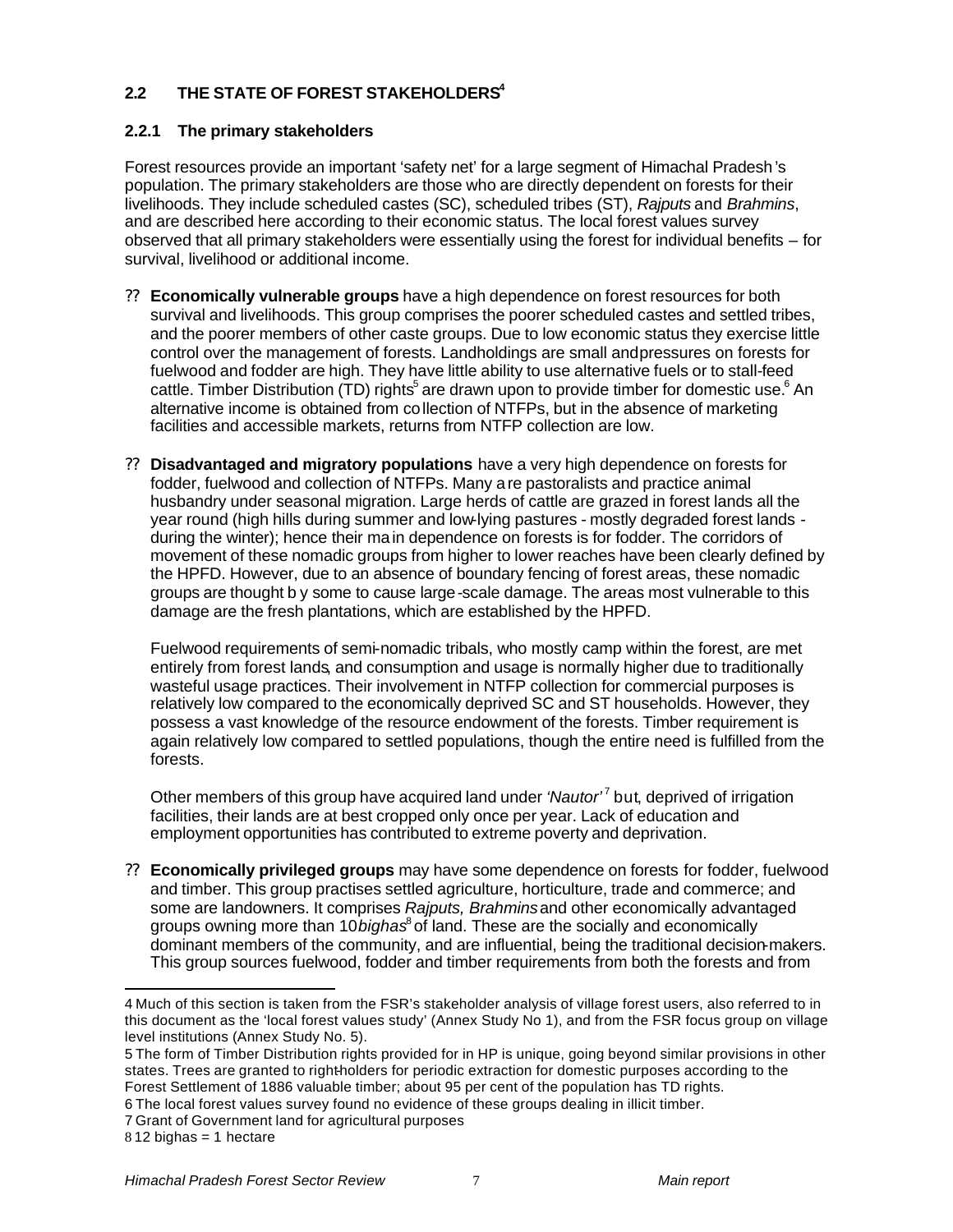their private agricultural lands. Higher incomes bring alternative (i.e. non-forest) technologies such as LPG for cooking, and slates or asbestos for construction of houses, etc., within the reach of this group.

On the other hand, owing to their economic and political influence in management and control over resources, a significant proportion of forest resource exploitation and depletion is largely carried out by members of this group. The local forest values survey found this group's moral and ethical attachment to the forests to be low, primarily because of reduced interactions and dependency on forests. Some households among these economically powerful strata are actively involved in illicit felling and sale of timber and in forest land encroachment. They more generally acquire NTFP collection permits, while other sections do the collection and gathering of produce. Many of them work individually, rather than in organised groups.

?? Across all social groups, particular mention should be made of *gender issues* in forest use. Women belonging to all caste groups are intrinsically dependent on forests. They are the most important primary subsistence users of forest resources, since they are solely involved in actual collection of fuelwood, grazing, and collection of fodder on a day-to-day basis. In some areas women are also actively involved in the collection of NTFPs. Their potential importance to the management of forest resources is pronounced, as they maintain regular interactions with the forests. But they currently have little influence.

Analysis of the primary stakeholders reveals that they have both positive and negative impacts on the sustainability of forests. For example positive impacts include community awareness of encroachment and restriction of NTFP collection as a livelihood activity to a few economically vulnerable groups; negative impacts include creation of forest fires to improve fodder quality and malpractices in exercising TD rights.

Overall, the local forest values survey found that the association between primary stakeholders and forests has been mostly one-way – the enjoyment of rights and benefits. Concerned HPFD staff and other stakeholders now feel there is a greater need for local management rights in order to tackle evident local management problems leading to depleted tree cover.

Further linkages between forests and livelihoods in HP are summarised in Box 2.1. Clearly, the conditions that lead to both sustainable livelihoods for individuals, and SFM for wider economic and public benefits (the top-left quadrant) should be sought through improved policy and institutional action in HP.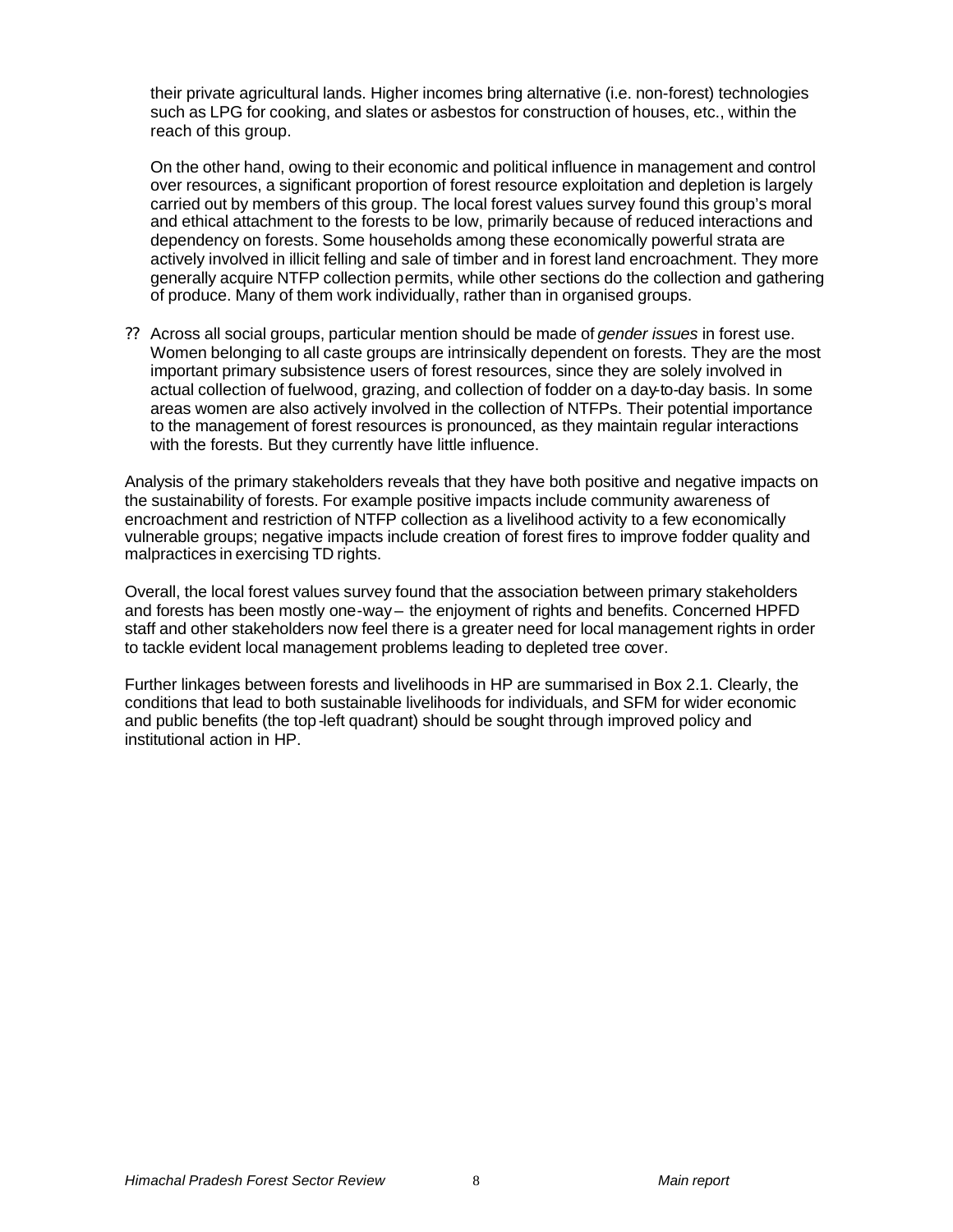#### **BOX 2.1: EXAMPLES OF LINKAGES BETWEEN FORESTS AND LIVELIHOODS IN HIMACHAL PRADESH**

|        | <b>LIVELIHOODS</b>                                                                                                                   |                                                                                                                                                                           |        |
|--------|--------------------------------------------------------------------------------------------------------------------------------------|---------------------------------------------------------------------------------------------------------------------------------------------------------------------------|--------|
|        | <b>GOOD FORESTS - GOOD LIVELIHOODS</b>                                                                                               | <b>GOOD FORESTS - POOR LIVELIHOODS</b>                                                                                                                                    |        |
|        | <b>Example 13</b> Very well stocked and well managed forests                                                                         | <b>Exacement</b> Forests well stocked but local access denied or difficult                                                                                                |        |
|        | <b>EXECUTE:</b> Rights consistent with capacity of forests                                                                           | Marginal agriculture and horticulture - mainly rainfed                                                                                                                    |        |
|        | <b>Allen State Improved livestock and stall feeding</b>                                                                              | <b>exces</b> Climatic vagaries                                                                                                                                            |        |
|        | <b>ALCOREGIST IMPROVED AGAINATION</b> practices, irrigation facilities                                                               | and Inadequate employment opportunities                                                                                                                                   |        |
|        | Appropriate community institutions in position                                                                                       | Mon-existent vocational trades                                                                                                                                            |        |
|        |                                                                                                                                      | Rest Poor livestock management                                                                                                                                            |        |
|        | Forces leading to current state                                                                                                      |                                                                                                                                                                           |        |
|        | Environmental consciousn ess. Cultural and religious attachments                                                                     | Forces leading to current state                                                                                                                                           |        |
|        | Overall prosperity, good income due to agriculture and horticultural income<br>₩                                                     | All Ineffective village institutions and infrastructure                                                                                                                   |        |
|        | Dependency on forests normal – enough for incentives to conserve forests, but not too<br>B.<br>high to cause uncontrolled forest use | as Inadequate educational facilities                                                                                                                                      |        |
|        | and Inaccessibility of forests                                                                                                       | <b>Example 10</b> Low productivity of agricultural fields                                                                                                                 |        |
|        |                                                                                                                                      |                                                                                                                                                                           |        |
| F      |                                                                                                                                      | Conditions required to improve                                                                                                                                            | F      |
| O      | Conditions required to improve<br>Executive in and expertise from HPFD                                                               | mproved employment opportunities                                                                                                                                          | O      |
| R<br>Е | Improve forest management skills, and technical advice/extension                                                                     | Community involvement in local institutions for employment generation works<br>Ø<br>Extension services for agriculture, horticulture, animal husbandry and forestry<br>Ø. | R<br>Е |
| S      | Æ<br>Income increase or credit to allow improved investment                                                                          | Improved irrigation facilities<br>Ø.                                                                                                                                      | S      |
| T      |                                                                                                                                      | <b>Example 20</b> Community involvement in NTFPs collection and marketing                                                                                                 | Т      |
| S      |                                                                                                                                      |                                                                                                                                                                           | S      |
|        | <b>POOR FORESTS - GOOD LIVELIHOODS</b>                                                                                               | <b>DEGRADED FORESTS - POOR LIVELIHOODS</b>                                                                                                                                |        |
|        | Exact Forests excessively burdened with TD rights                                                                                    | Impoverished and degraded forests                                                                                                                                         |        |
|        | Overgrazing – local and migratory herds<br>B.                                                                                        | Soil erosion and degradation, land slips                                                                                                                                  |        |
|        | Incipient encroachments<br>B.                                                                                                        | Marginal rainfed agriculture, poor productivity                                                                                                                           |        |
|        | Poor edaphic/site conditions to sustain good forests<br>Æ                                                                            | & Scrub cattle - open grazing and migratory graziers                                                                                                                      |        |
|        | Soil erosion and degradation                                                                                                         | Very high population density<br>Ø.                                                                                                                                        |        |
|        |                                                                                                                                      | <b>ASK</b> Frequent fires                                                                                                                                                 |        |
|        | Forces leading to current state                                                                                                      | Large scale encroachment and illicit felling with commercial motives                                                                                                      |        |
|        | & Comparatively well-off village communities                                                                                         | Misuse of TD rights with commercial motives<br>Ø.                                                                                                                         |        |
|        | Dependency on forest below normal, due to alternative sources of livelihood<br>B.                                                    | <b>Excessive lopping</b>                                                                                                                                                  |        |
|        | & Community participation lacking                                                                                                    |                                                                                                                                                                           |        |
|        |                                                                                                                                      | Forces leading to current state                                                                                                                                           |        |
|        | Conditions required to improve                                                                                                       | Ex Unregulated removals from forests, fuelwood, timber etc                                                                                                                |        |
|        | Institutionalise Village Forest Development Committee (VFDCs)<br>Æ                                                                   | Very high incidence of open and unregulated grazing including migratory graziers<br>Ø.                                                                                    |        |
|        | Regulate TD rights<br>Æ                                                                                                              | Low education standards and poor employment opportunities                                                                                                                 |        |
|        | Encourage stall feeding and improved livestock                                                                                       |                                                                                                                                                                           |        |
|        |                                                                                                                                      | Conditions required to improve                                                                                                                                            |        |
|        |                                                                                                                                      | Reduce demands on forests with alternative construction and energy saving                                                                                                 |        |
|        |                                                                                                                                      | innovations                                                                                                                                                               |        |
|        |                                                                                                                                      | A Package of good agriculture, horticulture with extension services                                                                                                       |        |
|        |                                                                                                                                      | & Undertake rural development activities                                                                                                                                  |        |
|        |                                                                                                                                      | Enable community institutions to play a key role in the transition from                                                                                                   |        |
|        |                                                                                                                                      | impoverishment to prosperity                                                                                                                                              |        |
|        |                                                                                                                                      | Diperade technological interventions in forest management                                                                                                                 |        |
|        |                                                                                                                                      |                                                                                                                                                                           |        |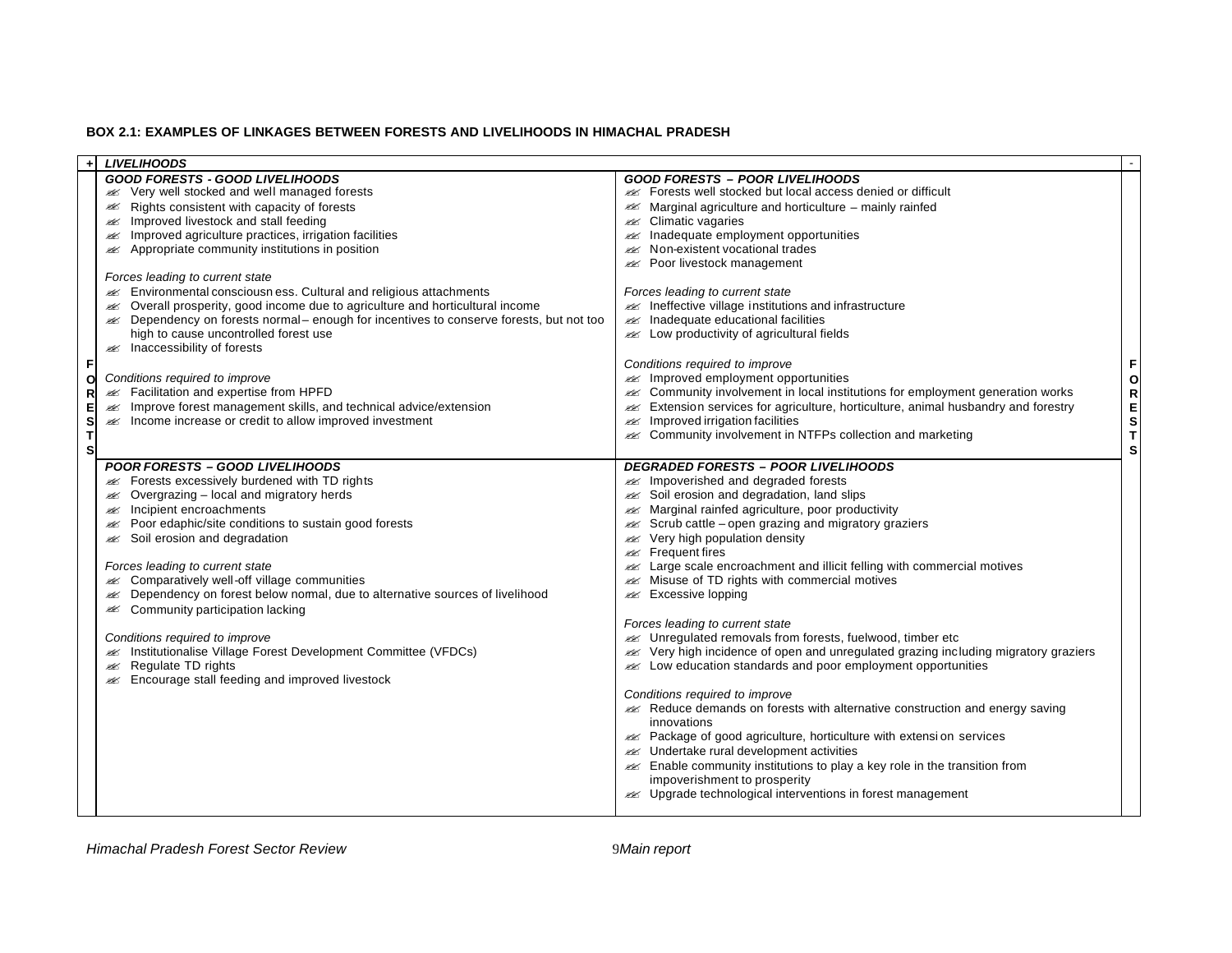These different groups' interactions with forests, and particularly their roles in forest management, are influenced by community institutions. In HP, there is currently a steady proliferation of institutions at the village level which are involved in the management of community resources (other than the traditional Gram *Panchayat*) – though not all are involved in forestry. Those community institutions with some role in the management of adjacent forests include the following:

- ?? **Forest-specific village-level institutions created under recent projects***:* The externallysupported projects and *Sanjhi Van Yojna* (SVY - a state-wide programme of participatory/ joint forest management, launched by the HPFD in 1998) encourage the direct involvement of the community in protection, conservation and maintenance of forests. Institutions set up under these projects include:
	- ??**Village Forest Development Committees (VFDCs**) developed under DFID HP Forestry Project;
	- ??**Village Development Committees (VDCs)** under the Indo-German Changar Project (IGCP) and the Integrated Watershed Development Project (IWDP);
	- ??**Village Eco-Development Committees (VEDCs**) under the Great Himalayan National Park;
	- ??**Village Forest Development Societies (VFDSs)** or *Sanjhi Van Samiti* (SVS) formed under *Sanjhi Van Yojna.*

Of these institutions, VFDSs are registered under the Societies Registration Act (1860); while VFDCs, VDCs and VEDCs are registered by the District Forest Officer. Except for IWDP, where a watershed is the unit for a VDC, a cluster of villages is generally the unit. VFDCs, VFDSs, VEDCs and VDCs all have a general 'house' membership and an executive.

All these village level institutions came into existence on an *ad hoc* basis with the projects, and were formed according to the different mandates and activities within each project. In the case of the VFDCs, although care was taken to ensure they represent all strata of the society, their formulation and functioning show limited flexibility and initiative to act on their own. The composition of VFDSs, meanwhile, has usually had an age or gender bias which could not make them truly representative of the different social groups - and resource distribution or benefit-sharing does not seem to have been a priority for these groups. As the structural organisation of the various community institutions was primarily projectdriven, there seems to be little uniformity across the state, and there is a lack of strategic thinking within the HPFD on their roles and relationships. However, all village forest institutions are somehow involved in forest protection, control of forest fires and grazing, TD rights, nursery plantations, etc.

Initially the Forest Guard was made the Member Secretary of these forest village-level institutions. This was to ensure effective management of funds, record-keeping and to equip community members to take over responsibilities. Through the experience of Phase-I of IGCP, however, most Member Secretaries of new VDCs are now from the communities themselves.

- ?? **Forest co-operatives**: these were first formed in 1941, and received grant-in-aid until 1971. They are registered under the Co-operatives Societies Act. It appears that whilst some cooperatives continue to look after plantations, they have no clear direction for the future. Interviews with co-operative members indicated little interest in forming linkages with other village forest institutions.
- ?? **Informal Jungle or Protection Committees***:* these have, on occasion, emerged to respond to a specific crisis or sudden change in forest management which affects their livelihoods e.g., extreme degradation of nearby forests, lack or absence of response from HPFD in resolving conflicts or responding to community needs. These groups have often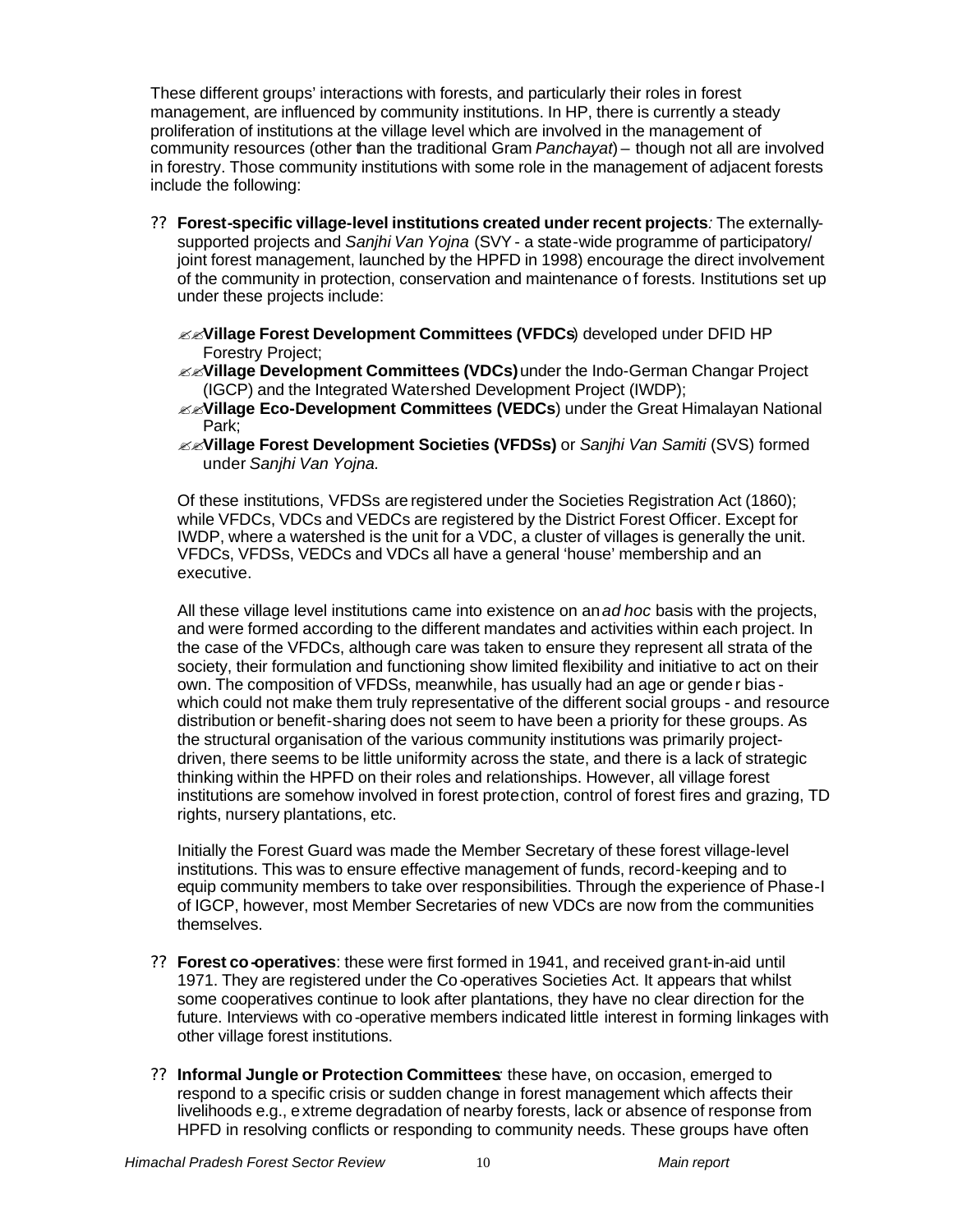not been formalised or acknowledged by HPFD, and remain passive except at times of crisis. However they have been effective in protecting and naturally regenerating forests, and are sometimes supported and encouraged only by front-line staff.

- ?? **The** *Gram Panchayat* **(GP)** has played a rather indecisive role in forest development and management. Although an organised and legally acceptable body, its functions and priorities are essentially for local self-governance. GPs actively participate in certifying TD applications of individual households, but their participation and 'ownership' in other Forest Departme nt initiatives is low. The GP members are elected and do not necessarily represent the marginalised populations. Thus, equality considerations cannot be expected from the institution. The local forest values survey found that most of the women members were generally from affluent families, with less exposure to the realities or survival in economically handicapped situations. Moreover, the GPs were elected for a limited period – as against the long-term nature of forestry activities. Besides being politically motivated, a single *Panchayat* for multiple villages reduces the reach and influence of the institutions in forest management.
- ?? **Non-forest local institutions***:* in addition to the forest-specific village institutions and *Gram Panchayats*, there are many other types of institutions, such as *Mahila Mandals*, Youth groups, *Devta* Committees, Village Education Committees, Self-Help Groups, Farmers' Clubs, Parent Teacher Associations, Mother Teacher Associations, Village Committees, and *Panchayati Raj Institutions* (PRIs). Many of these play forest roles. The FSR local institutions survey found that there were as many as 65 different village level institutions in the ten sample villages surveyed (an average of six institutions in every village, and up to twelve in some cases). An average villager is simultaneously a member of at least four or five executive committees, besides being a member of the general house of *all* institutions existing in the villages. The presence of so many institutions is adding to multiplicity and duplication of efforts, besides creating an environment of uncertainty at the grassroots. Those with some interest and involvement in forest issues include:
	- ??*Mahila Mandals*: In response to the steadily depleting fuelwood and fodder availability in some of the peripheral forest areas, and the long distances traversed to collect the same, women – already constituted into *Mahila Mandals* – have taken up the challenge to protect depleted or degraded woodlots in some communities*. Mahila Mandals*, registered under the 1860 Societies Registration Act, were in fact the first user groups to become organised, and to act on forest management issues affecting them. They have a critical role in managing forests and have been highly successful due to the mass mobilisation of the village women. They are involved in plantation establishment, protection of plantations and incorporation of fire protection measures. However, the groups are presently not well constituted and also lack effective leadership. Their activities are limited to protecting their own stakes – although they show much potential to be involved strategically in forestry and rural livelihood issues.
	- ??*Devta/ Mandir* **committees***:* these committees are owners of forests in many villages and can wield much clout among the community. At present, many of the members are also formally part of the executive of forest village institutions and play important roles in decision making. There lies tremendous scope in effectively using them for extension work and protection of forests*. Devta/ mandir* committees have been registered under the 1860 Societies Registration Act since 1997.
	- ??**Village committees** exist throughout the state and were found to be present in all the villages visited during the local institutions survey. Usually unregistered, villagers are now starting to get these broad-scope institutions registered. Prior to the formation of forest-specific institutions, these committees used to address forest-related issues within their own villages informally (e.g. controlling grazing and fire protection).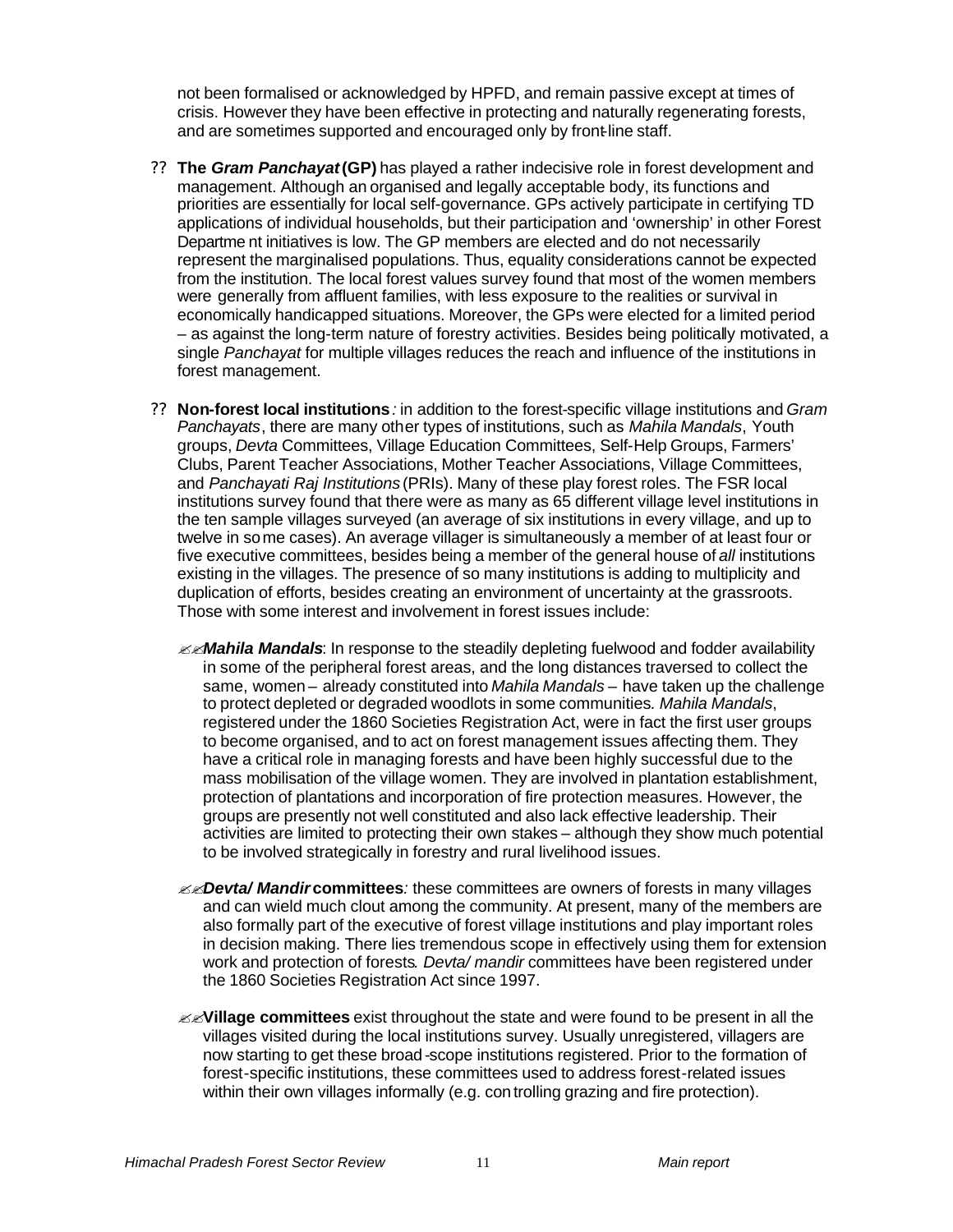# **2.2.2 The secondary stakeholders**

These are groups and individuals who are not necessarily dependent directly on forests for their livelihoods, but who may have officially designated functions. Secondary stakeholders include the following:

- ?? **The Government of HP** sets policy and strategic direction for the forest sector, in line with state-wide priorities and national obligations. For example the current 'Vision 2020' exercise, being coordinated by the Government of HP, incorporates the HP Forest Department's 'Vision' and will contribute to the overall national 'Vision'.
- ?? **HP Forest Department and State Forest Corporation (HPFD and HPSFC***)*: the HPFD has a role as forest protector and manager, and latterly, as an agent in the spread of participatory forest management. Within the HPFD, facing pressures from the Government of HP and donors alike, there is a growing appreciation of the need for changes in its role, and for better coordination with other sectors – and this has increased significantly throughout the FSR process itself. HPSFC has direct control over the trade of timber, fuelwood, charcoal, resin and finished goods from both government and private forests. At middle and higher levels, officers are interchangeable between the HPFD and HPSFC and transfers are frequently made.
- ?? **The private sector** is not currently regarded as a major player in that part of HP's forest sector which is based on timber extraction from natural forests, partly given the green felling ban, and partly given that the timber extraction trade is nationalised. There are several thousand small sawmills in HP but these operate independently and are not part of an association. However, farm forestry may be on the increase and could form an increasingly important source of HP's wood requirements in future.
- ?? **NGOs** with roles in the forest sector are relatively few in number in HP. This may be because welfare provision is relatively good, and because there is a strong government presence (often through HPFD staff) even in remote areas. NGOs' relationship with HPFD and donors is not close but also not adversarial. Again, the FSR process may have improved mutual understanding and relations.
- ?? **Politicians** are responsive to public and media pressure, which is growing in relation to forest issues. Since the evolution of *Panchayati Raj*, there is greater potential for political influence at the village level.
- ?? **Many other sectoral departments** have interests in the forest sector: for example the Animal Husbandry Department, the Planning Department, the Tourism Department, the Public Works Department and the Pollution Control Board. Interactions between these departments and the HPFD are limited, and in many cases concern applications to use forest land (currently conversion to non -forest use is restricted by the 1980 Forest Conservation Act) or concern matters for which sectoral responsibility is overlapping or unclear (e.g. grazing).
- ?? **The forest** *'mafia'* people who are involved in the illegal felling and sale of timber and some valuable NTFPs from state lands - tend to work only for large profits. These are *not*  legitimate stakeholders in the sense that others do not recognise them as having rights to forest benefits, or as having any responsibility for managing fore sts.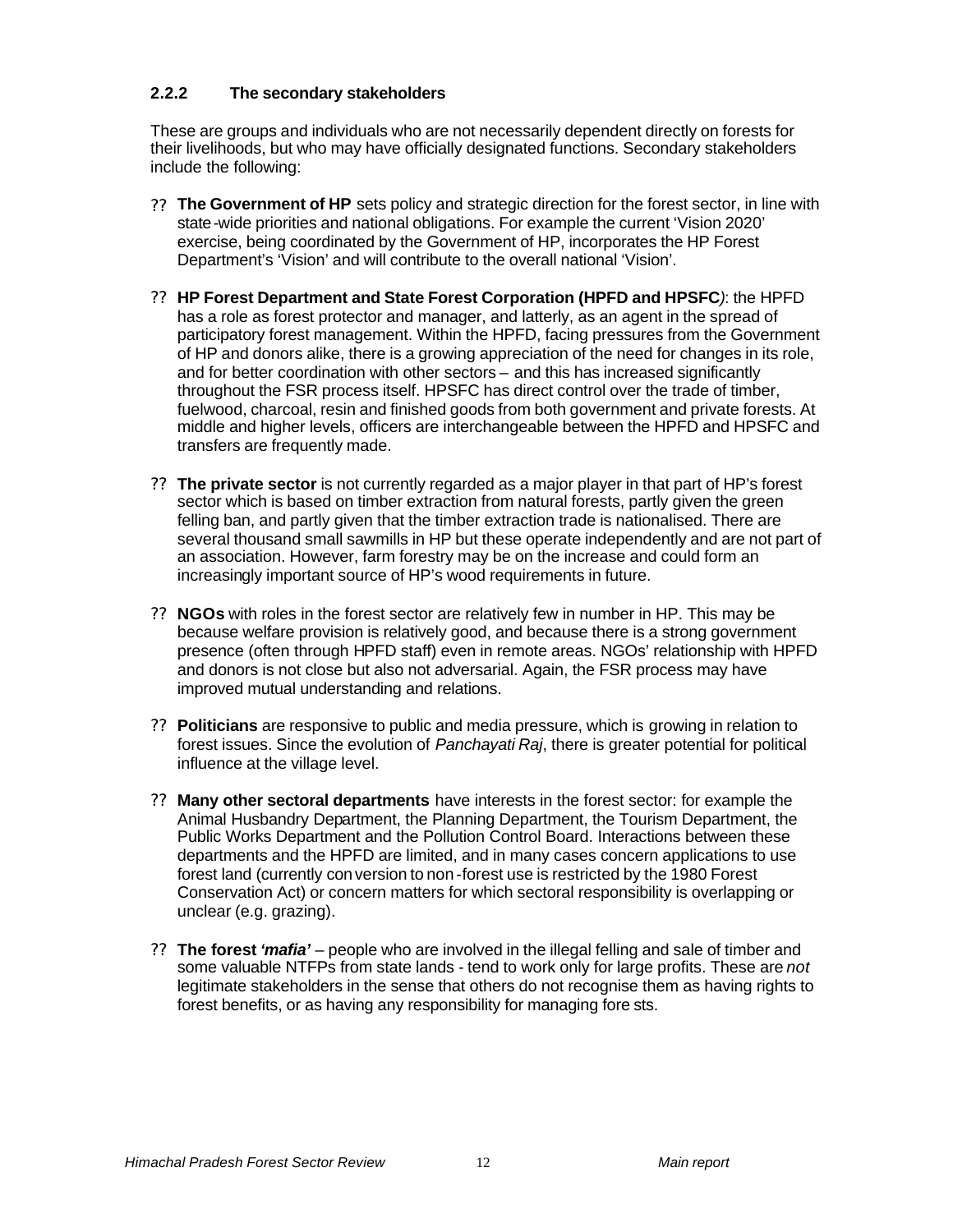# **2.2.3 The tertiary stakeholders**

These include the following:

- ?? **Government of India:** in terms of overall policy guidance and budgetary allocation to HP's forest sector, the national legal framework, and other means to encourage the production of forest benefits for the nation as a whole
- ?? **General population** downstream from HP's watersheds, including residents of Delhi as users of HP's environmental services (water supply, hydro-electric power)
- ?? **National and international tourists** who visit HP's national parks and sanctuaries, which largely fall in forest areas
- ?? **The international community** through India's and thus HP's obligations to international environmental conventions, notably on biodiversity, protection of threatened species from trade, and minimising climate change by forest protection and planting.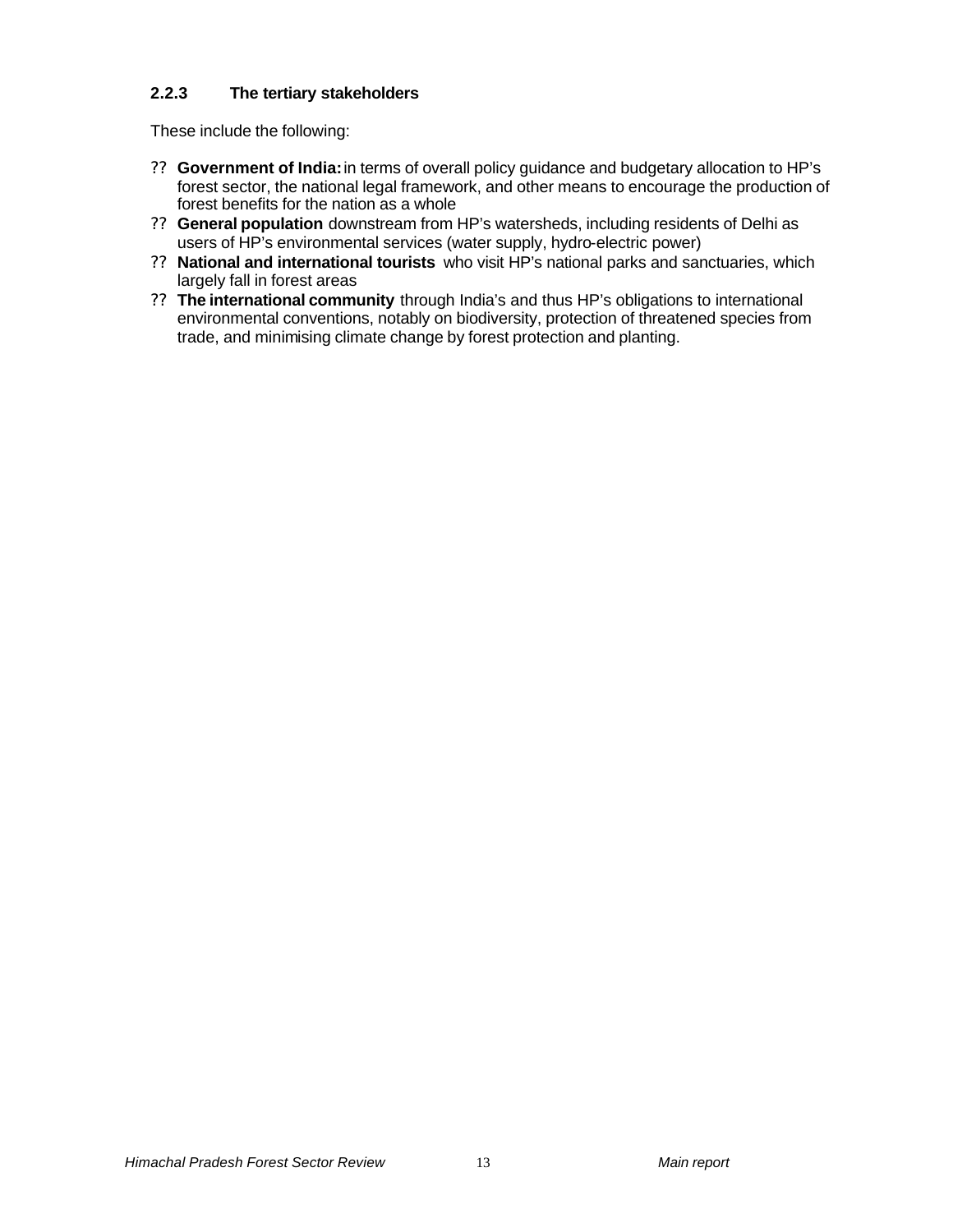# **3 ANALYSING THE SECTOR: THE KEY ISSUES**

The FSR analyses and discussions raise three groups of related issues:

- 1. Participation in forest management for livelihood needs
- 2. Increasing the goods and services available through improving forest management
- 3. Governance, laws and policy coherence to achieve the above

These issues need to be resolved if we are to move to a sustainable forest sector which meets the needs of stakeholders. For each issue below, we attempt to assess the situation and identify the main needs for change.

# **3.1 PARTICIPATORY FOREST MANAGEMENT FOR LIVELIHOOD NEEDS**

# **3.1.1 Meeting livelihood needs and poverty alleviation**

Box 2.1 showed the basic relations between forest quality and livelihoods. These are complex and there is no substitute for specific local-level information and analysis. Whilst there is a generally positive relationship between good livelihoods and good forest quality, there are some tensions which need resolution, notably the short-term flexibility needed by people to change livelihood strategies in response to external changes, versus the long-term nature of SFM.

The FSR stakeholder analysis (section 2.2) has shown that most rural people in HP use significant quantities of forest goods and services, for some of which there is no available substitute, although few people are totally dependent on forest products. None-the-less, it is already clear that some local stakeholders are highly dependent upon forest products for much of their livelihood, currently at a subsistence level, but also (in some places) potentially for building forest-based enterprises in production of forest goods, tourism, etc. Furthermore, a shortage of forest environmental services – which provide critical support to hill farming systems as well as to domestic water supply – entrenches poverty for many. The introduction of JFM is an example of real leadership in recent years by the HPFD, with supportive donors and NGOs. It already presents potentials for people to earn good income from forest products provided the institutional and market signals are positive. Until recently, JFM in HP was confined to donor-supported pilot activities (DFID, GTZ, World Bank), but the Government of HP has, since 1998, introduced its own JFM programme, Sanjhi Van Yojna. .

The draft participatory forest management (PFM) rules, the greater authority for forestry in PRIs<sup>9</sup>, the spread of nearly 360 VFDSs under SVY and more than 150 specially-constituted VFDCs through the DFID project in Kullu and Mandi Circles are all indications of rapid spread, but JFM is still in the early stages and it is too early to determine the extent of benefits. However, the challenge is how to build a livelihood-first approach onto what has been an essentially forest-first institutional structure and operating procedures. This entails developing an enabling framework for broad-scale participatory forest management on top of an existing regulatory framework which did not anticipate participation. At present there is no legislative backing for JFM. There is a need for legal frameworks that provide meaningful and secure rights to benefit from and manage local forests, and that are flexible enough to allow real local choices that reflect local needs and aspirations. Further, the development of legislation that at least sets out the fundamental elements of participatory forestry would guard against JFM's vulnerability to shifting political agendas and inter-sectoral disputes.

More routine information collection is needed on the links between access to forest resources and poverty – so that we can establish a baseline against which to measure forestry improvements. Thus one of the problems is that we do not even know what supply and

 $^9$ Following the 73<sup>rd</sup> amendment to the Constitution, the Government of HP enacted the HP Panchayati Raj Act, 1994, and in January 2000 issued a notification regarding forest committees within PRIs.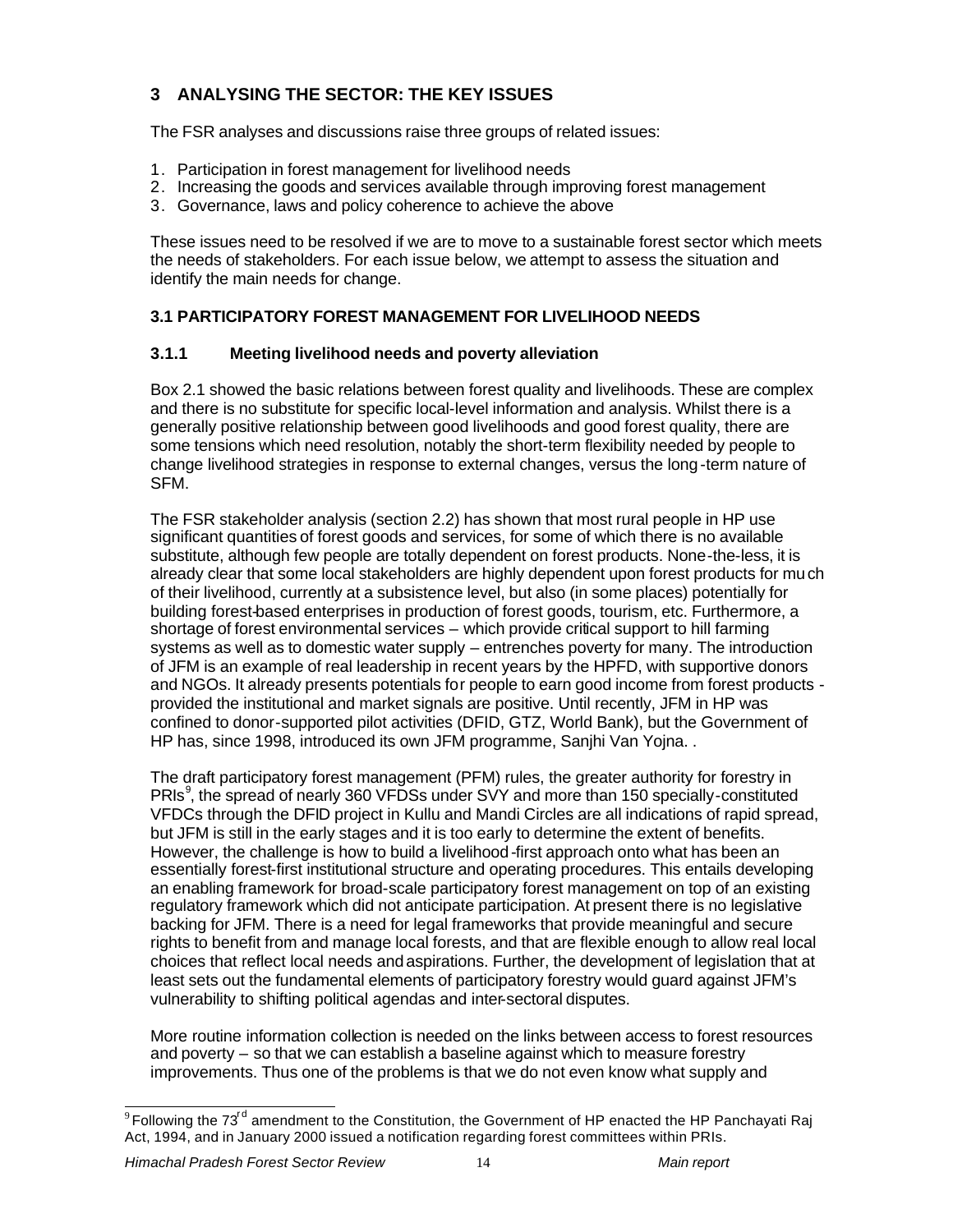demand levels are. Sometimes demand for forest products is so great that it leads to forest degradation, and we need to reduce pressure on those forests. But, in other cases, the problem is because forest management systems are not adequately geared up for multiple uses, or because of a lack of rights and opportunities.

Finally, under some conditions it is still desirable to keep people out of forests e.g. for forest restoration in protected areas and for intensive timber production forest. We need to ensure that this does not take place in areas where it would cause livelihood problems - or, if this is unavoidable, develop compensation mechanisms. Key questions to be addressed over the next year therefore include:

- $\mathbb{Z}$  How can participatory forest management move towards being a programme designed to empower local people to make real choices and to enhance sustainable livelihoods in accordance with their own priorities?
- $\mathscr{B}$  How can HPFD modify the available forest management and silvicultural systems from primarily timber focused forestry to multiple use forestry?
- $\ll$  Mhich HPFD staff incentives and procedures support a livelihoods-based approach, and what needs to change?

## **3.1.2 Village forest institutions**

Although most village forest institutions are of comparatively recent origin, almost all those interviewed felt that they have brought about greater focus on forest issues – plantations on degraded forest land, fire protection, soil conservation and silvi-pasture activities have been given a boost, whilst illicit felling and smuggling had decreased – and that overall awareness of the need for protection and conservation of forests had increased. In addition it was felt that the work gets done faster through village forest institutions, avoiding the long procedural delays associated with the panchayat system. The formation of these institutions has involved processes of coalescence of people around tangible issues and, most importantly, participation in the work being done. However, some sections of communities still felt that since the land belonged to the HPFD and the major benefits (of commercial timber, resins, etc.) were the property of the State Forest Corporation, forestry remained the HPFD's prerogative.

There remain some challenges within the village forest institutions, which are yet to mature, develop effective leadership and become independent entities; for example they tend to be strongly influenced by traditionally powerful groups such as large and medium farmers as well as land and timber mafias operating for hotel and tourism industries. By virtue of their greater access and ownership of land, these groups are also the decision-makers with considerable influence among political leaders and any decision regarding development work in the villages necessarily needs their approval; they tend to have a prime stake in any external initiative. The rich and powerful are able to manipulate TD rights and freely access valuable timber, which is either wastefully used for construction or illegally siphoned off for sale to the booming tourist industry or private wood depots. The village institutions are neither sufficiently empowered, nor institutionally supported to counter large mafia operations, and malpractices remain unchecked.

Reservations, enabling individuals from under-privileged sections of the community to be committee members, have not led to empowerment, and the traditionally dominant sections of the society refuse to acknowledge any power vested with such individuals, for example, local organisations readily agreeing to plantation or forest protection closures at the cost of poorer groups who rely solely on open grazing or NTFP collection – which often makes them rule breakers later on, thus further isolating them from collective management initiatives. New settlers – also among the poorest – have no traditional rights and are thus deprived of benefits, compelling them to use the forest illegally. Village institutions have no role in curbing this. Many village forest institutions have emerged in low threat areas, i.e. forests with lower silvicultural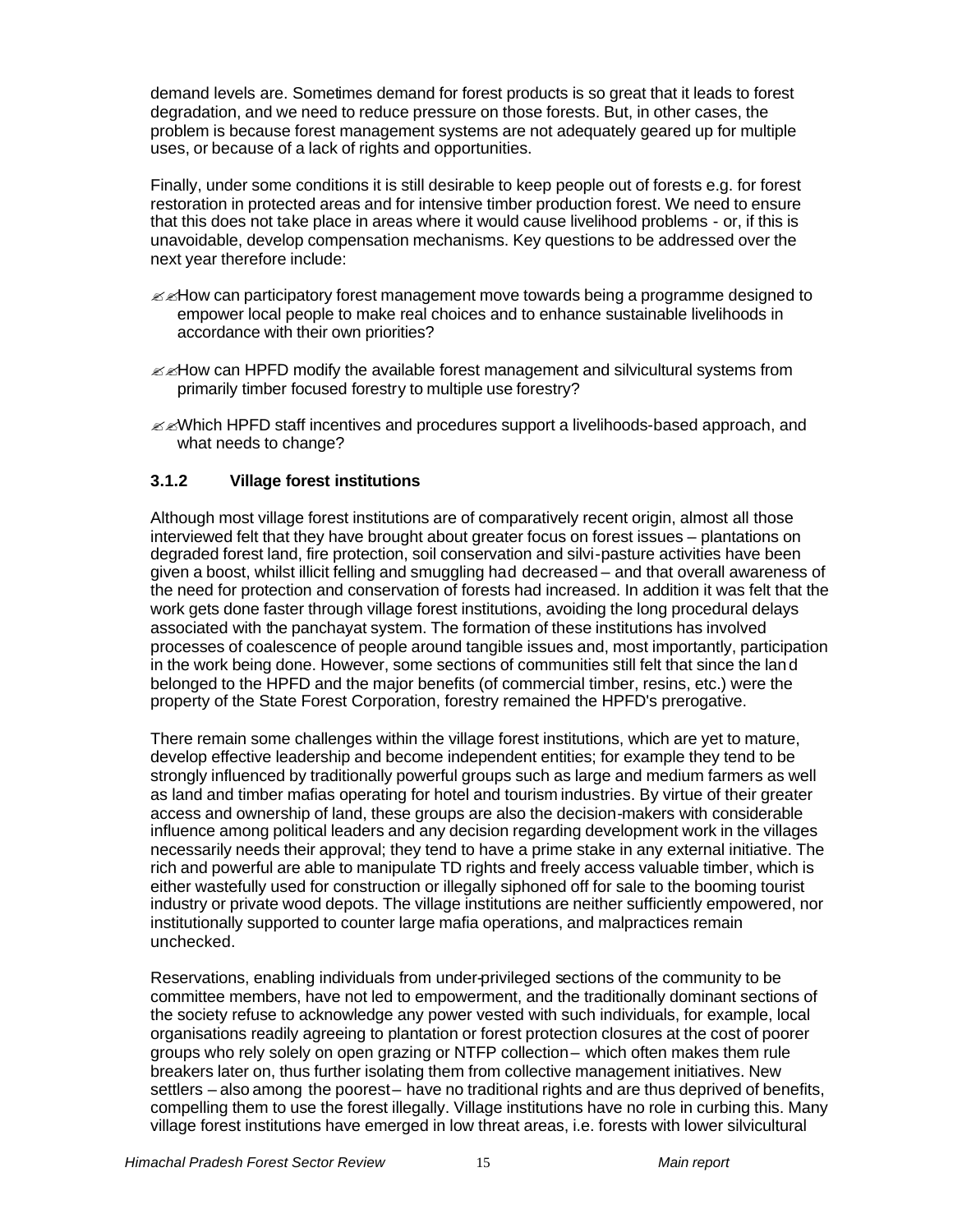values, although in high threat areas, where powerful groups are more evident, a few village institutions have emerged to counter threats to their forest-based livelihoods.

Thus in spite of considerable recent progress in involving community organisations in forest management, there is still much to be sorted out regarding community/ local-level governance to achieve equitable and sustainable benefits from forests. In addition to the above, there are challenges within the community/ local-level organisations themselves, with relations between them, and with their relations with the HPFD:

- ?? The proliferation of community organisations concerned with forestry was not reviewed in a comparative manner until the work of the FSR. Their respective roles, aims and objectives are not always clear or coordinated, neither are their relations with each other and with other rural development bodies. More indigenous organisations, such as *mahila mandals*, may be more effective than some of the 'designed' or externally imposed organisations. Furthermore, there is confusion over the multiplicity of names of all these institutions, and the financial and other benefits that accrue to them through different donor-supported projects.
- ?? The sustainability of project-sponsored village forest institutions is under question. The survey indicated that whilst the institutions created under a new programme or project might initially be successful, their mandate, direction and perceived importance were unclear by the end of the programme. This emphasises the importance of local people's 'ownership' of the institution in its acceptance and sustainability. Project interventions have created new institutions rather than building on indigenous ones. Yet the FSR local institutions survey found that, although they are not registered in the majority of places, *Devta* committees, *mahila mandals* and village committees are the most sustainable, primarily because they emerged as a result of the felt needs of people, they were initiated and managed by themselves, and they are not dependent on external funding.
- ?? *Panchayat* officers may not yet have an adequate understanding of forestry, nor the requisite transparency and means to dissociate themselves from vested interests. Furthermore, the elected representatives at the *Gram Panchayat* level tend to be constrained both by their own poverty and by the relative power of opinion leaders and hence have little influence in decision making. The *Gram Panchayat* has multiple functions and, in attempting to meet development programmes' targets*, Panchayat* officials tend to overlook social considerations, such that beneficiaries often do not include the underprivileged sections. Moreover, the administrative boundaries of some *Gram Panchayats* may not necessarily correlate to the "social boundaries" of the community or communities most interested in the use and management of a particular forest area. In some cases, the groups interested in access to a particular forest may comprise only one of several villages or hamlets within a *Panchayat* area; whereas in other cases, forests may be used by groups whose membership straddles the boundaries of adjoining *Panchayats.*
- ?? Bureaucratic procedures with the HPFD are time-consuming and there is still a clear need to efficiently delegate regulatory functions to village institutions. Furthermore, in places where the HPFD (Forest Guard) effectively leads forest management, with villagers responsible only for protection, the local incentives for participatory forest management are too weak . With the recent push for decentralisation to a three-tier *Panchaya* t system (see 3.1.3), HPFD staff may not yet be used to undertaking the role of professional advisor (rather than wielding financial and regulatory power as at present).
- ?? In general, primary stakeholders lack an institutional and legal framework to enable equitable participation in the processes of decision making concerning forest resources, both at village and state levels

The various trends towards decentralisation which need to be assessed in relation to specific functions e.g. planning, managing forests, produce benefit-sharing, conflict resolution.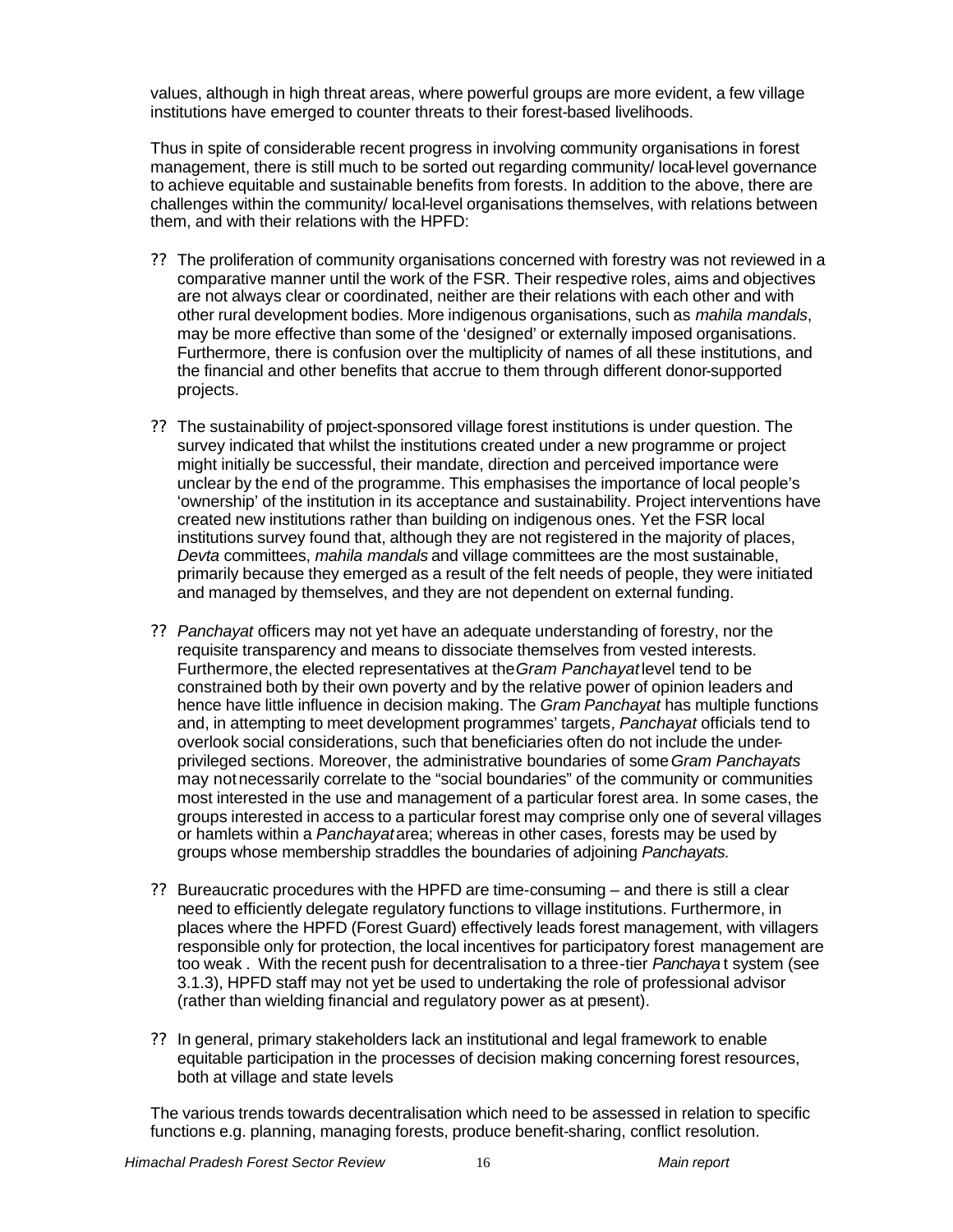Indigenous institutions may experience better local 'fit' and ownership. Forest user groups (as opposed to the whole community) might be the best unit of organisation in some places. *Gram Panchayats* might be better placed as coordinators of support and funding. NGOs might find roles as independent identifiers of stakeholders, trainers, and resolvers of conflict. PRIs will need to develop a better understanding of forestry and the roles of these other groups. Gradually, their relative roles should be clarified, coordinated and communicated. Key issues to be resolved are:

 $\mathbb{Z}$  How can indigenous village institutions take on more formal forestry roles, and what legal and institutional support is required?

 $\ll$ How may equity and sustainability best be ensured within village forest institutions?

 $\ll$ How can village forest institutions be empowered to counter illegal operations?

#### **3.1.3 Relations between Panchayati Raj Institutions (PRIs) and village forest institutions**

The appropriate relationship between village forest institutions and local government in the form of *Panchayati Raj* Institutions (PRIs) has been a subject of debate since the start of JFM. PRIs emerge as a potential common point of intervention, due to their presence throughout  $HP^{10}$  and their constitutional nature, where the possibility of convergence of all local village level institutions including forest ones is strongest. However, to make this linkage happen, in a meaningful, effective and workable way, some very basic issues have to be addressed by the *Panchayati Raj* Department.

Opinions vary as to the extent to which the link between village forest institutions and PRIs should be formalised. The local institutions survey found that villagers regard PRIs as important institutions, but they were less forthcoming about the role of *panchayats* in supporting people's forest-related activities and overall development; in many cases the purpose of the *panchayat* was perceived to be for construction. In general, almost all felt that getting work done through the *panchayat* was quite a tedious process. The inadequate focus on development issues, procedural delays, busy schedule of *pradhans,* big size of *panchayats* and corresponding huge *gram sabhas* contributed towards making the *panchayats* less effective and confidence inspiring. Whilst in certain villages people thought the *panchayat* capable of taking over all village developme nt responsibilities, in others the local village committee was considered more important as it was a stable institution, work was often achieved more quickly and representation was more equitable than the *panchayat.*

In January 2000, with a view to strengthening the role of PRIs in the management of local resources and promotion of participatory forest management, the HP Forest Department notified the constitution of *panchayat*, block and district level forest committees. The notification states the composition and functions of the forest committees at the different levels; they are to be in congruence with the three-tier standing committees – *Panchayat, Panchayat Samiti* and *Zila Parishad.*<sup>11</sup>

The draft Himachal Pradesh Participatory Forest Management Rules ('PFM Rules') (1999) and the notification of January 2000 have clearly reflected the futuristic vision of HPFD to integrate its institutions with PRIs. They include descriptions of the powers, responsibilities and duties of the VFDS, as well as the benefits due to them; and state that the role of the HPFD is to 'essentially provide a supportive role to facilitate the process of Joint Forest Planning and Management through VFDS' (through provision of technical guidance, training, and funds). As a first step towards providing organic linkages between the two, this may help the HPFD in defining active and meaningful participation in PRIs in forest-related activities, which at present

l  $^{10}_{\ldots}$ There are 2922 Gram Panchayats, 72 Panchayat Samitis and 12 Zila Parishads in Himachal Pradesh. <sup>11</sup> By mid-year 2000, none of the PRI forest committees had been established.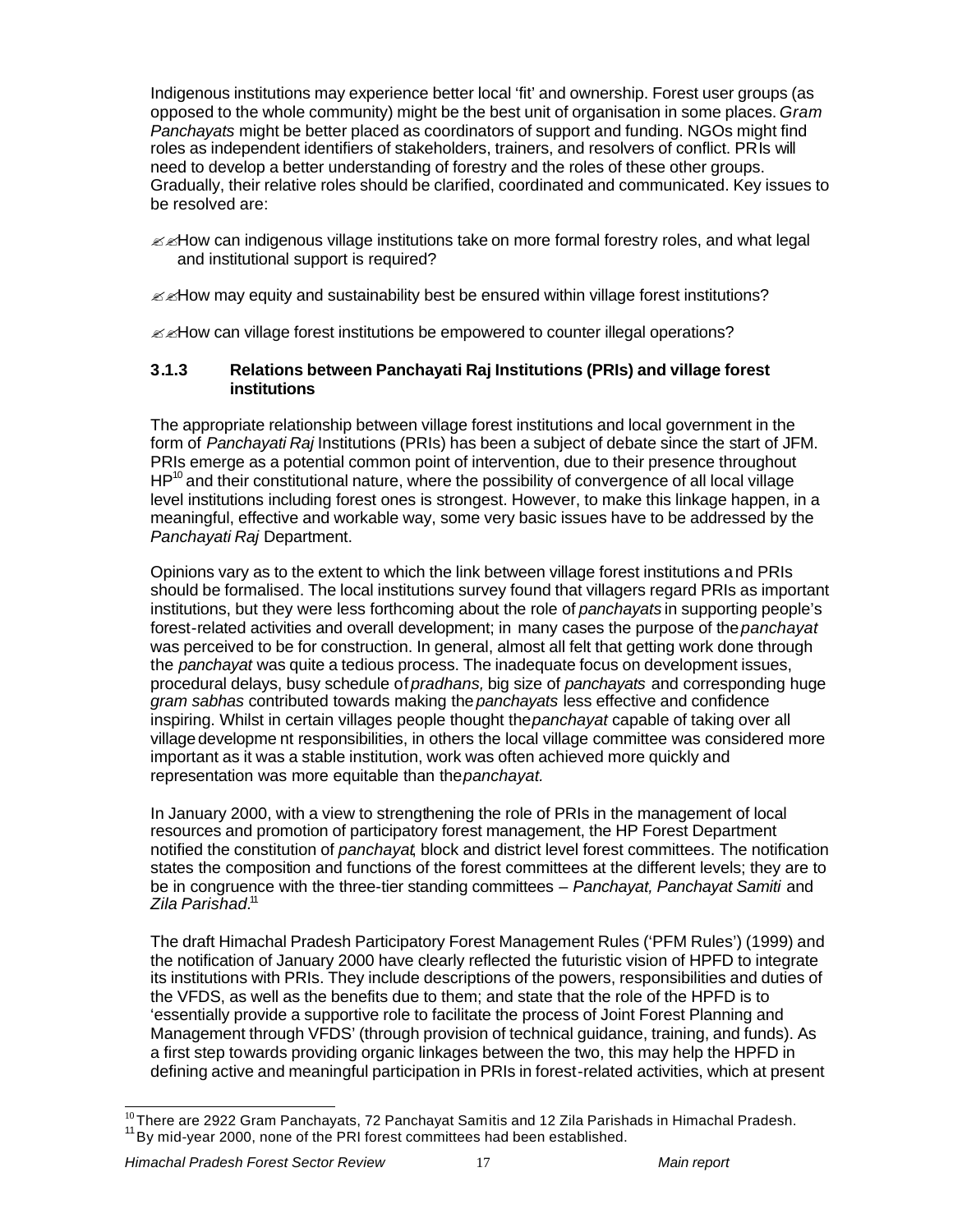is almost non-existent. Whilst the draft PFM Rules currently apply only to VFDSs, it is envisaged (by the HPFD) that all committees created under projects like VFDC, VEDC and VDCs will ultimately get converted to VFDSs, such that the draft PFM rules, when notified, will also apply to these committees. However, care needs to be taken to ensure that the Rules provide sufficient flexibility for Government and communities to arrive at a locally acceptable balance of rights and responsibilities.

Since the evolution of '*Panchayati Raj'* there has been a certain degree of conflict of interest between secondary stakeholders – in the form of government officials (such as HPFD staff) and the primary stakeholders. The *Panchayat* now has the power to scrutinise and if necessary, modify, all technical plans presented by district and block officials. Implementation funds now go directly to the *Panchayati Raj* system and technocrats remain 'technical consultants'. Transferring forest management responsibility to the local *panchayat* is currently regarded with apprehension by secondary stakeholders – yet some kind of devolution is necessary to empower primary stakeholders.

- $\mathscr{B}$ How can appropriate links between village forest institutions and PRIs be formed, without putting undue constraints on village institutions?
- $\ll$  Mhat are the appropriate legal provisions for ensuring that the institutional mandates and respective rights and responsibilities – of village forest institutions and PRIs are clear?
- $\mathscr{A}$ How can implementation of the PFM Rules be monitored over time to ensure that they provide for an appropriate balance of rights and responsibilities?

#### **3.2 INCREASING THE QUANTITY AND QUALITY OF FOREST BENEFITS**

We have noted before that there is no routine system to keep track of the many values of HP's forests. The FSR commissioned a study by the Indian Institute of Forest Management to provide a first estimate of these values. Using methodologies that are accepted in India and internationally, and information obtained through the FSR on HP forests and their use, the various direct and indirect values were computed (Figure 3.1). Leaving aside the possible variance due to methodological and informational inconsistencies, the study points to the huge values of HP forests' watershed functions, timber growing stock, carbon storage, biodiversity and eco-tourism services.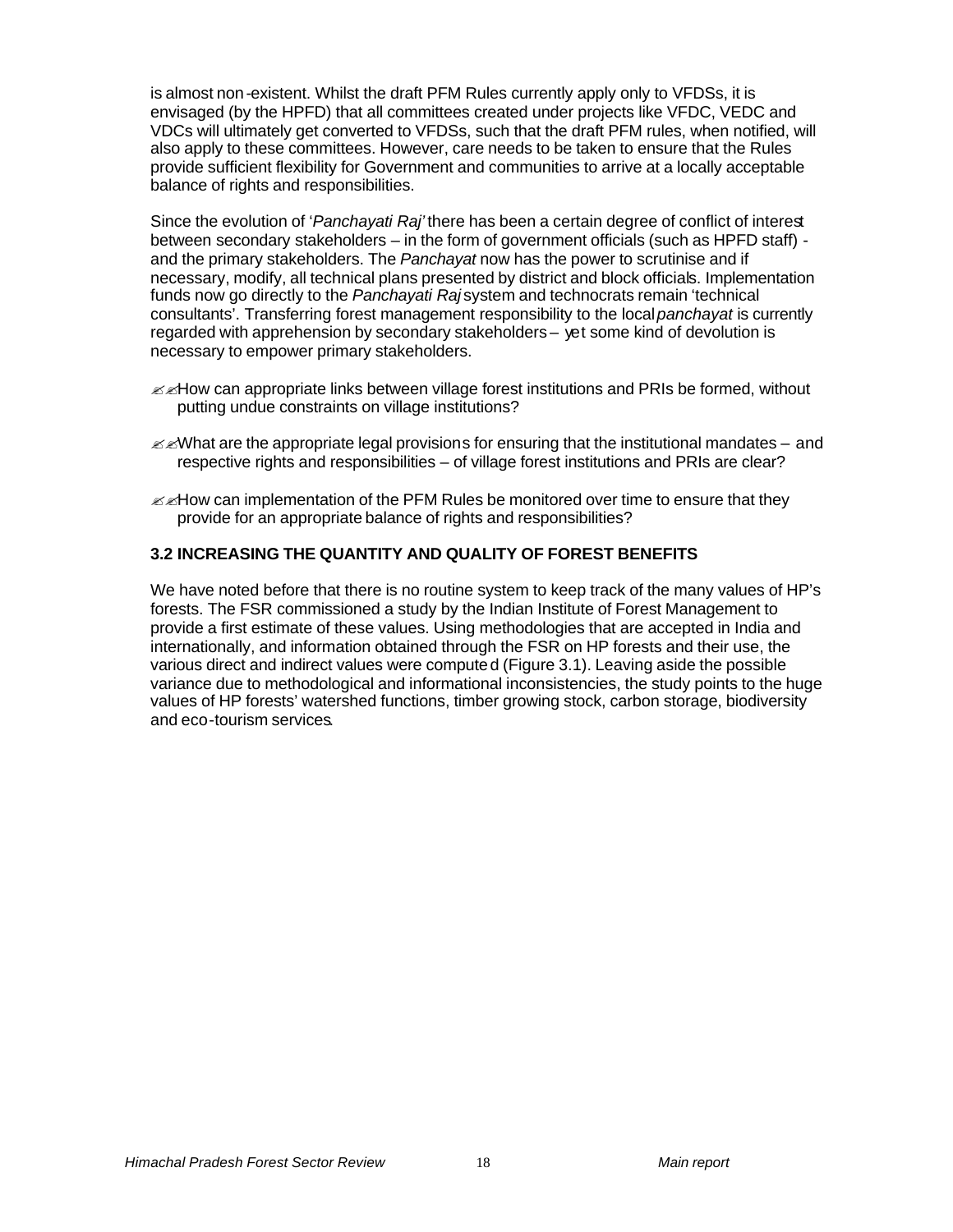## **Figure 3.1: The comparative economic values of forest goods and services in Himachal Pradesh (Rs crores)**



Once these huge values are acknowledged, the issue then is: how to realise these values on an annual basis - through investment, management, marketing and distributing benefits.

**Investment***:* Figures available for government investment are not very promising: the annual forestry budget (which covers operational costs as well as investment) amounts to less than 0.1 per cent of the total economic value of forests (Table 3.1).

| Table 3.1: Forest Resource contribution vs. Investment |                   |  |  |  |  |  |  |
|--------------------------------------------------------|-------------------|--|--|--|--|--|--|
| Value of growing stock                                 | Rs. 40,860 Crore  |  |  |  |  |  |  |
| Total economic value of forests (minus growing stock)  | Rs. 106,664 Crore |  |  |  |  |  |  |
| Total expenditure incurred in forest (annual budget)   | 109 Crore<br>Rs.  |  |  |  |  |  |  |
| Revenue realised by Government from forests            | 41 Crore<br>Rs.   |  |  |  |  |  |  |

**Management***:* Government foresters have many of the skills required for managing forests for multiple benefits, but at present lack the incentives and partnerships to do so. Some of these challenges are discussed in more detail at 3.2.7.

**Marketing:** Many of the environmental values are just not marketed at all, e.g. the case for states outside HP paying for watershed management, and mechanisms for the international community to pay for carbon and biodiversity values are barely being exploited. Beginnings have been made at marketing ecotourism, but more would be achieved through public-private partnerships and targeting high-revenue international and domestic tourist groups.

**Distributing benefits***:* Distribution is largely an issue of governance, and is addressed at 3.3. Here, it is worth identifying the basic distribution of costs and benefits across broad stakeholder groups that is associated with each forest value (Table 3.2)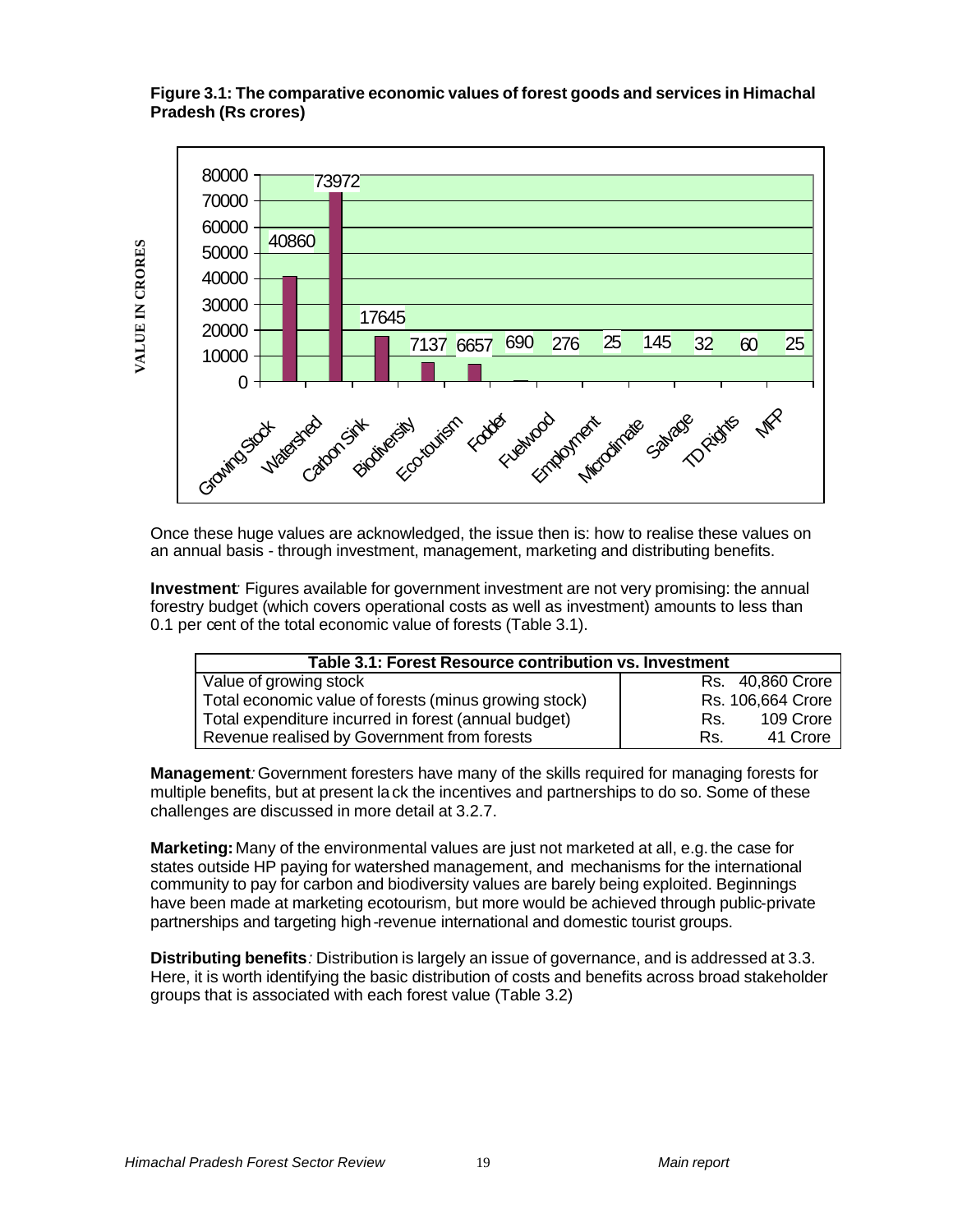## **Table 3.2: Multiple Forest Values across multiple forest stakeholders - distribution of costs and benefits**

Key:  $C = Cost$ ,  $T = Threat$ ,  $B = Benefits$ ,  $X = Absence$ ,  $\mathcal{L} = Presence$ ,  $= Not used$ 

|                                                               | <b>Total Economic Value</b>          |                           |                           |                           |                |                         |                          |                        |                                 |                                            |                           |                | Policy<br>influence*                                                                 | <b>Budget</b><br>allocation |                        |                |                           |                |              |                |                         |                           |                           |
|---------------------------------------------------------------|--------------------------------------|---------------------------|---------------------------|---------------------------|----------------|-------------------------|--------------------------|------------------------|---------------------------------|--------------------------------------------|---------------------------|----------------|--------------------------------------------------------------------------------------|-----------------------------|------------------------|----------------|---------------------------|----------------|--------------|----------------|-------------------------|---------------------------|---------------------------|
| Multiple<br>values                                            | <b>Direct Consumptive Benefits</b>   |                           |                           |                           |                |                         |                          | <b>Direct</b><br>ptive | consum<br>benefit               | <b>Indirect Benefits</b><br>Carbon<br>sink |                           |                | <b>Biodivers</b><br>Employ-<br>ity/<br>ment<br>endano<br>gener-<br>ation<br>ered spp |                             |                        |                |                           |                |              |                |                         |                           |                           |
| Multiple<br>stakeholders                                      | Salvage<br>$(C)$ $(B)$               | <b>TDR</b>                | $(C)$ $(B)$               | $(C)$ $(B)$               | Fuelwood       | $(C)$ $(B)$             | Fodder                   |                        | <b>NTFPs</b><br>$(C)$ $(B)$     | Eco-<br>$(C)$ $(B)$                        | tourism                   | shed           | Water-<br>$(C)$ $(B)$                                                                | Micro-                      | climate<br>$(C)$ $(B)$ |                | $(C)$ $(B)$               |                | $(C)$ $(B)$  |                | $(C)$ $(B)$             |                           |                           |
| A. Primary s/holdrs                                           |                                      |                           |                           |                           |                |                         |                          |                        |                                 |                                            |                           |                |                                                                                      |                             |                        |                |                           |                |              |                |                         |                           |                           |
| (i) Economically<br>vulnerable groups                         | $\mathsf{x}$<br>Ø                    | $\mathsf{x}$              | ø                         | X                         | Ø              | $\overline{\mathsf{x}}$ | ø                        | $\mathsf{x}$           | Ø                               |                                            |                           | $\sim$         |                                                                                      | $\mathsf{x}$                | Ø                      | Ø              | $\mathsf{x}$              | $\mathsf{x}$   | $\mathsf{x}$ | X              | ø                       | X                         | X                         |
| (ii) Disadvantaged<br>and migratory popns                     | $\sim$                               | $\blacksquare$            | $\overline{\phantom{a}}$  | X                         | Ø              | X                       | Ø                        | $\mathsf{x}$           | Ø                               | T                                          | $\blacksquare$            | $\blacksquare$ | $\sim$                                                                               | X                           | Ø                      |                | $\blacksquare$            | т              | Ø            |                |                         | $\boldsymbol{\mathsf{x}}$ | $\boldsymbol{\mathsf{x}}$ |
| (iii) Economically<br>advantaged groups                       | $x,T \approx$                        | x, T                      | Ø                         | x,                        | ø              | $\overline{X}$          | ø                        | $X \t\approx$          |                                 | $x,T -$                                    |                           | $\sim$         |                                                                                      | $\mathsf{X}^-$              | Ø                      | ✍              | $\mathsf{x}$              | $\mathsf{x}$   |              | X              | ≤                       | $\boldsymbol{\mathsf{x}}$ | X                         |
| (iv) Community based<br>institutions                          | $\mathbf{L} = \mathbf{L} \mathbf{L}$ | $\mathscr{L}$             | ✍                         | ✍                         | Ø              | Ø                       | ≤                        | Ø                      | ≤                               | $\mathsf{X}^-$                             | $\sim$ $-$                | $\mathscr{L}$  | $\sim$                                                                               | $X \n\cong$                 |                        | $\mathscr{L}$  | $\mathsf{x}$              | $\mathscr{L}$  | ≤            |                | $X \n\quad \mathscr{L}$ | Ø                         | Ø                         |
| <b>B. Secondary s/hs</b>                                      |                                      |                           |                           |                           |                |                         |                          |                        |                                 |                                            |                           |                |                                                                                      |                             |                        |                |                           |                |              |                |                         |                           |                           |
| (i) Govt of HP                                                | $\sim$                               | ✍                         | X                         | $\sim$                    | $\sim$         |                         | $\overline{\phantom{a}}$ | $\sim$                 | $\blacksquare$                  | ø                                          | ≤                         | ø              | $\boldsymbol{\mathsf{x}}$                                                            | ø                           | X                      | ø              | X                         | ø              | ✍            | ø              | ≤                       | Ø                         | Ø                         |
| (ii) HPFD and HPSFC                                           | ø<br>ø                               | ø                         | ø                         | ø                         | $\pmb{\chi}$   | ø                       | X                        | Ø                      | ø                               | $\mathcal{L}$                              | $\mathcal{L}$             | Ø              | $\pmb{\mathsf{X}}$                                                                   | ø                           | $\pmb{\chi}$           | $\mathcal{L}$  | $\boldsymbol{\mathsf{x}}$ | ≤              | X            | ø              | $\mathcal{L}$           | Ø                         | ø                         |
| (iii) Private sector                                          |                                      |                           |                           | $\sim$                    |                | $\blacksquare$          |                          | $\pmb{\chi}$           | ≤                               | X                                          | $\mathcal{L}$             | $\blacksquare$ |                                                                                      | X                           | ø                      | $\blacksquare$ |                           | X              | ø            | $\blacksquare$ |                         |                           |                           |
| (iv) NGOs                                                     | $\sim$<br>$\blacksquare$             | $\boldsymbol{\mathsf{x}}$ | ≤                         | $\sim$                    | $\blacksquare$ | $\sim$                  | $\blacksquare$           | $\mathsf{x}$           | ≤                               | $\boldsymbol{\mathsf{x}}$                  | $\mathcal{L}$             | $\blacksquare$ | $\blacksquare$                                                                       | X                           | ø                      | ✍              | $\boldsymbol{\mathsf{x}}$ | ø              | ø            | $\blacksquare$ | $\blacksquare$          | ø                         | $\blacksquare$            |
| (v) Politicians                                               | $\sim$<br>$\sim$                     | $\boldsymbol{\mathsf{x}}$ | ø                         | $\sim$                    | ø              | $\mathbf{r}$            | ø                        | $\Delta$               | ø                               | $\sim$                                     | Ø                         | $\blacksquare$ | $\blacksquare$                                                                       | $\sim$                      |                        | $\overline{a}$ | $\overline{a}$            | $\overline{a}$ | ø            | $\blacksquare$ | ø                       | Ø                         |                           |
| (vi) Sectoral<br>departments                                  | $\mathsf{x}$<br>$\mathbf{x}$         | $\mathsf{x}$              | $\boldsymbol{\mathsf{x}}$ | $\boldsymbol{\mathsf{x}}$ | ✍              | $\times$                | ✍                        | $\mathsf{x}$           | ø                               | $\mathsf{x}$                               | Ø                         | $\mathsf{x}$   | ø                                                                                    | $\mathsf{x}$                | Ø                      | x, T           | Ø                         | $\mathsf{x}$   | ø            | $\mathsf{x}$   | ø                       | ø                         |                           |
| (vii) Forest Mafia                                            | X<br>ø                               | $x$ , T                   | ✍                         | $\sim$                    | $\sim$         | $\blacksquare$          | $\sim$                   | x, T                   | Ø                               | x,T                                        | $\boldsymbol{\mathsf{x}}$ | $x,T -$        |                                                                                      | $\mathsf{x}$                | Ø                      | x, T           | $\boldsymbol{\mathsf{x}}$ | x,T            | ✍            | $\blacksquare$ |                         | $\sim$                    |                           |
| <b>C. Tertiary s/holdrs</b>                                   |                                      |                           |                           |                           |                |                         |                          |                        |                                 |                                            |                           |                |                                                                                      |                             |                        |                |                           |                |              |                |                         |                           |                           |
| $(i)$ GOI                                                     | $\sim$                               | $\overline{a}$            |                           | $\sim$                    |                | $\blacksquare$          | $\blacksquare$           | $\Delta$               | $\blacksquare$                  | Ø                                          | $\blacksquare$            | Ø              | $\sim$                                                                               | $\sim$                      | $\blacksquare$         | Ø              | $\blacksquare$            | $\mathscr{L}$  | ø            | Ø              | $\sim$                  | ✍                         | Ø                         |
| (ii) Downstream popn                                          | $\sim$<br>$\blacksquare$             | $\blacksquare$            | $\overline{\phantom{a}}$  | $\sim$                    | $\blacksquare$ | $\blacksquare$          |                          | $\sim$                 | $\blacksquare$                  | Ø                                          | ø                         | $\sim$         | ø                                                                                    | $\sim$                      | $\blacksquare$         | $\mathsf{x}$   | ø                         | ≤              | ✍            | $\blacksquare$ | $\blacksquare$          | $\blacksquare$            | $\blacksquare$            |
| (iii) National and<br>international tourists                  | $\blacksquare$                       | $\blacksquare$            |                           | $\overline{\phantom{a}}$  | $\blacksquare$ | $\blacksquare$          | ÷.                       | $\Delta$               | $\blacksquare$                  | Ø                                          | ø                         | $\blacksquare$ | $\blacksquare$                                                                       | ø                           | ø                      |                | ø                         | Ø              | Ø            | $\blacksquare$ |                         | $\blacksquare$            | $\blacksquare$            |
| (iv) International<br>community, donor<br>agencies/convention | $\overline{a}$                       |                           |                           | $\overline{\phantom{0}}$  |                |                         | $\blacksquare$           |                        | $\mathscr{L} \quad \mathscr{L}$ | Ø                                          | $\sim$                    | Ø              |                                                                                      |                             |                        | ✍              | ✍                         | Ø              | ø            |                |                         |                           | Ø                         |

\* e.g. ban on green felling

*Himachal Pradesh Forest Sector Review* 20 *Main report*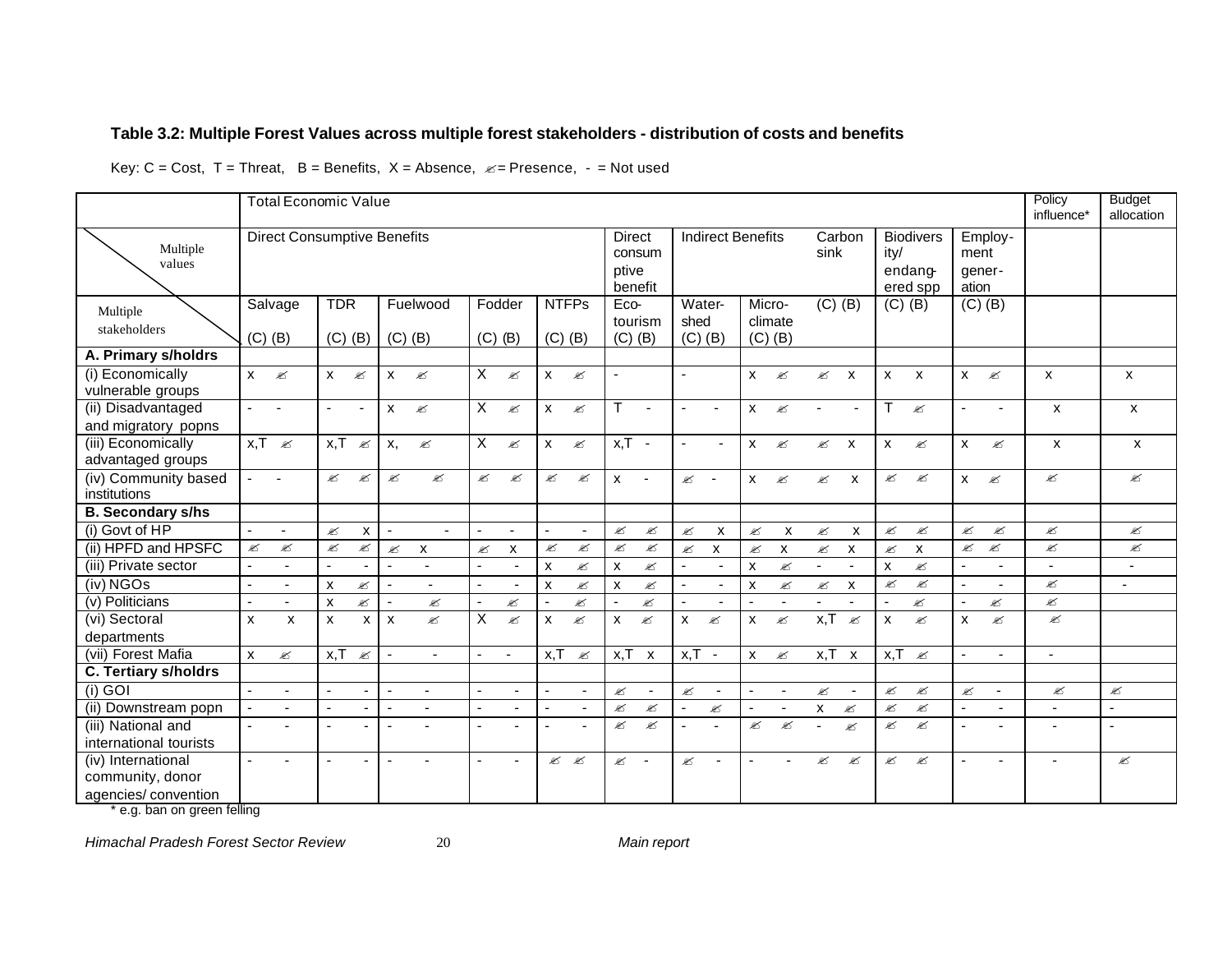In the rest of this section, we examine the issues concerning each of these forest values in turn.

# **3.2.1 Biodiversity**

Himachal Pradesh is one of the most important states in India for biodiversity: there are still virgin primary forests left; the Western Himalayan region is one of the world's priority conservation areas according to IUCN; and some of HP's species are of global importance, notably pheasants. But there are big gaps in protected area coverage: although the 32 wildlife sanctuaries, two national parks and the single biosphere reserve cover 12 per cent of HP's land (more than the national guideline), most protected areas are small and unrepresentative of all of HP's biodiversity (being concentrated in more remote and higher elevations, they cover fewer of the habitats and species typical of lower elevations). Furthermore, wildlife sanctuaries were established on the basis of individual species only, rather than taxonomic factors, habitats or ecosystems. And less than a third of the protected areas have management plans.

Moreover, there are also big gaps in information both on the kind of biodiversity that is valued at global level (rare species, endemism and other elements of 'bioquality'<sup>12</sup>) and on local people's knowledge of, and links with, biodiversity. There are also gaps in management and planning knowhow in the HPFD, which so far has concentrated on a passive approach to protected areas, despite the fact that 67 per cent of the geographical area which it manages includes important habitats such as grasslands, alpine pastures and wetlands. There is a need to sort out the right mix of:

- a. biodiversity conservation in those limited areas which can be protected from other land uses, with
- b. biodiversity improvement and management in production forests (many of which are currently degraded from a biodiversity point of view as a result of timber exploiting practices), e.g. ecological landscape planning of reserves and management practices for individual stands, and
- c. biodiversity management in village livelihood system forests and agroforestry (with an emphasis on conserving local biodiversity values, many of which will be of direct use e.g. for medicines). $^{13}$

Finally, incentives for biodiversity conservation and management appear to be lacking. Key questions to be addressed include:

- $\mathbb{Z}$  How to assess and monitor biodiversity status in a cost-effective manner, e.g. linking it with broader forest assessment/ inventory?
- $\mathbb{Z}$  How to rationalise a system of protected areas, and encourage complementary biodiversity management in production forests, so that HP's biodiversity is conserved through a mix of strategies?
- $\mathscr{B}$ How to access national and global funds to pay for HP's biodiversity conservation services?
- $\ll$ How to produce local incentives (for business and communities) to conserve biodiversity, e.g. NTFP harvesting and marketing, and with what checks and balances?
- $\mathcal{L}\ll$ How to create and manage protected areas in a manner that ensures respect for the rights, traditions and aspirations of local people?

l <sup>12</sup> 'Bioquality' reflects the attributes or particular characteristics of species which society values, whereas *biodiversity* describes the number (diversity) of species. Thus bioquality implies some weighting of species according to significance or value. For example a patch of forest with one species may have a higher bioquality than a more diverse forest, if that forest is the only site for that one species in the world.  $13$  As many as 944 plant species are of livelihood and economic value in Himachal Pradesh.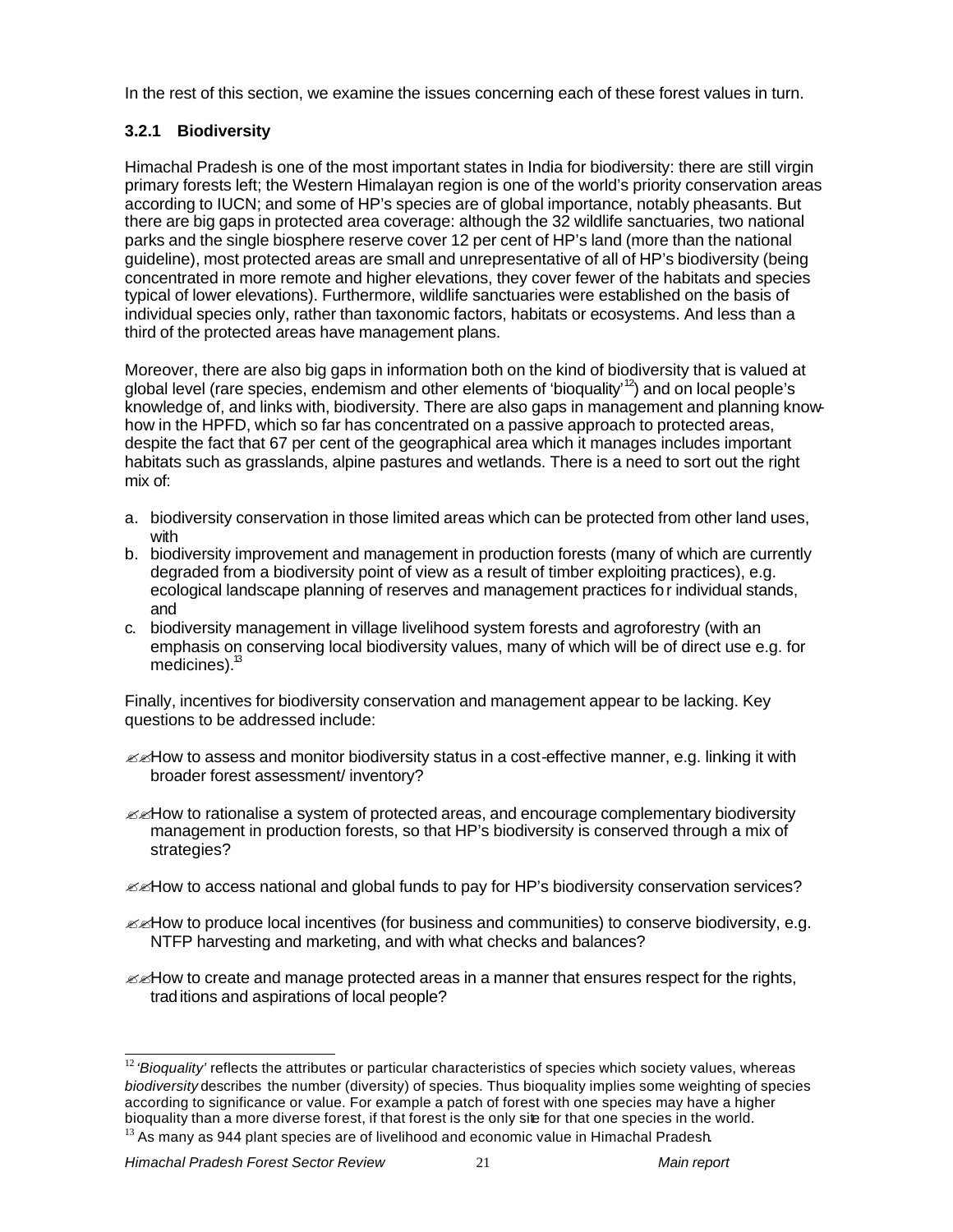# **3.2.2 Water management in the Himalayas**

The role of HP's forests as a major production centre for water supplies that extend beyond HP, via numerous rivers of northern India, to serve the cities and agriculture of the Indo-Gangetic plain, is quite widely appreciated in HP. The watershed management capacity of forests is very much dependent on the other forest uses, and in some places is being severely reduced by overcutting and soil erosion. In spite of this critical role, there is neither specialised watershed management knowledge nor the financial incentive to develop and apply such knowledge to 'watershed-friendly' forest management. We need to know which watersheds are the most critical for water supplies, what vegetation cover is best for water production, where ameliorative work is required, and how water supply can be integrated into forest management and financial payments be made to those providing the service.

A case may need to be made for supporting a one-off knowledge/ capacity development programme, so that HPFD and partners are better equipped to include watershed management and monitoring in their work. Valuation of the water supplies to economic sectors in and out of the state has not yet been made, but has proven valuable in other parts of the world (e.g. Panama Canal forest valuation, Lesotho water export to South Africa).

Key questions to be addressed include:

- $\ll$  Mhat is the best current knowledge on watershed management, particularly with regard to Himalayan environments? What are the threats?
- $\ll$  What is the true economic value of HP's watersheds to industry, agriculture, power generation, and domestic use both in and outside the State

 $\ll$  What sorts of incentive system might be applied to improve water supplies?

# **3.2.3 Non-timber forest products**

With the green felling ban, and recent increased interest in medicinal plants, the NTFP potential of HP's forests has been given increased attention, although there is still inadequate information on their market potentials (domestic and export) and means to realise them. NTFP gathering is available to low-income (landless) groups, and so can have livelihood benefits. There is little information available on the optimum mix of NTFPs with other timber products. However, some community groups know more about local NTFPs and their management than anyone else. The HP *Panchayati Raj* (2nd Amendment) Act 1997 provides a legislative framework for *Panchayats* to own and exercise control of NTFPs in scheduled (tribal) areas. Yet there are strong differences of opinion about who should be able to access NTFPs – essentially this is a debate on the merits of nationalisation versus privatisation:

- a. **Privatisation** would be justified for its efficiency gains and developmental benefits.<sup>14</sup> However, checks and balances would have to be in place, since NTFPs at present are often effectively an 'open access' resource with few real controls.
- b. **Nationalisation** would be justified if it were the best way of conserving public benefits such as water supplies, or for protection of local NTFP-using businesses, such as resin processors. However, protection policies should be reviewed in relation to SFM and livelihood needs. We have a situation of banned export of NTFPs (for example, resin) which are not in short supply, in order to protect local industry, but also allowing foreign countries and other Indian states to export to HP.

l  $14$  Here and elsewhere in this report, the 'private sector' is taken to include individual farmers and community groups, as well as commercial companies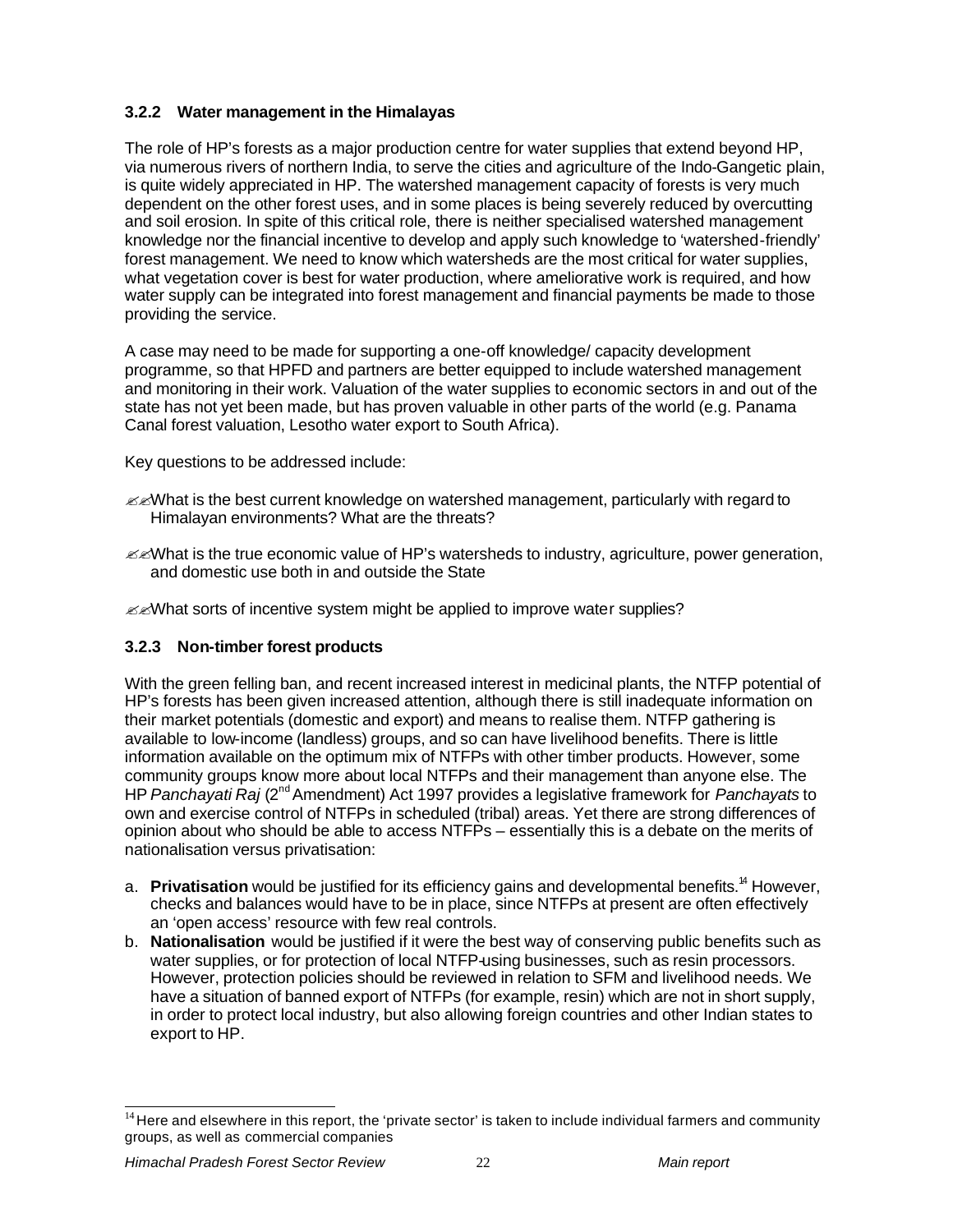Key questions to be addressed are thus:

**EXAMERIAT ARE SECONOMIC AND INCHINOOD POTENTIALS OF NTFPS?** 

 $\mathbb{Z}$ Under what conditions should NTFP management be privatised, and to whom?

**EXUnder what conditions should NTFP management be nationalised?** 

# **3.2.4 Grazing**

Cattle numbers in HP are over the 5 million mark. There are indications that this is three times the average carrying capacity. However, whilst livestock is concentrated in some areas at many times the carrying capacity, in other areas it is not a problem. In addition, the lack of marketing means that many cattle are economically unproductive as well as environmentally damaging (although they play important social/ subsistence roles). Unregulated grazing has led to forest degradation. In contrast, it is also accepted that parts of HP forest are quite legitimately used for grazing, and that this can be a good use of upland fore st. However, there is no policy and planning mechanism to integrate the activities of forestry and livestock, and little technical experience of silvipastoral systems. The issue is therefore how to encourage economically productive cattle (with productive off-take) to be zoned in the right kinds of forest. Questions to be addressed include:

 $\ll$  What mix of regulations and incentives would optimise the use of forests' grazing potentials, but avoid overuse?

??What institutions should be responsible?

**EXALOW can JFM arrangements include grazing?** 

## **3.2.5 Tourism potentials**

Himachal Pradesh attracts many tourists, both national and international. The present level of annual tourist inflow is about 4 million (of which only two per cent are international), which is expected to grow at 20 per cent per annum in the coming years. One of the most significant 'unique selling points' of HP tourism is the forest asset. The issue is how to invest in this asset, both so that tourism is compatible with sustainable forest management, and so that tourism revenue can be ploughed back into the HP forest sector in order to pay for conserving the forest landscape resource. Incremental losses of forest assets through poor tourism development, and incremental loss of tourism assets through inappropriate forestry/ clearance, need to be avoided. This will be possible provided HPFD staff understand tourism issues enough to participate in planning, development control and monitoring. Many countries with forest and landscape assets similar to HP (such as Nepal and Sri Lanka) have significant tourism industries, from which we could learn – involving e.g. 'green tourism' plans and codes of practice based on local environmental and social principles, and corporate-community partnerships where local communities participate in tourism enterprise planning and benefits. Key questions to be addressed include:

 $\mathbb{Z}$  How to ensure that tourism and forestry development proceed in a coordinated manner?

 $\ll$ How should the costs and benefits of forest-based tourism be shared between state departments, private enterprises and community groups?

# **3.2.6 Timber production**

Three issues commanded most attention in FSR discussions: the green felling ban; timber distribution (TD) rights; and the role of plantations.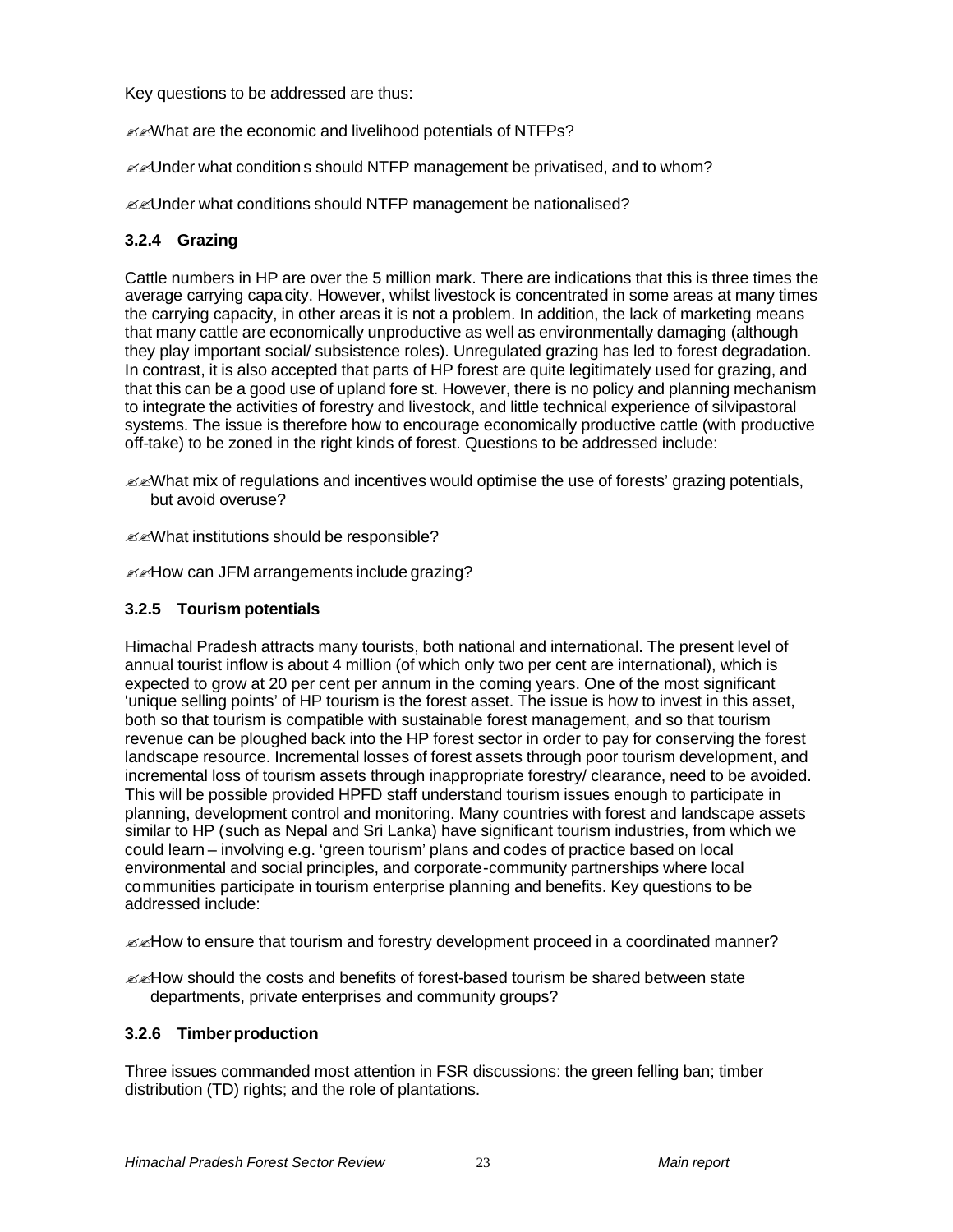The lack of clarity over whether and when the green felling ban should be lifted is producing a great deal of uncertainty in the forest sector. This ban has not been fully effective: total removals before and after the ban are about the same; choice species are being removed through TD rights; and yet State revenue is down. This suggests that there are many factors of timber production that, in practice, are currently outside the influence of HPSFC or HPFD.

But this does not imply that all aspects of timber production should come under direct government management or control. Indeed, in almost every country in the world, private timber production is considered more efficient than nationalised production where market-based incentives (e.g. certification) or civil society enforcement (often by NGO/ community 'forest watch' organisations) can be assured. However, as yet there is inadequate experience of these market/ civil society approaches in HP, which has always emphasised regulation - eventually building layers of overlapping and increasingly conflicting laws. The nationalisation of timber sales has been justified on the grounds that it eliminates abuses by middlemen; some would argue that this prevents farmers from obtaining the highest possible returns, whilst others argue that private sales would leave farmers victim to poor market information. Government control is, of course, required when private production cannot otherwise guarantee the public benefits from forests – biodiversity, etc. – but even here this control can be 'privatised' to some degree.

The complex area of TD rights has been partially studied several times, but with no clear and conclusive policy resulting. Forest settlement has a long and complex history in Himachal Pradesh: the state is unusual within India for the significant rights that were recognised during various settlement efforts, most particularly in terms of the TD rights. It is generally acknowledged that the rates associated with TD rights are extremely low, and the value of existing rights, and the fact that they are held by individuals rather than communities, has complicated the task of identifying incentives that would encourage people to engage in participatory, community based forestry activities. There seems to be general agreement that the exercise of TD rights needs to be rationalised and modified. For many, this is based on the conviction that the current rate of TD timber extraction is unsustainable, though others may disagree. Some also argue that freezing the allocation of TD rights on the basis of very old settlements creates modern-day injustices. Whilst attempts to address the issue of TD rights continue, the political challenges of implementing changes may outweigh the more evident legal difficulties.

Timber production is not just a matter of better use of natural forests. Globally, it is becoming increasingly concentrated on intensively managed land, and especially plantations. This is leaving other land potentially 'free' for conservation and livelihood needs. It appears that a similar 'tripartite future' for forests may emerge in HP, necessitating that plantations are given more consideration in forest policy – building on assessments of plantations' full costs, including their social and environmental contributions and impacts. The potential roles of small farmers in high-quality timber production are significant, as they would meet both fibre and livelihood needs. This might call for a review of regulations of tree felling and marketing on private land, which is currently a disincentive to planting and productive management.

We therefore need a better idea of:

- $\mathcal{L}$ How far do current laws, contracts, prices, and other 'signals' sent to formal/ informal timber producers encourage environmental sustainability, social equity, and economic efficiency?
- $\ll$  Where is nationalised production more sustainable, efficient and equitable; and where is privatised production to be preferred?
- $\mathbb{Z}$  How does government intervention in private forestry achieve policy objectives, and how may regulatory instruments be redesigned to support those objectives?
- $\mathbb{Z}$  How can timber production by communities be encouraged and sustained? How can communities be given adequate assurances that forest management decisions they take will not be over-ruled once the forests become commercially valuable?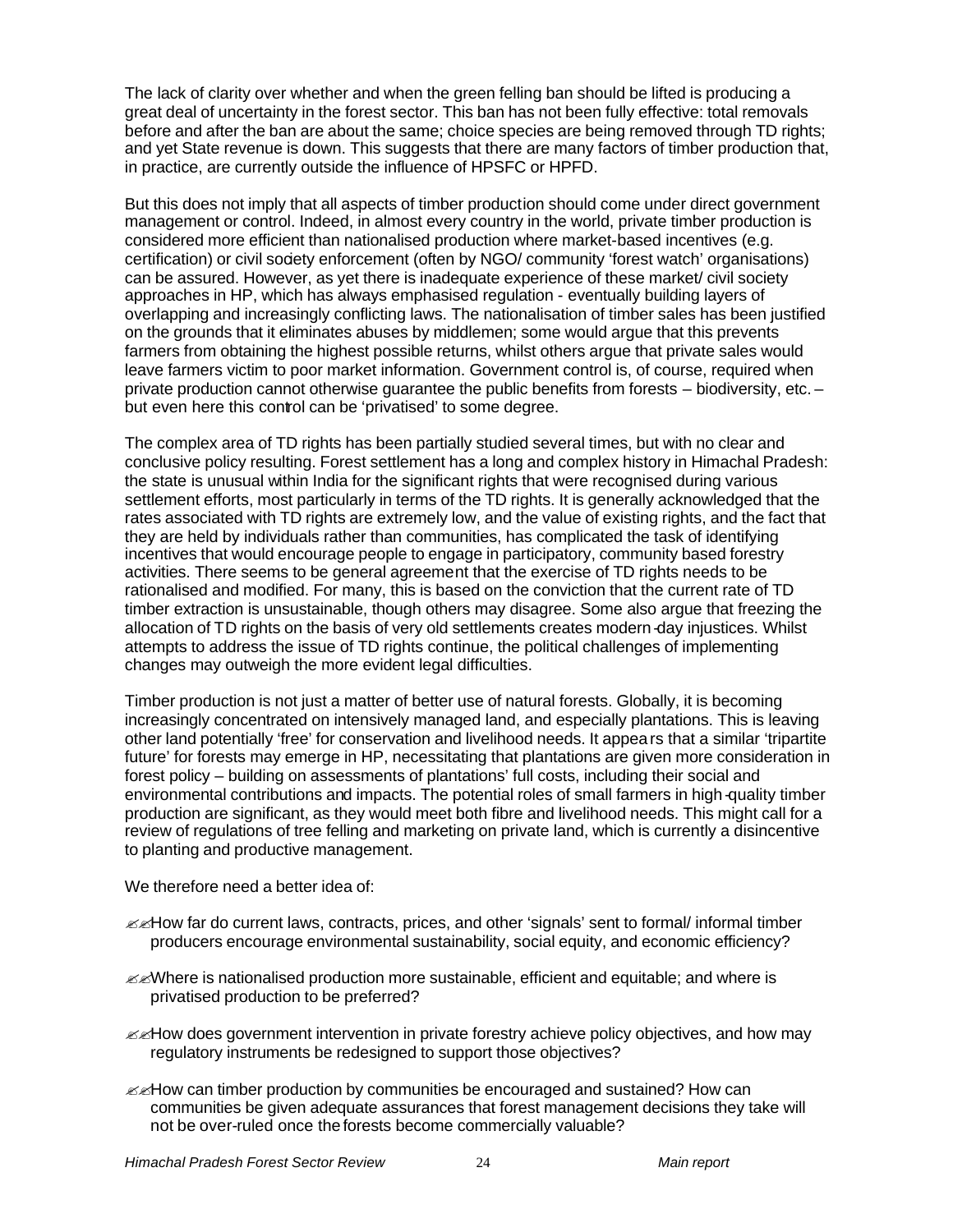$\mathbb{Z}$ How can new settlements of rights be designed such that they go hand in hand with the design or empowerment of community-based forest management arrangements?

#### **3.2.7 Balancing all forest goods and services through integrated protection and management strategies**

It is now accepted that most forests should be producing more than just one of the above goods and services (3.2.1 to 3.2.6) especially in forests which are important for multiple local livelihoods. There are four main issues here:

**a. How can we keep better track of the values of forest land***?* Here, we need better physical information about the forest, stakeholders and the economics of forest use. But information is expensive, and so we need both to be cost-effective in getting it, and to ensure that it is put to productive use in policy and management processes:

- ?? **Forest information**: Section 2 noted the many values of forests and the dependence of different stakeholders on them. Many staff associations and other stakeholders have called for better monitoring of specific forest resources, the state of forests, and 'forest degradation'. We have suggested different ways of keeping track of biodiversity, timber, water and other values (above).
- ?? **Stakeholder information**: If we are serious about forestry serving livelihoods, the links positive and negative – between forests and people need to be assessed and monitored, meaning that information on stakeholders needs to be integrated. We need to find the best baseline – through rural development organisations and front-line HPFD staff who have a better idea of complex local relations, as well as the village forest institutions themselves.
- ?? **Economic information**: FSR participants have also suggested that this varied forest information is given a financial asset value, so that a case can be made for budgetary support to maintain the public ('intangible') values of forest, thus ensuring that forests are looked after better. For those forest goods and services with more direct financial values – timber and NTFPs – it is important to keep a track of resource flows into and out of the HP forest sector, in relation to the total stock size. This is ambitious, so a pilot approach to this might be tried. This would build on the rapid assessment done through the FSR economic valuation study.
- ?? **Integrated information**: If we are to meet local livelihood needs and HP state economic needs better, we need to bring these assessments together in some kind of strategic forest information system that will help us to keep production of different benefits in balance. The key lies in communicating the value of forests in both economic terms and the social terms of different stakeholders. That communication can begin by fully accounting for the benefits from forests. Excluding indirect benefits has led, in the past, to a gross underestimate of forestry's contribution to HP.
- ?? **Targets** *:* Good information on the current situation can help to generate realistic targets e.g. for developing an area of permanent forest estate. Good information is also needed on how far we have progressed in achieving targets.

**b. How to protect forests so that they retain the capacity to produce any goods and services, and who should protect them?** Forest protection – in the face of continuing degradation by uncontrolled use- has preoccupied HPFD to date. HPFD has relied on enforcement of regulations by its own staff, but finds this increasingly difficult to resource. There is a growing feeling that village institutions should conduct more self-regulation, but here there is a problem of unclear roles and boundaries, and uneven representation, amongst the multiple village institutions. In essence, the solution is one of redefining roles between state and village bodies. This could come first, perhaps on experimental bases; only then would we need to work on the regulations and penalties that should underpin the proven new system. The economic valuation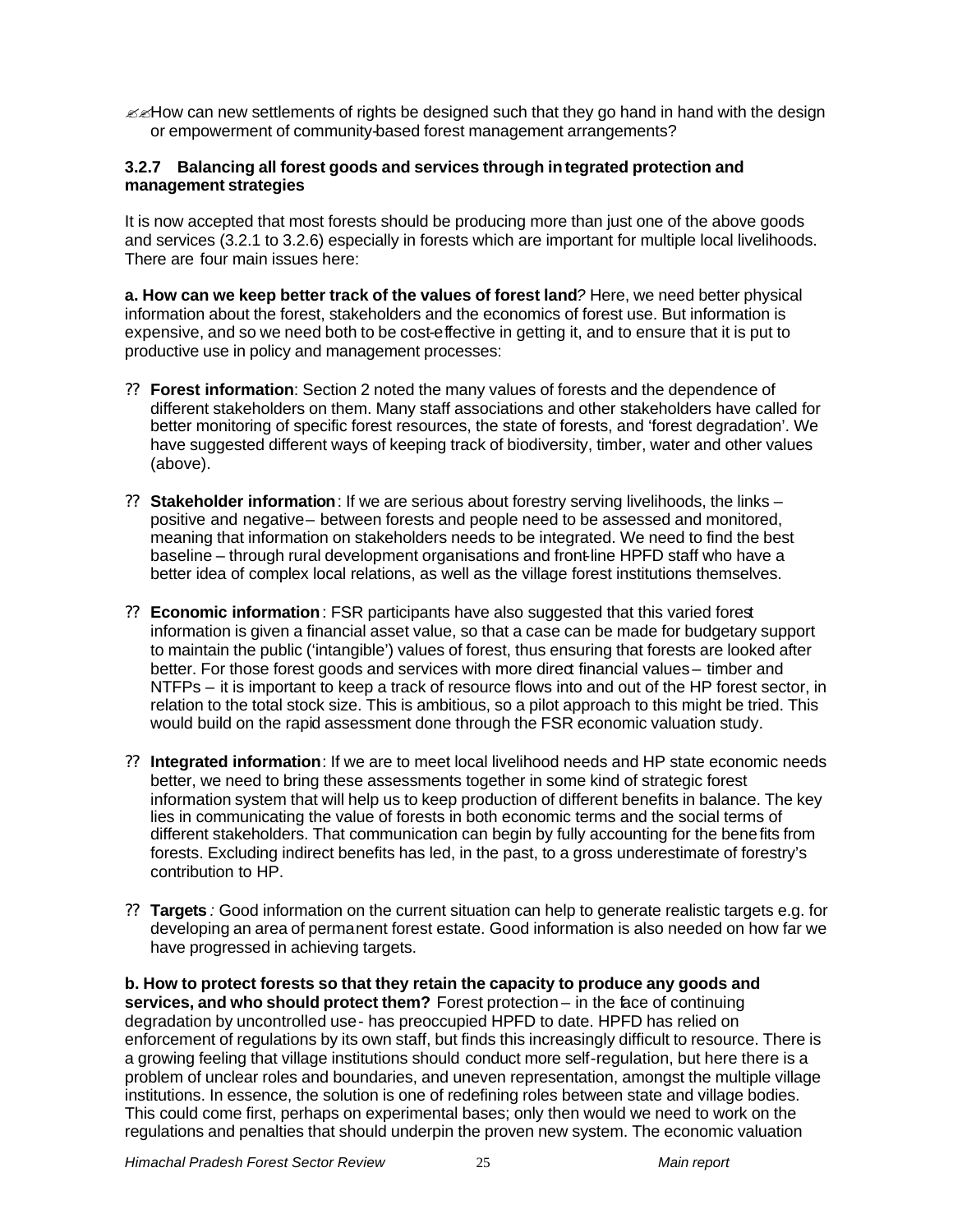study also clearly makes the case for integrating the environmental values of forest within market prices, and government allocations to HPFD where possible: users from other sectors must compensate forest producers for the environmental values received.

**c. How to find the optimum production mix for any one forest** that is sustainable, equitable and efficient? At present, there are no strong management strategies, zoning guidelines, or codes of practices which would encourage the right mix of uses in individual forests. Village forest microplans are a start, but some stakeholders believe these are too constrained and do not allow a broader look at land use. In practice, it is influential groups who tend to decide the broad patterns of land use

**d. How to encourage the diversification of forest activities**, given that single uses frequently lead to over-use? Other countries have been experimenting with a variety of policy instruments, for example: development taxes on major uses such as timber, in order to fund tourism development or water supplies, etc; bottom-up integration of community-level micro-plans into a continuallyevolving state-wide forest strategy, which thereby influences the intentions and procedures of state forestry in servicing local plan development and delivery.

# **3.3 GOVERNANCE, LAWS AND POLICY COHERENCE**

Issues 3.1 and 3.2 concern ways of dealing better with people and forests. Many of these have governance, legal, and policy implications. Dealing with these implications effectively will require a balance between two types of government interventions – those designed to "control" activities detrimental to forests, and those designed to "enable" more productive and beneficial involvement by all stakeholders. The "control" function has traditionally been the main focus of forestry governance, and it remains an important one. Sustainable forest management requires legal and policy frameworks that reassure all those who invest their time, effort and money that the benefit of their efforts will not be lost due to illegal harvesting, exporting, clearing or other harmful and illicit activities. But of increasing importance is the need to emphasise "enabling" instruments that provide incentives, opportunities and guidance for a wide range of public and private actions.

# **3.3.1 Land use policy**

Many clashes over the role of forests – and over the costs and benefits of both forest removal and afforestation – are due to an absence of land use policy in which the place of forests is clear and secure. Many stakeholders have noted that a land use policy development process is required, within which forest policy would sit.Thirty-nine per cent of the State area remains unsurveyed**.** Surplus forest areas vested to the Government are not yet transferred to HPFD. Consequently, HPFD 'protects' forests without the guidance of a strategic plan which incorporates the case for forestry on given pieces of land. Occasionally, therefore, HPFD's work may be misplaced. Some deforestation is legitimate. In other words, what appears to foresters to be a negative phenomenon i.e. forest removal, can sometimes be positive in livelihood terms. People need to remove some forest for farming, settlement, or other livelihood assets. Conversely, HPFD often proposes the afforestation of 'bare areas', which is not always good e.g. for biodiversity reasons, or for local communities. Impossible targets such as putting fifty per cent of the State under forest cover reinforce this (as noted in Section 2, less than 30 per cent of HP is forest land which can actually support forests). The designation of inappropriate or unnecessary lands as forests can pose a number of problems: limited government resources are more thinly spread; and the land use options of local people may be limited.

Here, the question is: what land should be under forest; what constitutes a desirable forest on the ground; which bits of 'legal' forest are right for removal; and who should decide all of this? The answers have not been sought, so a 'top-down' judgement or procedure has been imposed when there should be a bottom-up element included. Existing legislation reinforces this.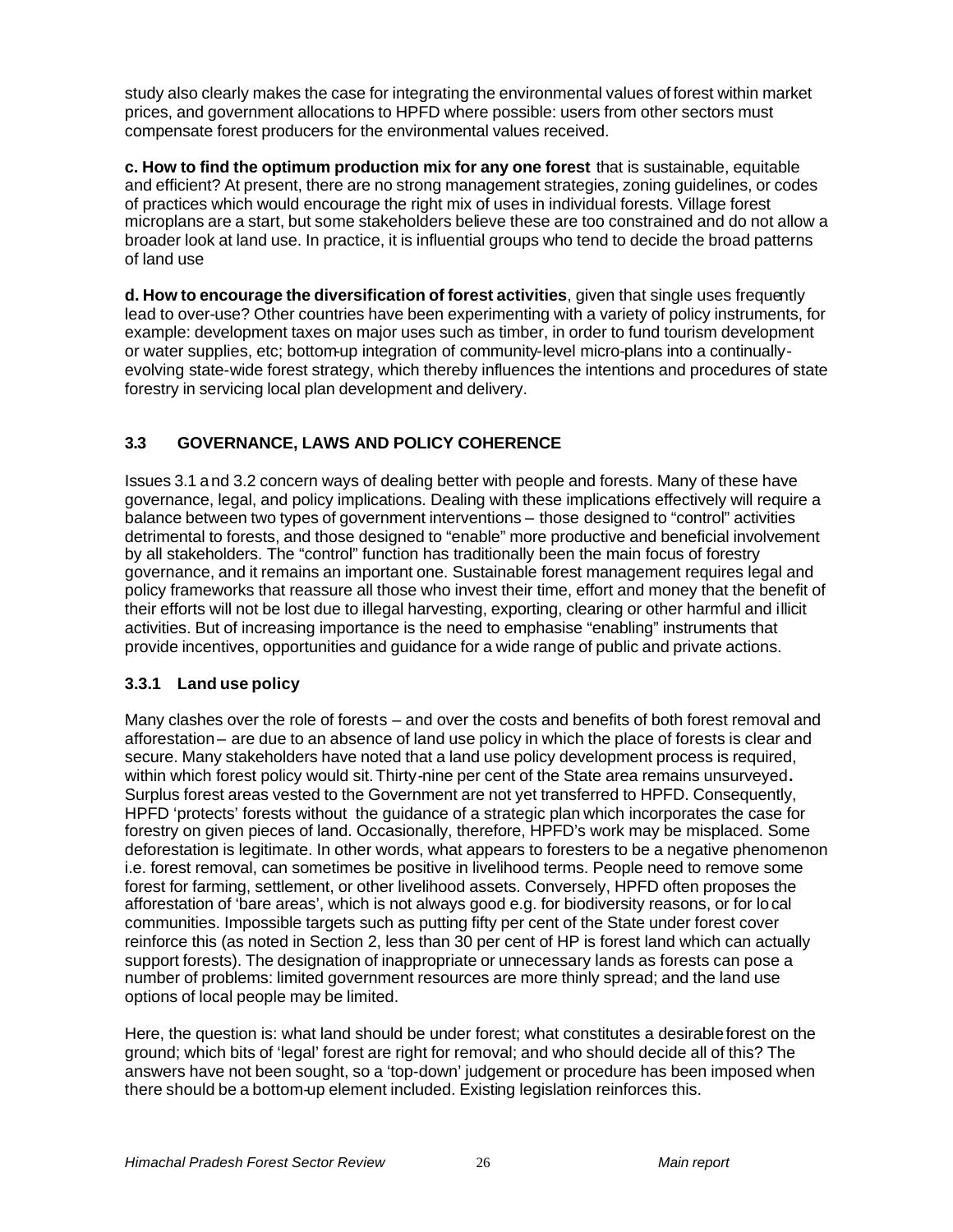A land use policy should indicate where any major change of forest use, including clearance, is legitimate. The issue is essentially: how much forest does HP need for specific purposes, taking account of all forest values and stakeholders, where should different forest types be sited, and how to send strong policy signals to this effect? Any forests that remain (or are created) should obviously be wanted by people – whether local villagers, the state, the nation or the world community – who are prepared to pay for them and look after them! This should constitute what in some countries is called the 'permanent forest estate' i.e. land under forest for solid reasons of biophysical potential and stakeholder demands. Other forest areas should be available for conversion, and policies/ laws adjusted to suit.<sup>15</sup>

 A land use policy needs to reflect the multiple livelihood strategies of villagers i.e. few are dependent upon one land type alone such as permanent farm land or forest, but they need access to different sorts of land. This suggests the need for a forest classification that reflects livelihood uses, as opposed to just e.g. timber potential; in other words, it might include grazing, trees-onfarms and multiple use forests.

Thus a land use policy would assist in designing appropriate criteria for deciding what land should be maintained within the forest estate, and for what purposes. It should also aim to determine which land should fall under the jurisdiction of different government departments.

A land use policy also needs to ensure the greater coherence of other (extra-sectoral) policies and laws in relation to forests (3.3.2), although it is unlikely to be able to deal with e.g. trade and pricing policies. This means the need for powers to call for information and to control development. And it needs to be dynamic to take account of new information and needs – and to be more proactive than government agencies tend to be in looking at the future. A land use policy cannot be a one-off 'document' – perhaps it should be a 10-20 year strategy with a multi-stakeholder group to keep it under review every five years (3.3.3).

Finally, it does look as though there will be a strong need for demarcation of some important forests on the ground. Such fundamental work is important to the long-term security of the forest and of the livelihood activities and enterprises that would only be based on such forests if boundaries are secure. There is a need for systematic involvement of local people in the establishment of boundaries, so that there is local consensus as to where they are located. Revenue Department and Forest Department record-keeping should be more explicitly linked by law: the lack of clarity regarding legal status of land is exacerbated by the frequent failure to update each Department's records concurrently.

Key questions to be addressed therefore include:

 $\ll$  Where is any change of forest use, and forest clearance, desirable, and where is it not?

- $\mathbb{Z}$  How can the legal status of forests be meaningful and fully communicated to stakeholders?
- $\ll$  Mhat form should a land use policy take, and what process can help to produce it, learning from the FSR?

# **3.3.2 Non-forest sector policies**

Some non-forest policies and markets have significant forestry implications: energy policy in relation to hydroelectric power and fuelwood demand; state/ national import policy in relation to reduction of local demand for forest resources under pressure; export policy in relation to incentives given to forest producers to meet export market demands. The failure of many forest policy reforms throughout the world is that they have only engaged with forestry institutions and policies, and not recognised these 'extra-sectoral' policies which are becoming increasingly

l <sup>15</sup> For example the potential implications of the Forest Conservation Act should be assessed.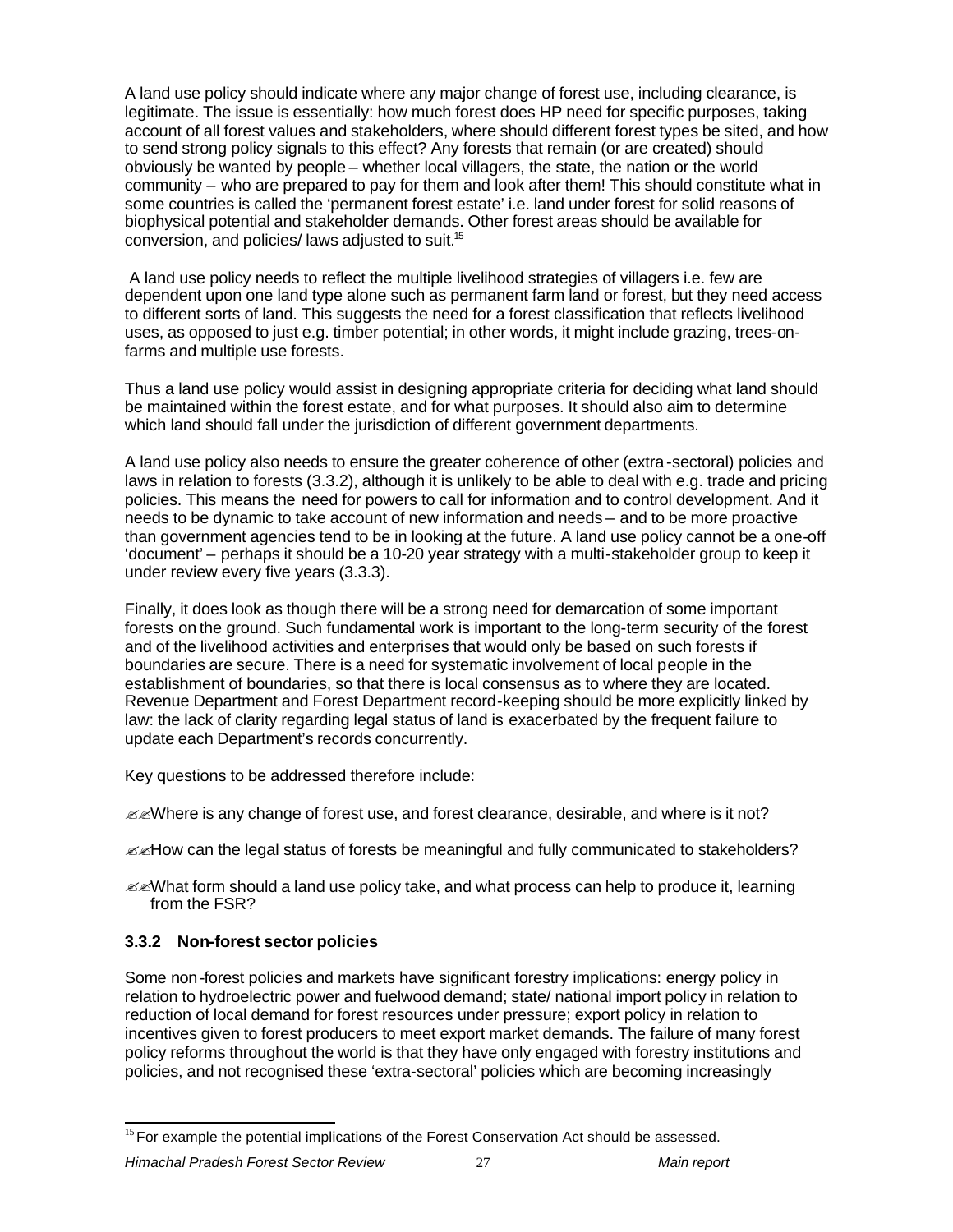significant in deciding the fate of forests. Thus narrow forestry reforms are too weak to tackle these major forces; forest policy is not binding on the non-forest sectors.

Now, not only must these extra-sectoral policies be understood by foresters, but also the institutions behind these powerful influences need to understand their own interests in forests and their impacts on forests, so they can become more responsible and avoid long-term problems. Thus 'forest policy' can no longer be a narrow affair of forest authorities alone. It needs crosssectoral collaboration mechanisms, in addition to the 'vertical' participation which we have stressed in relation to local groups. This is why the FSR has attempted to actively open up to non-forest interests. It has been a little constrained by the fact that there is no policy research capacity which has kept a track of the impacts of all sorts of policies on forests. Perhaps such a capacity needs to be developed for the future (the idea of a policy research cell attached to HPFD- or perhaps to the State Land Use Board - has been suggested). Multi-sector collaboration has also been constrained by the jurisdictional uncertainty over some lands and forests – notably between the HPFD and Revenue Department.

Key questions to be addressed include:

& What are the key areas of overlap between sector policies in relation to forest issues?

**EXPERIOUR TO KEEP TRACK OF non-forest policies?** 

**EXALOW to influence non-forest policies?** 

#### **3.3.3 Participatory governance at state level**

There are two levels at which it appears that governance needs to become more participatory – the local level, where there has been so much recent progress (3.1.2 -3) and the state 'policy' level where less has been done (and yet where the FSR itself has attempted to show the way forward).

At the state level, we are facing increasing complexity – more forest types, more demands on forests, more stakeholders demonstrating the desire to get involved in forest use – and it is clear that we need more information and debate on what to do about this. There are two issues:

 $\mathbb{Z}$   $\mathbb{Z}$ Participation - who should be involved and how?  $\mathbb{Z}$  Procedures - what issues should be addressed, and how often?

Other countries' experiences suggest that, whilst participation is essential to policy processes for SFM, in order to reflect stakeholders' information, assets, needs and commitments better, there are common failings which need to be avoided. Principal among these are the stakeholders' different expectations about the nature of participation which, unless aired, may lead to resentment or even reactions against participation. For example, community groups and local government can expect participation to lead directly to empowerment in decision-making; government foresters may see it as a way to reach SFM more efficiently by getting better information and commitment; and other government agencies may treat it as a way of saving resources by passing tasks to local levels. All stakeholders therefore see good reasons for participation, but are worried about the possible outcomes and how it will affect them. For instance, HPFD staff are not yet sure about how to act 'merely' as 'consultants' in forestry.

At present, there are no regular review procedures for HP state forest policy – FSR is a first, and something of its type may need to be applied on a continuing basis. Some sort of regular participatory forest forum, building on the approaches used in the FSR, might be the best way to advise the HPFD as the 'holders' of policy. There is certainly a need to air debate as issues arise, identify conflicts at an early stage, possibly resolve some conflicts, comment on options and government plans, and monitor progress, step-by-step. The FSR process has just been a start to this.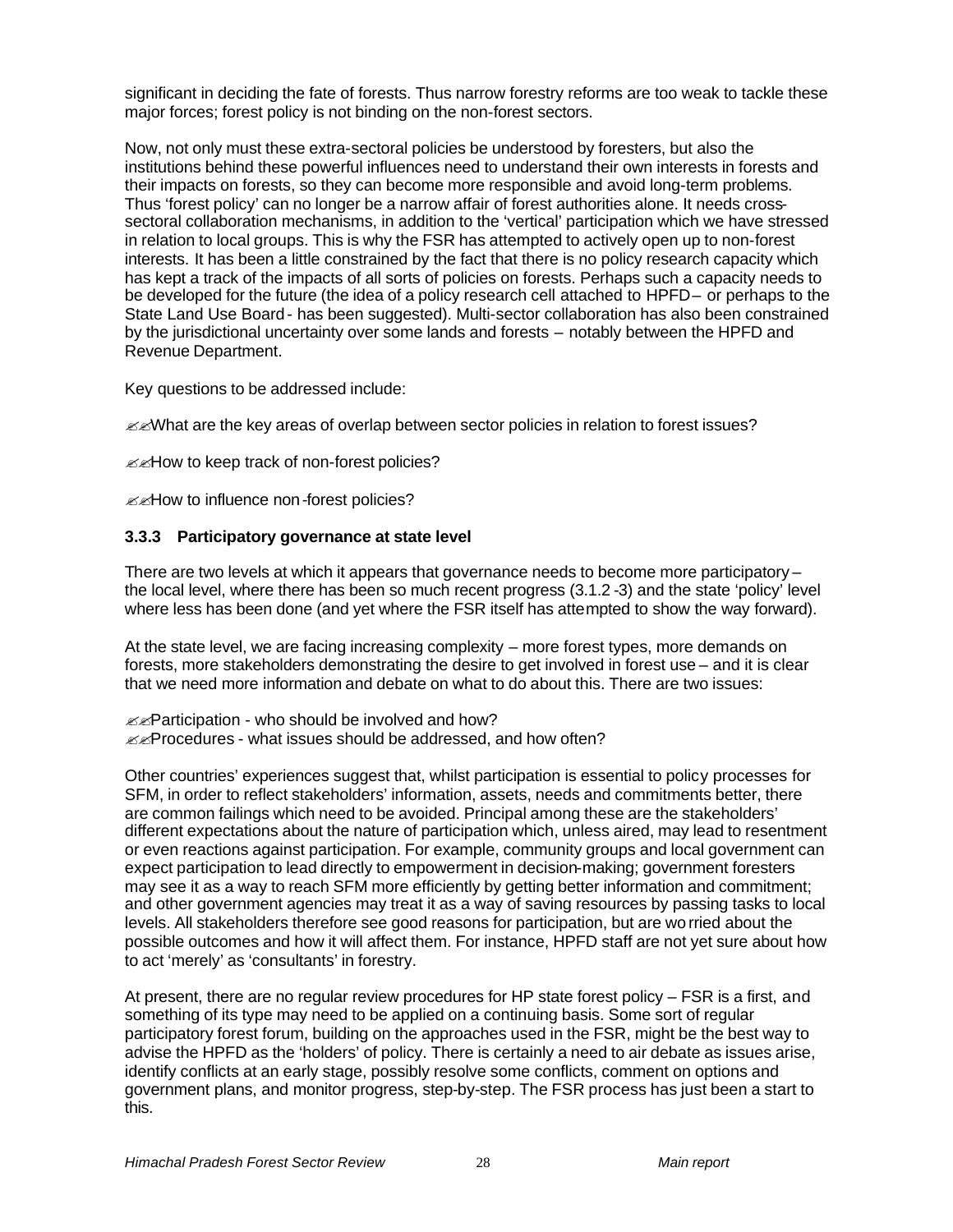Thus, as we move towards further participation in policy, relevant questions to be addressed include:

- $\ll$  Mhich stakeholder groups need to be involved in strategic forestry decisions?
- **EXWhat is the best system of representation of these stakeholder groups?**
- $\mathcal{L}$   $\mathcal{L}$  What are their expectations about what 'participation in policy' means?
- $\ll$ How can the different groups work well with HPFD in contributing not only to ideas, but also to decisions?
- $\mathbb{Z}$  How often should HP's forest policy be reviewed, what for, and by whom?
- $\mathbb{Z}$  What is the best institutional mechanism for opening up the policy process to more stakeholders – state or local fora, standing conferences, focus groups, links to Panchayat system, etc?
- $\ll$  What kind of legal basis is needed for participation in forest policy and partnerships?

# **3.3.4 Renegotiating roles**

Currently, we are at a stage where many forest stakeholders recognise that new roles and relationships are needed. But the old roles remain fossilised in formal mandates, legislation, procedures and attitudes. And emerging new roles are unclear or untested, or stakeholders are uncommitted to them. Several things appear to be needed.

A shared vision of SFM is necessary before stakeholders can renegotiate roles that are both realistic and acceptable to all. The participatory policy process (3.3.3) is essential for producing such a shared vision. Both have been missing to date in HP: hence groups feel that some of the new roles are 'dictated' by others.

Then there needs to be a process of redefining roles. Roles can be summarised as the 'rights, responsibilities, revenues/ rewards, and relationships' (4Rs). Participatory assessment of groups' own roles is a prerequisite to such negotiation.

There is likely to be a need for a significant institutional change process over the coming years. Indeed, this may be the main outcome of the FSR. In other words, a process of decentralisation of forestry to handle local complexities, which is also centralised enough to ensure greater policy coherence within and outside the state. This is a delicate balance which will take time to evolve, and which will need to be adapted through participatory evaluation and debate. Facilitators such as NGOs can be useful, but with the HPFD guiding and 'convening' the process: it is important for the HPFD to remain fully engaged. Indeed, it is a key role for HP government and donors to support HPFD in its leadership of institutional change in forestry. Section 4 introduces this approach. Key issues include:

 $\mathcal{Z}$  What process can be used for renegotiating roles – a forum, independent facilitators, etc?

 $\ll$ How to ensure that institutional change is not confined to the HPFD, but that this is coordinated with change in other key institutions – notably village forest institutions?

# **3.3.5 Capacity strengthening**

A forestry human resources development strategy is currently being developed for HP, taking account of the evolving FSR, so full details will not be suggested here. Furthermore, there is a general HP public sector reform process under way to improve accountability and work culture. FSR work to date suggests that the main requirements will be in building capacities of: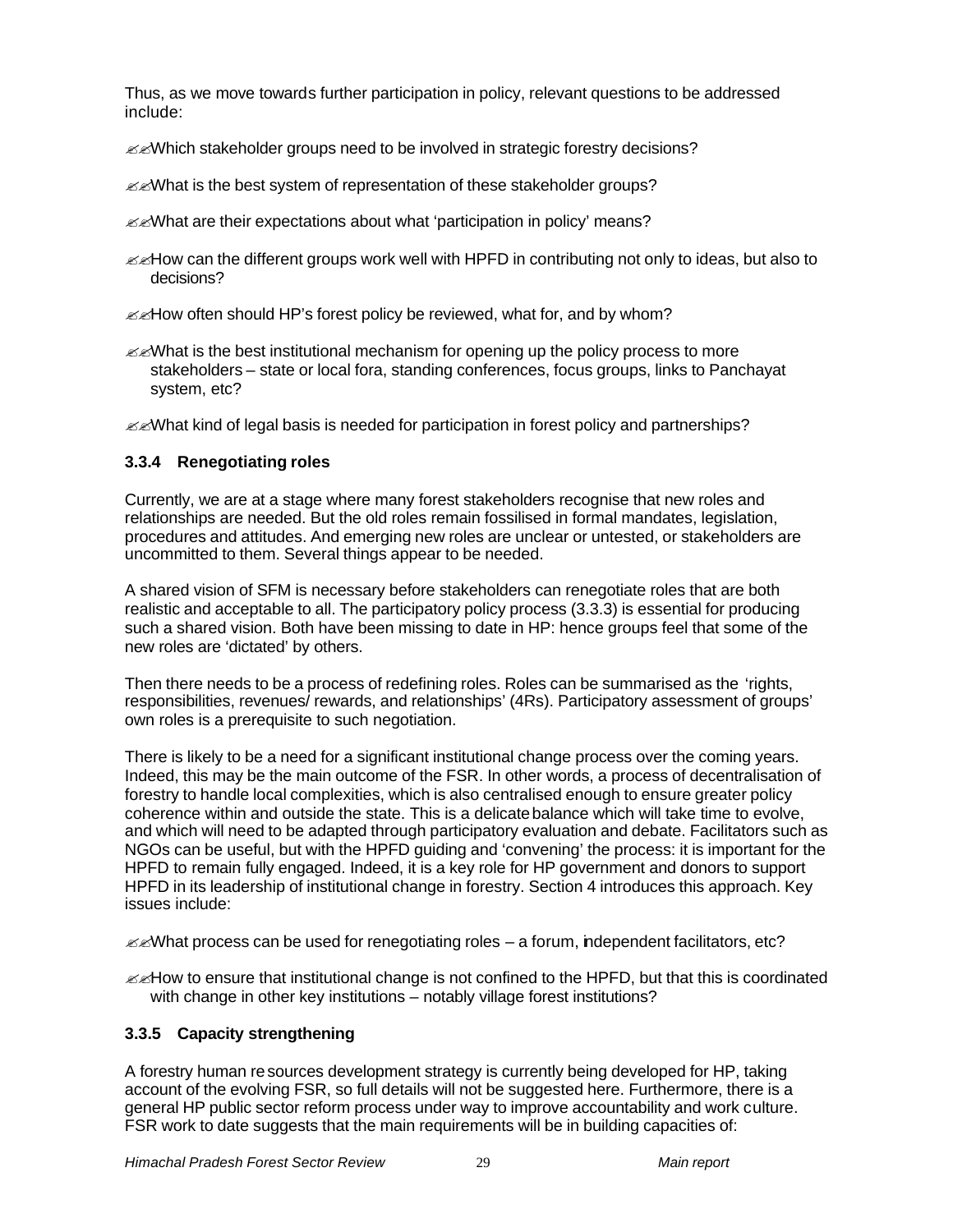- a. Local/ community forest institutions to plan, implement, report on, and share the costs and benefits of SFM
- b. HPFD and GP bodies to support the above and to control public benefits; this will require strengthening of skills and procedures in: participation, watershed management, tourism development, and biodiversity conservation
- c. All institutions to improve their understanding of gender issues (women are often the primary users of forests, involved in fuelwood and fodder collection, but their particular insights and needs are not yet reflected in forest policy, planning, implementation or staffing).

Experience elsewhere shows that capacity development can be wasted unless it is already clear who should play what roles (3.3.4). Very often, these roles will include partnerships, and so capacity building is best developed by bringing the partners together for training, devising and conducting trials, participatory reviews of trials, and scaling up promising trials.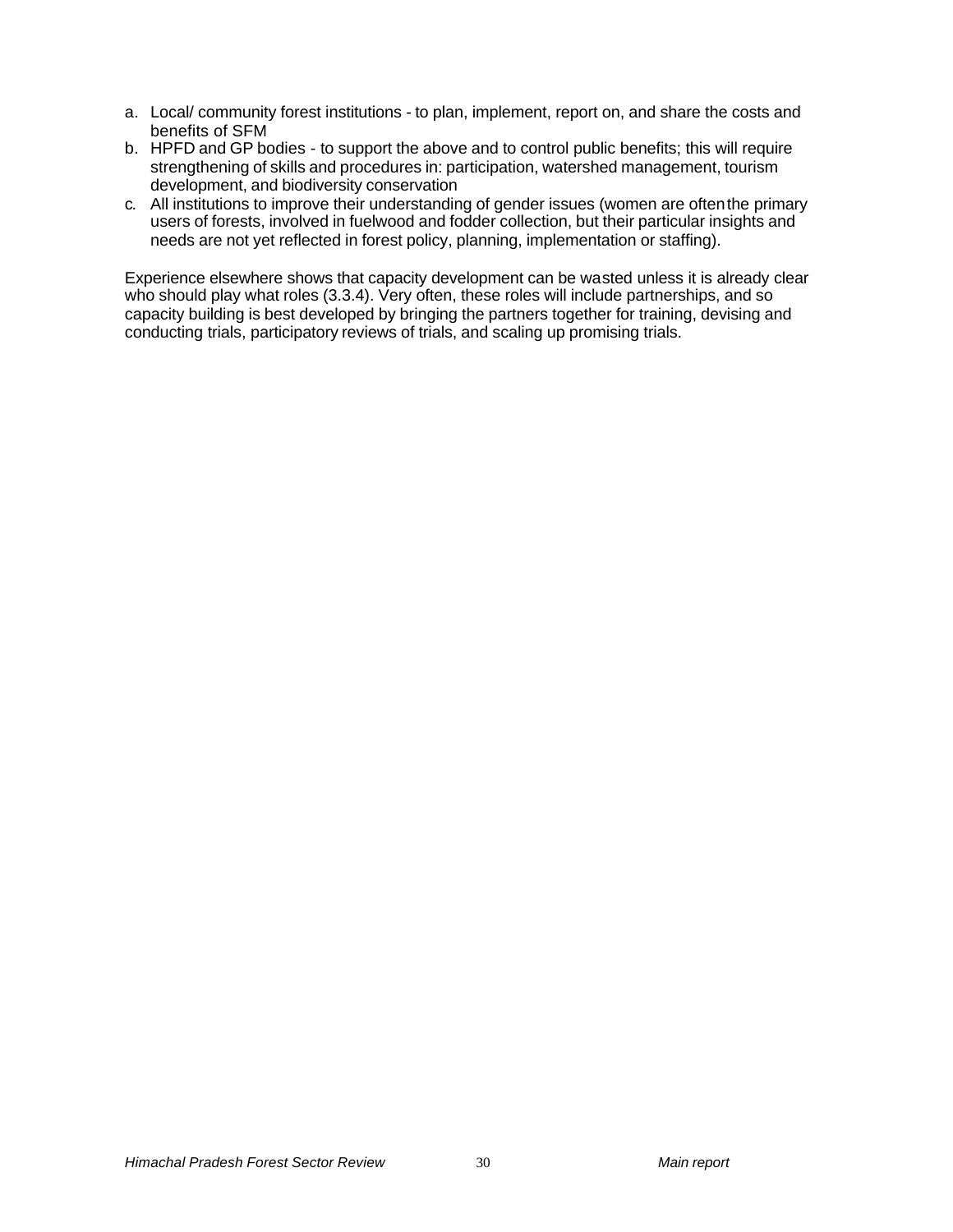# **4 RECOMMENDATIONS – A FRAMEWORK FOR ACHIEVING SUSTAINABLE FOREST MANAGEMENT**

The many FSR studies, consultations and discussions, undertaken over the last year, show convergence of opinion towards four principles for making the transition to SFM, and a system for achieving SFM based on ten related policy objectives. –

# **4.1** *FOUR KEY PRINCIPLES FOR SFM IN HP*

Four key principles underlie many of the areas of agreement on future directions for HP's forest sector. These may be adopted as a basis for defining policies and programmes towards sustainable forest management in HP:

- ??**Multiple forest values***:* Recognise the many forest values which sustain local livelihoods and economic growth, from energy, food and fibre production to cultural values and environmental services (tourism, water supplies and biodiversity protection). Having identified these many values, the question then is how to realise – or 'capture' – them in practice, to enable continuous flows of benefits for different stakeholders, and to do so at reasonable cost. The mix of these values should be optimised where possible, and informed trade-offs made where integrated approaches are not possible.
- ??**Multiple forest stakeholders***:* Recognise there are many stakeholders involved in the forest sector – from those dependent on forests for their subsistence needs, to state -level institutions charged with looking after HP's forests, to national and international stakeholders. Good policies and programmes will give them access to information and decision-making processes, and will emphasise participation in sharing the costs and benefits of forest use.
- ??**Changing conditions***:* Recognise that economic, environmental, social and institutional circumstances and needs are changing, increasingly rapidly, both within HP and outside. This means that policies and programmes need to be capable of regular review and adaptation. Where information will often be incomplete, an experimental approach to forest management will be required (even after an intensive FSR, not all facts are known). Finally, some of the changes may not be desirable and it will be important to take a precautionary principle - to protect important forest assets e.g. key biodiversity, watersheds and forests that are critical to livelihoods. The question of 'how much, and what type, of forest do we need for the future?' needs to be addressed regularly.
- ??**The need for a lead agency to coordinate the transition to SFM***:* Recognise that all stakeholders expect the HPFD, as the recognised authority, to take up this role, which will therefore require considerable support. But also that there will need to be some kind of participatory system through which stakeholders themselves can meet and deal with strategic issues.

These principles suggest the need for a multi-stakeholder, adaptive *system* with a shared vision of SFM; with regulations, incentives and procedures for realising multiple and changing forest values; and supported by the HPFD. This system is illustrated in Figure 4.1.

# **4.2 POLICY OBJECTIVES FOR HP'S FOREST SECTOR**

The four key principles are combined below in each of ten inter-related policy objectives*:* 16

*1.* **Institute a multi-stakeholder HP Forest Consultative Forum**. The FSR process attempted an extensive range of consultations. This has revealed key information and insights about how the forest sector should evolve. It has brought stakeholders far closer together in terms of

l

 $16$ These ten policy objectives are not in order of priority.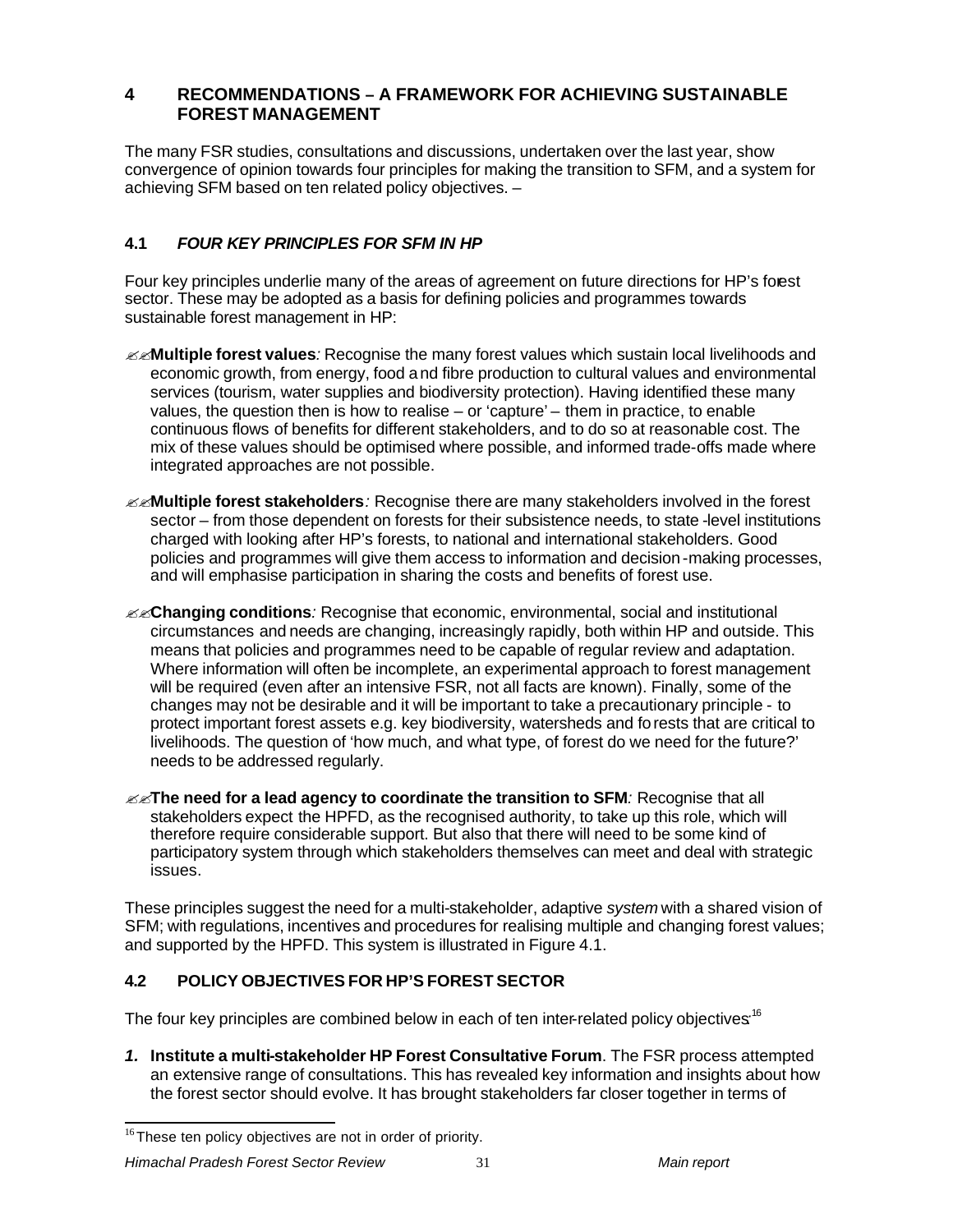common understanding and vision than has been the case for many years. We suggest it would be a priority to build on, strengthen and institutionalise the participatory process begun through the FSR – essentially to create a platform for continued discussion of issues such as those raised during the FSR. This is for three reasons. Firstly, the task of participation cannot be confined to one year – there was not sufficient time to discuss fully with all stakeholders, some stakeholders were initially resistant to a fully participatory process, and thus the FSR information is not fully complete and some recommendations may be developed further based on additional feedback. Secondly, new circumstances and events will always emerge, and will require multi-stakeholder debate to improve policies and approaches. Thirdly, growing experience of participation, and the development of new attitudes towards other stakeholders, should permit better participation in future. Thus the policy process should be a 'learning' process, integrating sectoral and 'hierarchical' perspectives.

Such a Forum is required to enable both 'horizontal' coordination – strategic coherence between sectors, and 'vertical' coordination- linking villages to the centre in terms of improving both policy and its implementation to reflect 'bottom-up' realities and needs. Horizontal coordination might be best achieved through high-level representation from departments, as well as NGO and private representation. Vertical coordination might be best achieved through a tiered approach, building from village institutions, to federations of village institutions – both of which require their own fora and own means and pace of consultation – to the state Forum. This should also be designed to 'filter' issues so that only strategic issues are dealt with at the state level forum.

It is suggested that an HP Forest Consultative Forum be positioned at a high level. It should include good representation of all the stakeholder groups, especially those at local level which are most dependent on forests such as the VFDSs, rural women and landless groups, and sectors with a strong economic interest in forests e.g. tourism and water supply.

The HP Forest Consultative Forum should meet every few months; ideally it would be supported with information from local levels in order to build a well-coordinated, coherent policy in a 'bottom up' way. It should consider strategic issues only<sup>17</sup>; whilst provision of advice to the highest levels would be a useful function, the Forum (and local fora) should be independent, and structured to avoid its becoming a vehicle for inter-departmental rivalries or grievances. According legal status to the Forum could provide clarity on membership, powers, accountability, and placement within the government structure, thus helping to avoid its cooption by particular interests. Many countries have found the need for statutory status of such bodies. One option is to build towards an ideal, using existing bodies, such as the State Land Use and Wasteland Development Board.

The Forum would benefit from being composed of progressive, expert, respected individuals rather than *ex officio* members. The HPFD could act as its secretariat, but Forum sessions might best be facilitated by an independent body or individual with excellent facilitation skills. At the state level, the Forum will need funds to enable participation of representatives of local forest fora, and procedures to ensure their full participation e.g. use of vernacular language.

It will be noted that such a Forum is central to most of the following other recommendations. In particular, the Forum could be linked to the proposed Forest Information System (see objective no. 9) for information exchange – some of which could be through a website.

*2.* **Cross-sectoral coherence towards SFM – with a focus on agreeing criteria and indicators of SFM.** Economic development and rural livelihoods in forested areas are the concern of many departments, and not just the Forest Department. The Chief Minister called for greater inter-sectoral coherence at the state level during the November 1999 meeting of the State Land Use and Wasteland Development Board. Such coherence in relation to forest values can be supported by the proposed multi-stakeholder HP Forest Consultative Forum

l

<sup>&</sup>lt;sup>17</sup> For example it might review the recommendations of the recent committee considering reform of TD rights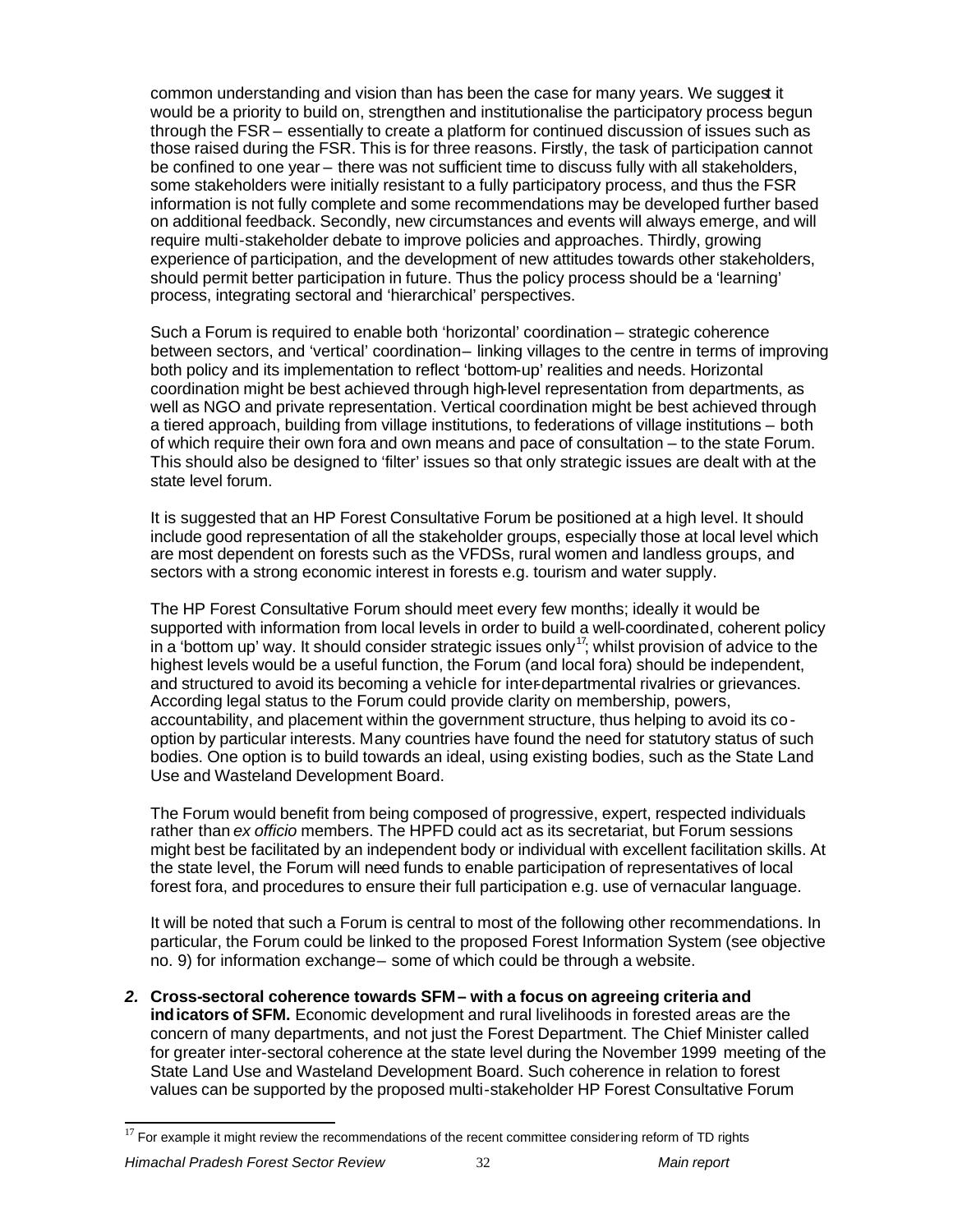(see objective no. 1), by a transparent information system available to all (see objective no. 9), by 'rulings' by high-level government officials on respective departmental roles, by better coordination between departments at local level, and by experimental collaborative approaches.

There will need to be formal changes in responsibilities and relationships between particular government agencies. For example, it is necessary for clarity to be improved on departmental responsibilities and mandates for forest grazing and biodiversity. Environmental impact assessment (EIA) and rehabilitation guidelines for mining and other developments in forest areas could be formulated. Tourism codes of practice might be needed to promote forestfriendly tourism development. The HP Forest Consultative Forum can advise on what these various forms of responsibilities, codes of practice and guidelines might be. All of these provisions can most easily be developed once a basic set of criteria and indicators for SFM have been established. These might be based on the Bhopal-India provisional set (Appendix 1).

Inter-sectoral coherence and coordination between government departments is equally important at the field/ village level. There is a need for effective and workable mechanisms to be developed and experimented with. This may include regular meetings, experience sharing, and coordination and monitoring of some functions by the existing village level institutions etc.

*3.* **Strengthen village-level institutions***.* There are currently various types of village forest institution. They all hold great promise for fulfilling local needs from forests and – provided the regulations and incentives are right – for contributing to the production of state, national and global forest values. Strong local institutions will also contribute to improving coherence and cooperation between departments, because they will force an integrated look at local needs (objective no. 2). There are five challenges at present.

The first challenge is to address the need for villages to be given wider scope in terms of the land use decisions they can make, and to have increased powers to apprehend violators and insist on their prosecution. For example, village institutions might be empowered with responsibility and appropriate controls to handle TD rights in an equitable manner.<sup>18</sup>

The second challenge is to deal with the proliferation of local/ village institutions. To date, proliferation has been helpful in that it has allowed different approaches to be tried to match different circumstances – although some of the institutions are relatively new and the advantages and lessons of each are yet to be learned. Now there is a need for harmonisation of the many types of local institutions in relation to the recent draft PFM Rules, enabling them to be formally registered as Village Forest Development Societies (and thus to be governed by the PFM Rules). This might include providing minimum criteria for institutions to be recognised as VFDSs – or as 'JFM Committees' as per Government of India (GoI) guidelines dated 21 February 2000.<sup>19</sup> These VFDSs or JFM Committees should, however, allow for local differences and leave room for local innovation and ideas. Criteria might include: representation of all relevant groups including NTFP collectors, pastoralists and women's forest interests (not just TD users and plantation interests); transparency and accountability; conflict resolution provisions; adherence to C&I for SFM; scope of forest activities; specific responsibilities to assist with forest fire avoidance and control; etc. The size of forest institutions is also a criterion to consider; often they seem too large to be managed effectively and ensure full participation of local sub-groups. Village forest institutions would need to be conferred with adequate powers and resources, and linked to the PRIs. A common identity for village forest institutions across the state will reduce confusion at local levels and facilitate planning within HPFD. Further, the basic framework of rights and responsibilities should be common, whilst leaving room for locally negotiated variations. The process of this change in status of VFDC, VDC and VEDC with VFDS needs to be supported in the PFM Rules. However, this should not be at the expense of a flexible approach to local institutions, such that

 $\frac{18}{18}$  Provisions for such powers of the VFDSs are given in the PFM Rules.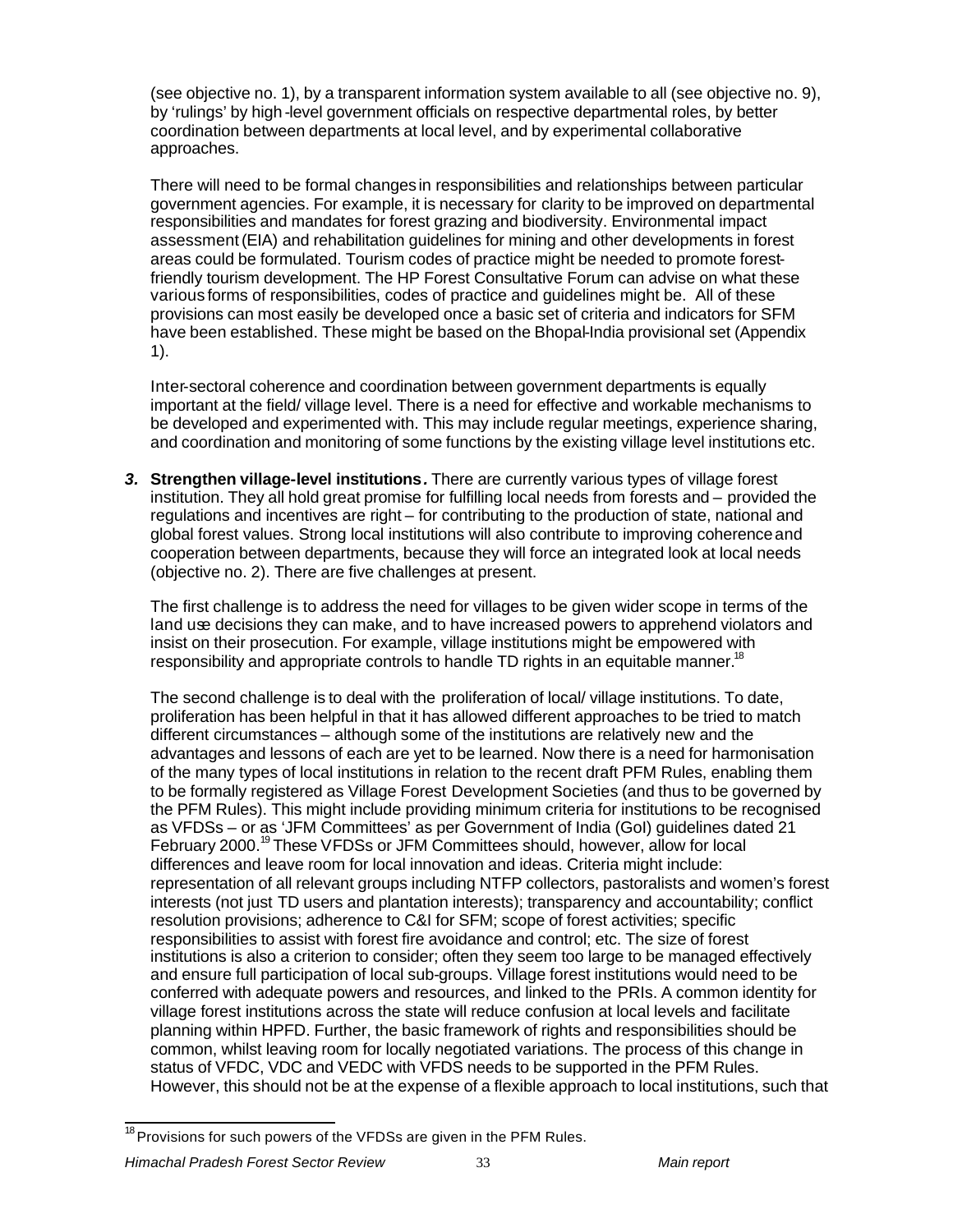they are not bound by local administrative units, and such that there is space for recognition of local conditions and institutional structures.

The third challenge is to put in place provisions and institutional arrangements to coordinate between, and resolve conflicts amongst, neighbouring VFDSs or 'JFM Committees' e.g. in relation to pasture use and upstream-downstream issues<sup> $\Omega$ </sup>. Federation of VFDSs has been discussed. These could also form a basis for the local forest fora suggested at objective no. 1. Another option is a divisional or state-level representative group to deal with conflicts (as developed in Andhra Pradesh).

This brings us to the fourth challenge: to clarify the links between village forest institutions and PRIs. There are currently some reservations about such links being formalised, and suggestions that links should be formed gradually as the knowledge, capacity and maturity of the various institutions increase. For example there is contention over the politicisation of PRIs and their lack of knowledge of good forestry practice. Experience in HP has shown that politicisation and lack of forestry knowledge are a dangerous mix. However, PRIs have the potential to deal with forests in a holistic manner in their developmental context – given that (potentially) they can address all issues affecting the *panchayat* area. PRIs are statutory, present everywhere, permanent, and government departments are obliged to work with them. Therefore the challenge is for PRIs to build up their knowledge and experience of local forestry issues – combined with general awareness about forest values – especially the fact that there are state and national values, to avoid the *panchaya*t focusing only on local values (see objective no. 9). The best way to build up that knowledge and experience of local forest issues is to build on what works well at present – the work of a variety of local forest and general village institutions of various types. Several years of experiment and consolidation may be required. Ultimately a single village organisation dealing with all issues might be appropriate, and would facilitate convergence of services provided from different government departments. For example, the microplans developed by the forest institutions could be integrated into the panchayat-level micro-plan. A single organisation would, however, need to be supported by a range of groups representing different interests within the village.

Finally, mechanisms are needed for monitoring and safeguarding the interests of marginalised groups – such as landless groups and rural women – within the village institution.

<sup>&</sup>lt;sup>19</sup> Guidelines for strengthening Joint Forest Management Programme (no. 22-8/2000 -JFM (FPD) dated 21 February 2000).

 $^{20}$ The PFM Rules make some provision for conflict resolution, based on the District Forest Officer's decision.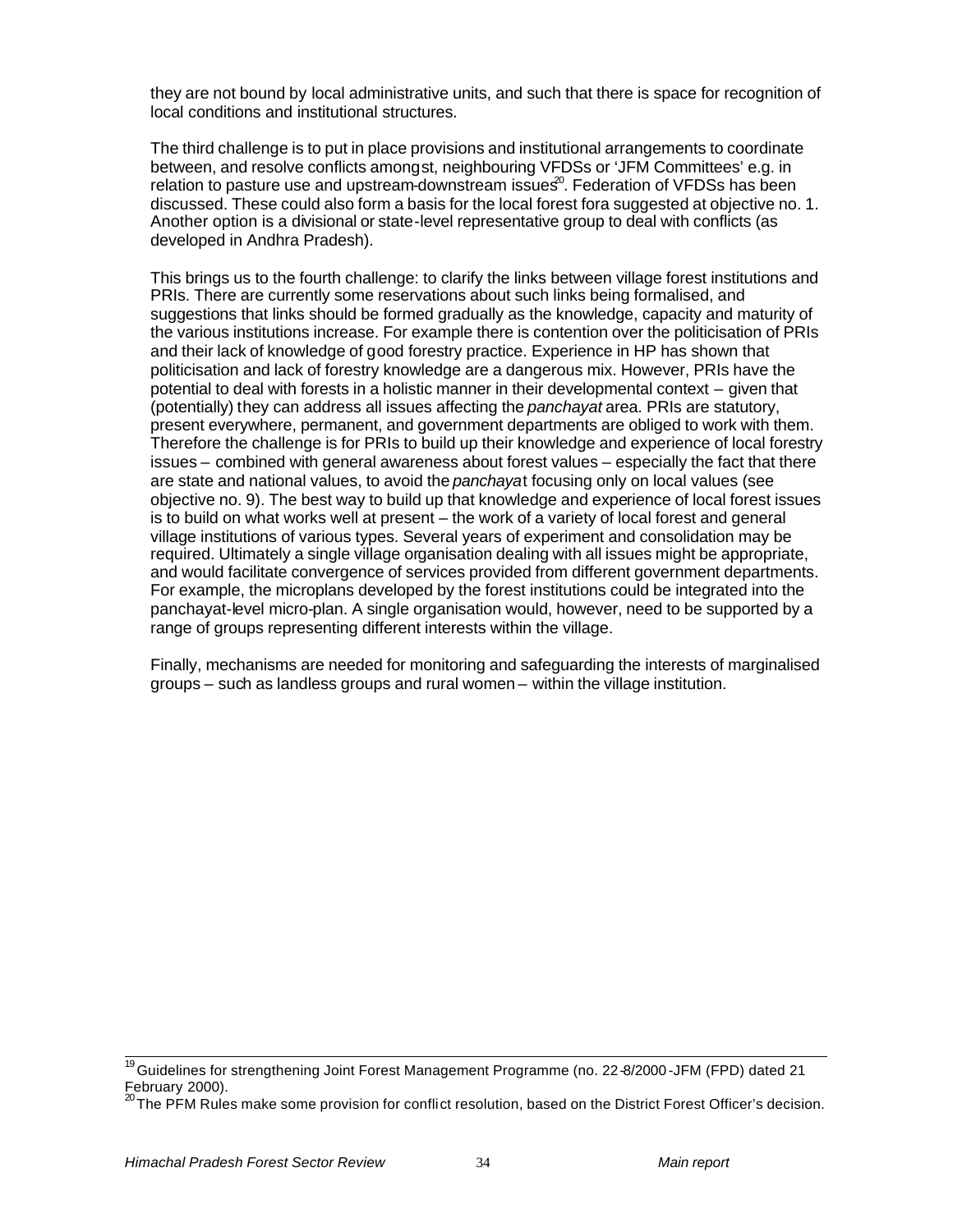- 4. **Liberalise forestry off-reserve, i.e. plantation/ farm forestry on private lands.** It is clear that HP's natural forests will be of increasing value for tourism, biodiversity, water supply and other environmental services. Equally, there is comparative advantage in private planting for wood production, provided the incentives to the landowner are positive. But many of the current controls on private forestry – in terms of cutting cycles, harvesting permission, restrictions on species, and demarcation- act as perverse incentives, so that the potential market incentive is obscured. Laws such as the Land Preservation Act, the HP Forest Produce (Regulation of Trade) Act, the HP Private Forest Act and others create an atmosphere of heavy control of private action. The HPFD needs to move away from this towards more of a technical support/ enabling role, encouraging a thriving private sector.<sup>21</sup> Private sector codes of practice might be encouraged, and forms of independent certification (i.e. proof that timber is produced legally and to adequate environmental and social standards) might ultimately be considered. Preparation of the C&I for SFM, appropriate to HP's forest conditions, can contribute to the structuring of such private sector codes of practice, making it clear what is expected of private forestry but allowing them to achieve such outcomes in ways that best suit them. The private sector should contribute to the design of such C&I, so that they are realistic and practicable. However, certain controls are also essential, to avoid e.g. illicit private sales, and pilferage where wood illegally cut from reserves is mixed with privately produced wood.
- 5. **Improve investment in the public benefits from forests.** The rationale for state involvement in commercial forestry activities needs to be revisited in light of the social and economic argument to encourage village forestry (see objective no. 3), and the economic argument to liberalise privately owned farm forests to increase timber production (see objective no. 4). In general, state forestry should focus on public benefits. Whilst the revenue and employment generation roles of HPSFC are acknowledged, a case could be made for the HPSFC to invest in improving the quantity and quality of public forest assets. This would mean ensuring HPSFC is a pioneer in best-practice forestry which includes environmental and social benefits. Thus HPSFC should be demonstrators of any new HP criteria and indicators for SFM: improvement in public forest benefits would likely result from such an initiative. Permitting the HPSFC to deal direct with farmers will also improve social benefits – at present, the timber 'mafia' exploit the fact that there are so many permissions required to harvest, and consequently farmers receive very low returns.

An assessment of the financial flows in the forest sector would be helpful to identify potential sources, entry points and mechanisms for investment (for example the extension of JFM to dense forests might provide opportunities for new forms of investment: (see objective no. 7). In addition to potential state - and national-based sources of investment, the state can also play a role in accessing international funds that are increasingly available to pay for global public benefits e.g. biodiversity conservation (such as GEF) and carbon offsets (bilateral schemes – or multilateral schemes if and when the Clean Development Mechanism agrees on land-based offsets). Where communities play a role in delivering these benefits, equitable benefit-sharing mechanisms will be needed e.g. through JFM/ VFDSs. The various options available for establishment of a forestry development fund in HP - or of a forest investment promotion agency that encourages private sector investment towards SFM – need to be developed and considered. Similar funding arrangements might be set up to encourage innovative NGO/CBO action.

6. **Undertake organisational change and capacity development in the HPFD to support other stakeholders, and especially village-level institutions, to take up sustainable forestry roles***.* The HPFD will need continued support to be able to work in partnership with all the institutions (see objectives nos. 2 to 5 above) which should be playing a part in sustaining multiple forest values. The HPFD may shift in its organisational roles towards analysis, advice, national and international links, facilitation amongst HP stakeholders, and monitoring – rather than a heavy field enforcement presence- since local stakeholders will ultimately undertake

<sup>&</sup>lt;sup>21</sup> 'Private sector' includes individual farmers, community groups, JFM groups, etc. as well as the corporate private sector.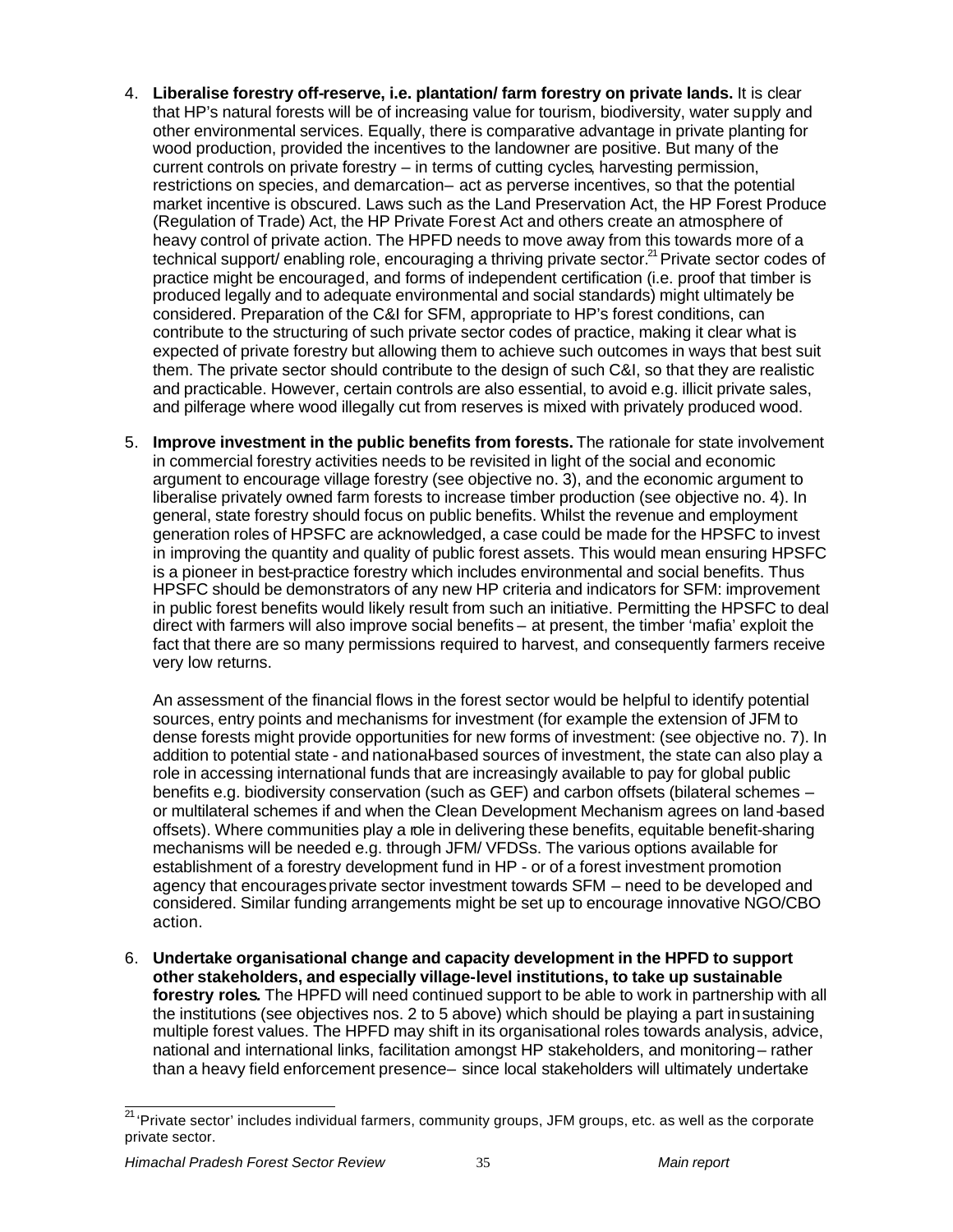much of their own self-regulation. Capacity is particularly needed for: policy analysis and planning; networking with other institutions; participation and facilitation with VFDSs; understanding different local perspectives and needs, especially of women and other marginalised groups; dealing with grievances from stakeholders; developing partnerships with water, tourism and other sectoral agencies; managing forests for tourism and conservation; organising multi-stakeholder development and use of C&I for SFM. Better awareness of multiple forest values and stakeholders, and of new policies and legal provisions, is needed amongst HPFD staff at all levels. Practical approaches to capacity-building would be best: e.g. exchange visits and 'job-shadowing' to learn of successful policy processes, and different approaches to participatory forestry; developing 'model forests' in association with the International Model Forests Network; and on-the-job training with other partners in trial approaches e.g. to collaborative management.

Within the HPFD itself, systems will be needed to ensure participation within the department at all levels: participation with other groups will be difficult without such an internal shift. There is much potential in giving senior staff clearer roles and authority to take the lead on specific issues e.g. watershed management, biodiversity issues, and tourism (in collaboration with relevant stakeholders). Equally, such senior staff need to be assured of adequate periods of tenure – being transferred before the normal tenure of at least three years is usually counterproductive. Finally, the gender balance within HPFD needs to reflect the reality that a very large proportion of forest stakeholders are women – especially if the focus of the department is to move from forest-first to people-first perspectives.

**The Training and Human Resources Development Strategy** covers many issues which will contribute to strengthened capacity within the HPFD; it is strongly supported by the FSR findings.

*An HPFD Change Management Steering Committee* is suggested to help the HPFD through the process of change over the next few years. This would build on the current FSR Core Team. Although internal to the HPFD, the Steering Committee should also report to the HP Forest Consultative Forum, to ensure that changes reflect the principle of the HPFD supporting other stakeholders' needs. It is likely to need professional change management support.

Because the Department's advisory and analytical capacity needs strengthening, a **policy and planning unit** within the HPFD might be considered. To improve cross-sectoral collaboration, secondments to this unit may be considered efficient.

7. **Develop a vision for balanced land use, with adequate legal backing.** The challenge is to ensure a balance at the state-wide level, and at local village/ forest level. Such a balance can, over time, be achieved through a combination of the application of science and analysis, and participatory processes. Many of the issues to be addressed in achieving balanced land use may be discussed through the HP Forest Consultative Forum (see objective no. 1).

The current legal 'protection' of non-forested land under legal 'forest' categories, irrespective of that land's actual forest cover or potential capability, does not help to optimise land use at either level. Since this reflects neither *actual* forest values, nor *potential* forest values, it can be confusing and counterproductive, leading to unrealistic state-wide targets - notably to ensure an arbitrary 50 per cent of HP under forest cover - and prohibiting changes to better land use in specific localities.

For balanced land use at the *state* level, it may be helpful to establish what types of forest are needed to meet current and future needs for particular forest goods and services, where they are (whether state or other land), and where to encourage their development if there is not enough. In international terms this would be called a system of *'***permanent forest estate'** (PFE) under government, community or private management, whereby legal categories of forest are tied to specific management objectives. Such legal categories could include farm forestry, multi-purpose community forests, pastures with substantial tree cover (silvipasture),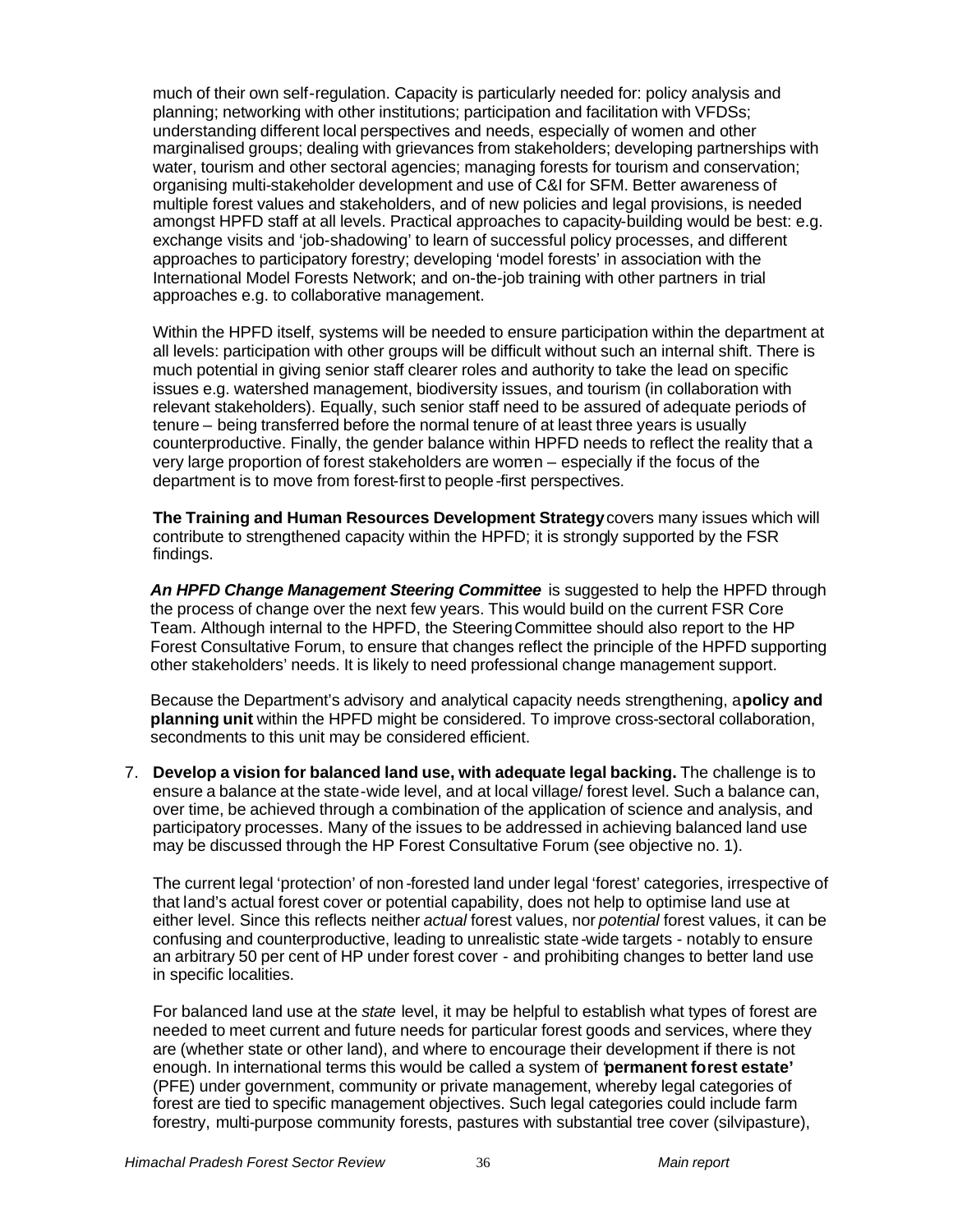biodiversity conservation forests, etc, and not just 'forest reserves', so that these resources are fully included in forest policy and planning decisions. This would be informed by environmental, economic and social realities, as identified through assessment of actual land use, land capability assessments, valuations (based on multiple land use values and not just agriculture or forestry alone), participatory village plans and future demand scenarios. It should also be informed by legal guidelines or criteria for constituting forest under different forms of management.

The point is that a basic idea of the desirable PFE can be built up (through the State Forest Consultative Forum), state-wide targets can be set, and progress compared to the actual situation. Land use and forest needs are dynamic, however, and PFE should permit some flexibility. In this sense, the PFE is not truly 'permanent' but rather represents a long-term view of the amount and type of all forests required to meet current and anticipated needs for forest goods and services from all forested areas under any kind of ownership. The precautionary principle can then be applied.

This more rational approach would depend upon the institution of procedures for land capability assessments and valuations. The **HP State Land Use and Wasteland Development Board (SLUWDB)** should be empowered to administer such procedures, although other agencies will need to contribute technical work. One option is for the HP-SLUWDB to be a wing of the State Planning Department, to make it multi-disciplinary and give it due authority and status. As noted by the Chief Minister at the November 1999 meeting of the Board, it should meet at least once a year, and could act as a think tank on various matters relating to land use and natural resources, and as an advisory body to the state government. $^2$ 

In due course the SLUWDB should work towards development of a **state land use policy**. The ingredients of such a policy should include: learning from the impact of various previous sectoral policies and policy changes; determination of actual current land use through microplanning and satellite/ GIS (geographic information system); and acknowledgement of actual local land use (both good and bad) as the basis for policy and planning. Therefore the scope of, and responsibility for microplans needs to be clarified and disseminated. It is suggested that positive moves towards a forest policy, based on the FSR recommendations, will help to set the scope and process for preparing a land use policy. In other words, a forest policy should not wait until (a so far elusive) land use policy is developed, but rather it can encourage a land use policy.

 $\mathcal{L}$ **Development of criteria and indicators for SFM** – as a way of structuring monitoring, codes of practice, regulations, and debate – should be done by all stakeholders, informed by forestry experts, and with endorsement by the Forest Consultative Forum. There are advantages in building on the Bhopal-India process in the development of such criteria and indicators. By talking about, proposing, testing and reviewing elements of good forestry that are described holistically, we can make a major leap forward in understanding about good forestry. These criteria and indicators can then be applied to 'working plans' in reserves, to give them more holistic coverage, as well as to VFDS operations.

Balanced forest use at the **local level** could also be ensured through two other recommendations:

??**Documentation of local customary practices and codes** may enable local customs, which have often evolved to balance multiple forest values, to be incorporated into JFM, such that local people have the power to make local rules that reflect their customary practices. This depends upon JFM being sufficiently flexible. Social sanctions on unsustainable forest use can be more effective than legal sanctions.

#### *Himachal Pradesh Forest Sector Review* 37 *Main report*

l  $^{22}$  This was the first meeting for three years.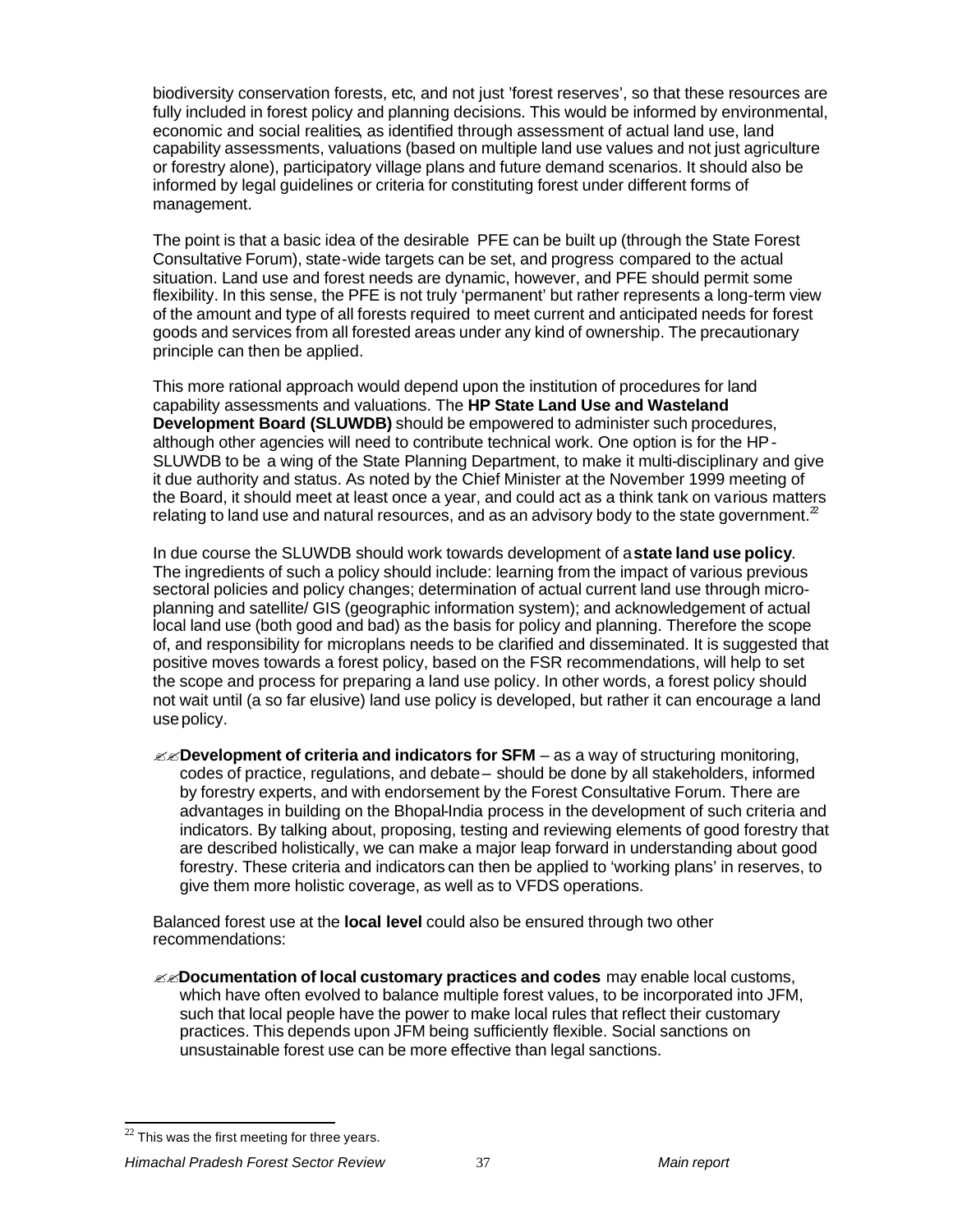- ??**Participation of people in a broader scope of land use management** (see objective 3), including negotiated extraction from protected areas and extending JFM/ SVY to dense forests with rich sources of NTFPs, should be considered. There is no fundamental reason why JFM/ SVY should remain confined to 'degraded' forests.<sup>23</sup> Indeed, there are equity and efficiency reasons for extending JFM/ SVY to non-degraded forests close to villages – provided certain conditions and essential controls are in place: drawing up of microplans, SFM codes of practice, based on criteria and indicators, possibly certification, rules for sharing costs and benefits, clarity regarding rights and responsibilities, etc. However this type of extension of management authority should only follow detailed information collection at the local level (see objective no. 9). It will require legal backing; HP has a legacy of local rights to *use* forest products, but far fewer rights to actually *manage* the forest or control access to it.
- 8. Ensure biodiversity values are factored more into land use. A better system of protected areas is called for, to meet the requirements of the Convention on Biodiversity and to capitalise upon tourism and scientific potentials; this would include certain area rationalisations and links between particular protected areas as noted by the FSR Biodiversity Focus Group. However, biodiversity conservation outside protected areas also needs to be improved. This is because:
	- $\mathcal{B}$  protected areas are not fully representative of HP's biodiversity and could never be so, as it would be impossible to move people to create new protected areas
	- $\ll$ inhabited zones harbour different species those that are associated with agriculture, horticulture, forestry, medicinal plants and cultural uses
	- $\ll$ many traditional village practices can maintain far more species in the landscape than monoculture 'scientific' forestry or agriculture

Hence there is a challenge to encourage traditional land husbandry practices. This would be complemented by incentives where necessary e.g. rights to collect and trade in medicines and NTFPs, and tourism revenue for active biodiversity stewardship by a community. Ways to encourage local 'inventories' of biodiversity need to be developed: for example, Navrachna, a leading NGO in H.P. has information on local people's knowledge and dependence which could be built up and used.

For HPFD, HPSFC and private operators who are involved in production forestry, there is a need for guidelines and training in the latest approaches to biodiversity conservation within production. Many production forests are currently degraded from a biodiversity point of view as a result of timber-exploiting practices. New approaches should cover 'coarse-grained' biodiversity conservation (e.g. at the watershed level, such as ecological landscape planning) and 'fine-grained' conservation (e.g. at the stand level, such as specific forest management practices that maintain important habitats or species associations, and changes to inventory procedures to factor biodiversity into the values being assessed).

9. **Develop a transparent information system on forests, to inform stakeholders** *.* We have concluded that many stakeholders have legitimate roles in forestry: therefore they need good information to act appropriately. It is clear that private management affects the public benefits that are obtainable from forests. Transparency of information about private management is therefore particularly needed. We note that current information is not perfect: therefore we need to update it when new facts come to light. We suggest that policy should continuously improve, depending upon impacts and evolving conditions: therefore we need to keep up to date with those changes. A successful transition to SFM will depend on learning from experience: this requires better information flow and a step-by-step approach, including mechanisms for monitoring and feedback on policy impacts.

l  $^{23}$ The Guidelines for strengthening the JFM programme, issued by the Government of India on 21 February 2000, specifically state that JFM may now be extended to good forest areas .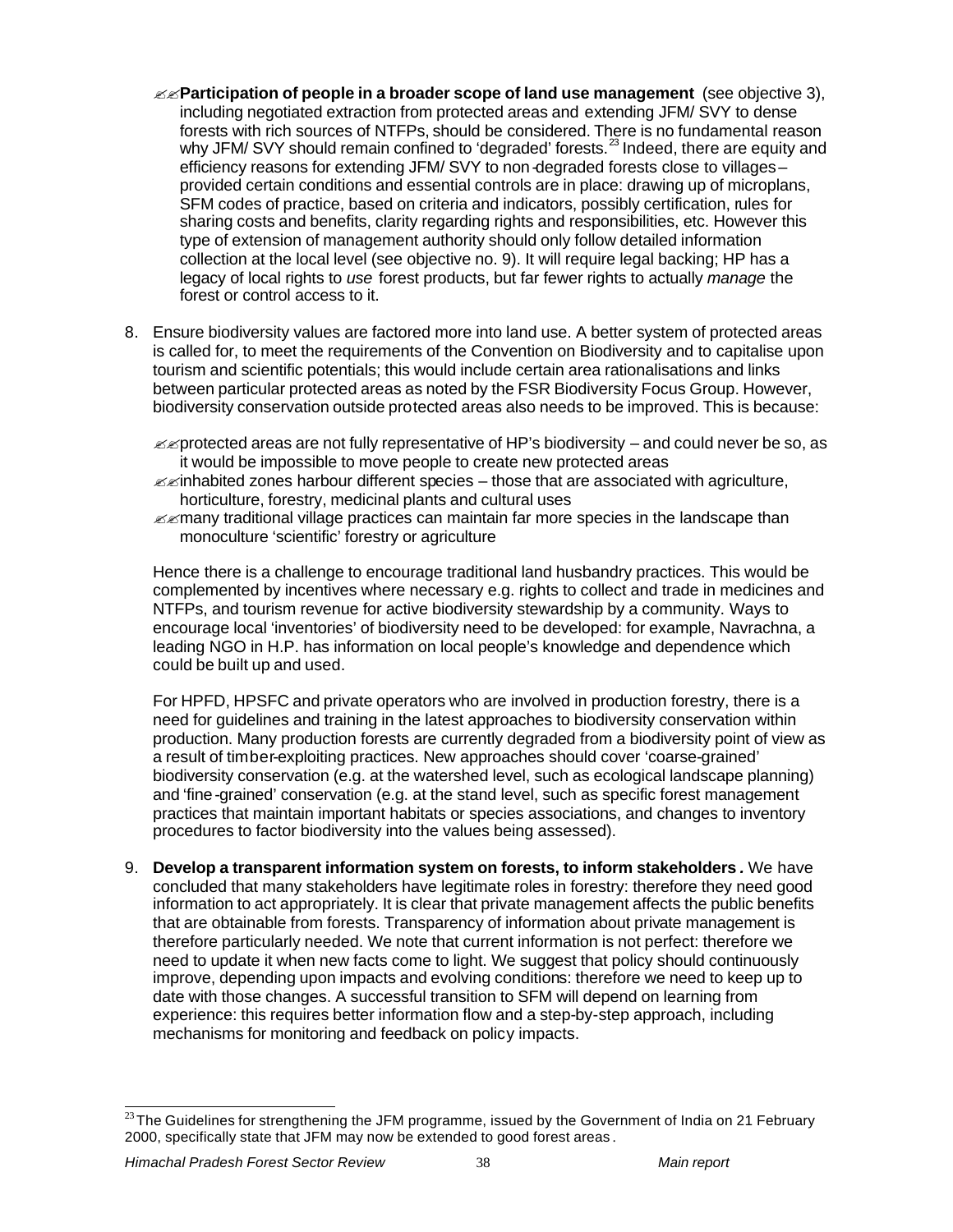??**Thus it is recommended that a strategic Forest Information System (FIS)** is required, and should be accessible to all stakeholders. This FIS should ensure a flow of basic, quality information. Its content and structure should reflect the overall vision for HP's forest sector; and it should cut back on unnecessary information. It would give information on the size, quality and use of the actual PFE in relation to the target PFE. It would enable the generation of regular 'State of the Forests' reports for the proposed Forest Consultative Forum to deliberate on. This could include economic information- so the annual flow of forest benefits can be compared to the overall asset values, and the changes in these values noted (as in a 'balance sheet'). This could ultimately form a set of "green accounts". The HPFD would normally be expected to run a FIS, but there would be links to the village microplans, Range Management Information Systems (RaMISs) and other mechanisms for eliciting local perspectives on local forest conditions and needs. An FIS can be built up using a range of information sources, both qualitative and quantitative. The use of Management Information Systems (MIS) and Geographic Information Systems (GIS) can aid this. In addition the development of criteria and indicators for SFM in HP can be used for structuring the information base. Coordination with the Indian Institute of Forest Management (IIFM) is suggested, as it is organising national forest information system development, and is considering ways to link information between sectors.

Transparency and stakeholder interaction can be greatly improved by making information available on-line i.e. on the Internet, so that stakeholders can both access and offer information. For particularly contentious or pressing issues, a further option to consider might be to constitute an independent *Forest Watch Group* which would also make its information freely available. Forest Watch committees might be made up of relatively independent local stakeholders.<sup>24</sup> The goals of transparency and provision of information may need legislative reinforcement, particularly in terms of ensuring freedom of access to relevant government information. In this respect, it might be worth reviewing recent legislative re forms passed in other Indian states (such as Rajasthan and Tamil Nadu), and considering the concerns that gave rise to these laws.

In due course consideration might be given to development of an integrated land information system for Himachal Pradesh. This would enable all branches of Government and civil society to have access to a unified collection of information. As well as the types of benefits described above, this is essential for the coherent and consistent implementation of forest, land and related laws.

10. **Greatly improve efforts to spread awareness of forest values, objectives, rights and responsibilities, thereby increasing political commitment to SFM***.* Good stakeholder awareness is critical to any effective policy process, and to the implementation of policy. A lot can be achieved through 'informational instruments' – communications, education and advocacy – thereby enabling stakeholders to take the initiative. The first step is for the findings and recommendations of this FSR to be widely disseminated and feedback sought. As a minimum, stakeholders need to know about any new policies, laws and opportunities that are developed as a result – and their relevant rights and responsibilities. But awareness is a twoway affair, and feedback mechanisms must be developed – linked to the HPFD, HP Forest Consultative Forum, and Forest Information System. Mechanisms for assuring public review and comment on major forest-related government actions would lead to greater public awareness and 'ownership' of new rules and laws, increasing acceptance and improving compliance – as well as ensuring that legal provisions are realistic and practical. (The proposed Forest Consultative Forum and local fora might take the lead in facilitating this).

Experiences of success stories and good practice, especially concerning under-privileged groups, should be documented and communicated. Beyond this, there is a need for advocates

 $\overline{a}$  $^{24}$  A Global Forest Watch network has recently been established, comprising national/local groups of academics, NGOs and media people. It may be able to provide some guidance, but is primarily aimed at ensuring corporate logging and mining practices are subject to scrutiny where government ability to do so is weak.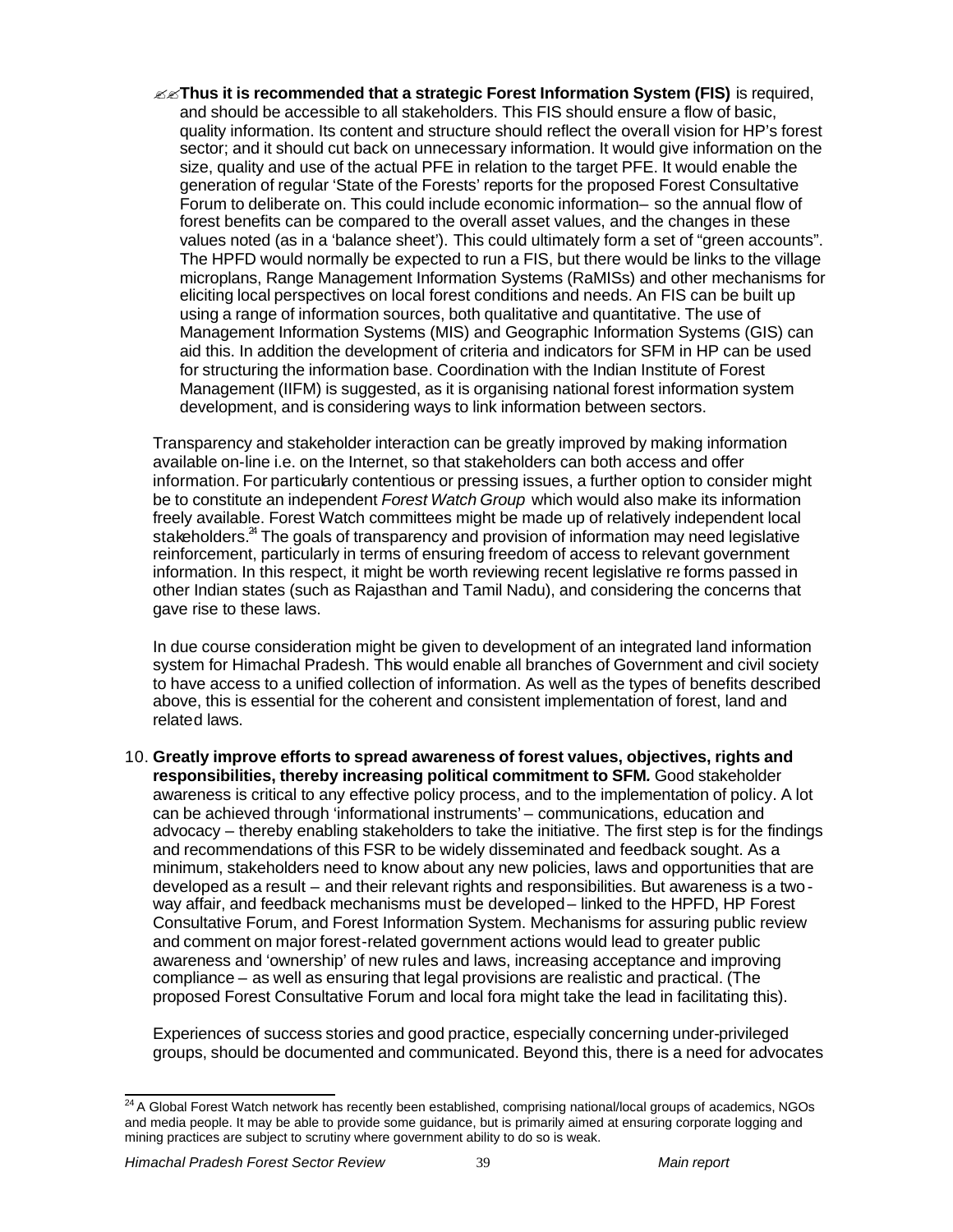of continuing policy and legal change, and improved transparency. This is a potential role for NGOs, and for elected representatives in the political system.

Closely linked to good stakeholder awareness is improved political commitment. This is a key need, but will not be secured automatically. Processes of forest sector change invariably take several years. The one-year period of the FSR has enabled improved debate and awareness, but a continued process is needed to obtain the necessary commitment and institutional changes. Commitment is best achieved through undertaking the above actions at the right pace, and at the right time, paying due attention to political needs and events. The HP and local Forest Fora and the HPFD Change Management Committee will be particularly useful.

## **4.3 IMPLEMENTATION OF POLICY RECOMMENDATIONS**

Implementing the recommendations contained within these policy objectives will require more detailed planning of 'how to' realise each objective, and consideration of the sequence in which they should be addressed. Some of the recommendations might be implemented relatively quickly; others will require longer timescales. Regular monitoring and feedback, with key 'milestones' or indicators established within the implementation of each recommendation, will help ensure that activities are continually amended and improved, and progress acknowledged. Examples of indicators of progress for each of the ten objectives are given in Table 4.1; these are illustrative only and will require further discussion and elaboration. Responsibility for undertaking each activity should also be assigned.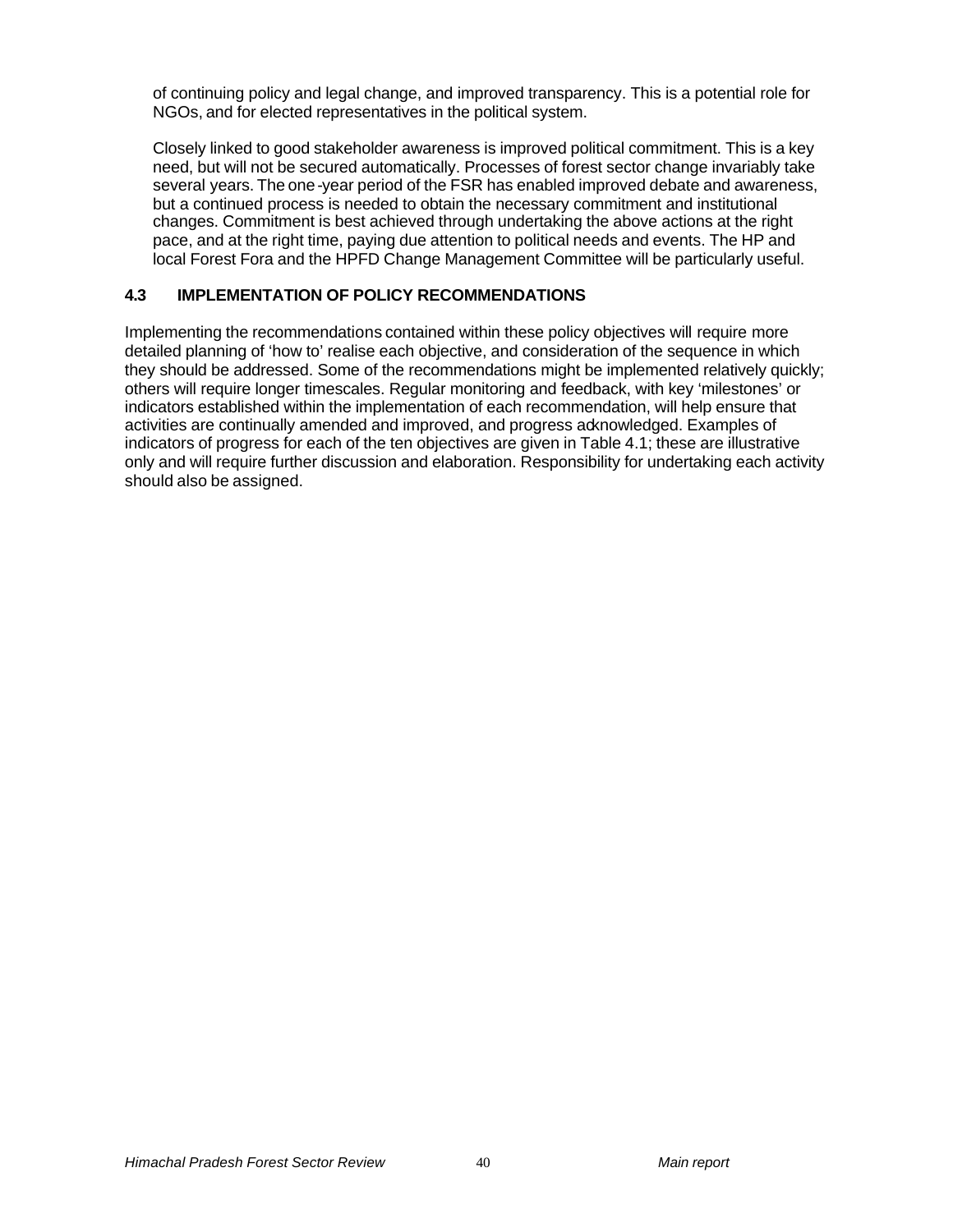# **Table 4.1: Examples of indicators of progress for each policy objective**

| <b>Recommendation</b>                            |    | <b>Indicators of progress</b>                        |                              |                                             |
|--------------------------------------------------|----|------------------------------------------------------|------------------------------|---------------------------------------------|
|                                                  |    | <b>Short-term</b>                                    |                              | <b>Medium-term</b>                          |
|                                                  |    | (e.g. by end 2000)                                   |                              | (e.g. by end 2002)                          |
| 1. Constitution of HP                            | ?? | Agree on Forum membership                            | ??                           | Convene first meeting to                    |
| <b>Forest Consultative</b>                       |    | and location                                         |                              | agree terms of reference,                   |
| Forum                                            | ?? | Notify Forum for first meeting                       |                              | scope and procedures                        |
|                                                  |    |                                                      | ??                           | Develop terms of                            |
|                                                  |    |                                                      |                              | reference for local fora                    |
| Mechanisms for cross<br>2.<br>sectoral coherence | ?? | Identify sectors and convene<br>exploratory meetings | ??                           | Develop SFM C&I<br>through consultation and |
|                                                  | ?? | Develop proposal for SFM                             |                              | field testing (with IIFM?)                  |
|                                                  |    | C&I development                                      | ??                           | Other institutions'                         |
|                                                  |    |                                                      |                              | responses to FSR                            |
| Strengthen village-level<br>3.                   | ?? | Finalise and notify PFM Rules                        | ??                           | Assessment of the                           |
| institutions                                     | ?? | Registration of all village-level                    |                              | operation of PFM Rules                      |
|                                                  |    | forest institutions as societies                     | ??                           | Articulate links with PRIs                  |
|                                                  | ?? | Implement Gol guidelines of                          | ??                           | Federate VFDSs and                          |
|                                                  |    | February 2000                                        |                              | relate to local forest for a                |
| Forestry on private<br>4.                        | ?? | Review of policy objectives for                      | $\boldsymbol{?}$             | Revise legislative                          |
| lands                                            |    | government intervention in                           |                              | provisions                                  |
|                                                  | ?? | private forestry                                     | ??                           | SFM C&I applied to                          |
|                                                  |    | Assessment of existing<br>regulatory framework for   |                              | private lands with leading<br>farmers       |
|                                                  |    | these objectives                                     |                              |                                             |
| Investment in public<br>5.                       | ?? | Assessment of financial flows                        | ??                           | SFM C&I applied to lands                    |
| benefits                                         |    |                                                      |                              | under HPSFC                                 |
| Organisational change<br>6.                      | ?? | Government notification of                           | $\boldsymbol{?}$             | Implementation of HRD                       |
| and capacity                                     |    | Change Management                                    |                              | strategy                                    |
| development of HPFD                              |    | <b>Steering Committee</b>                            | ??                           | HPFD capacity building                      |
|                                                  | ?? | Identification of membership,                        |                              | e.g. Exchange visits                        |
|                                                  |    | functions, reporting                                 |                              |                                             |
|                                                  | ?? | mechanisms<br>Full HPSFC response to the             |                              |                                             |
|                                                  |    | <b>FSR</b>                                           |                              |                                             |
| 7. Develop a vision for                          | ?? | Complete legal analysis tasks                        | 22                           | Develop proposal for                        |
| balanced land use, with                          |    | as suggested by FSR legal                            |                              | 'permanent forest estate'                   |
| adequate legal backing                           |    | review                                               | ??                           | Extend local rights to                      |
|                                                  |    |                                                      |                              | forest management                           |
| 8. Factor biodiversity                           | ?? | Plan for local inventories                           | ??                           | Review of protected area                    |
| values into land use                             |    |                                                      |                              | network                                     |
|                                                  |    |                                                      | 22                           | Training programmes on                      |
|                                                  |    |                                                      |                              | biodiversity for forest                     |
| 9. Develop transparent                           | ?? | Develop proposal for FIS                             | ??                           | managers<br>Development of FIS by           |
| information systems                              |    |                                                      |                              | HPFD and other                              |
|                                                  |    |                                                      |                              | stakeholders                                |
| 10. Spreading awareness                          | 22 | Collate and review feedback                          | $\boldsymbol ?\boldsymbol ?$ | New HP Forest Policy                        |
| of forest values,                                |    | on FSR                                               |                              | prepared and                                |
| objectives, rights and                           | ?? | Initiate policy preparation                          |                              | communicated                                |
| responsibilities and                             |    | process                                              |                              |                                             |
| increased political                              |    |                                                      |                              |                                             |
| commitment                                       |    |                                                      |                              |                                             |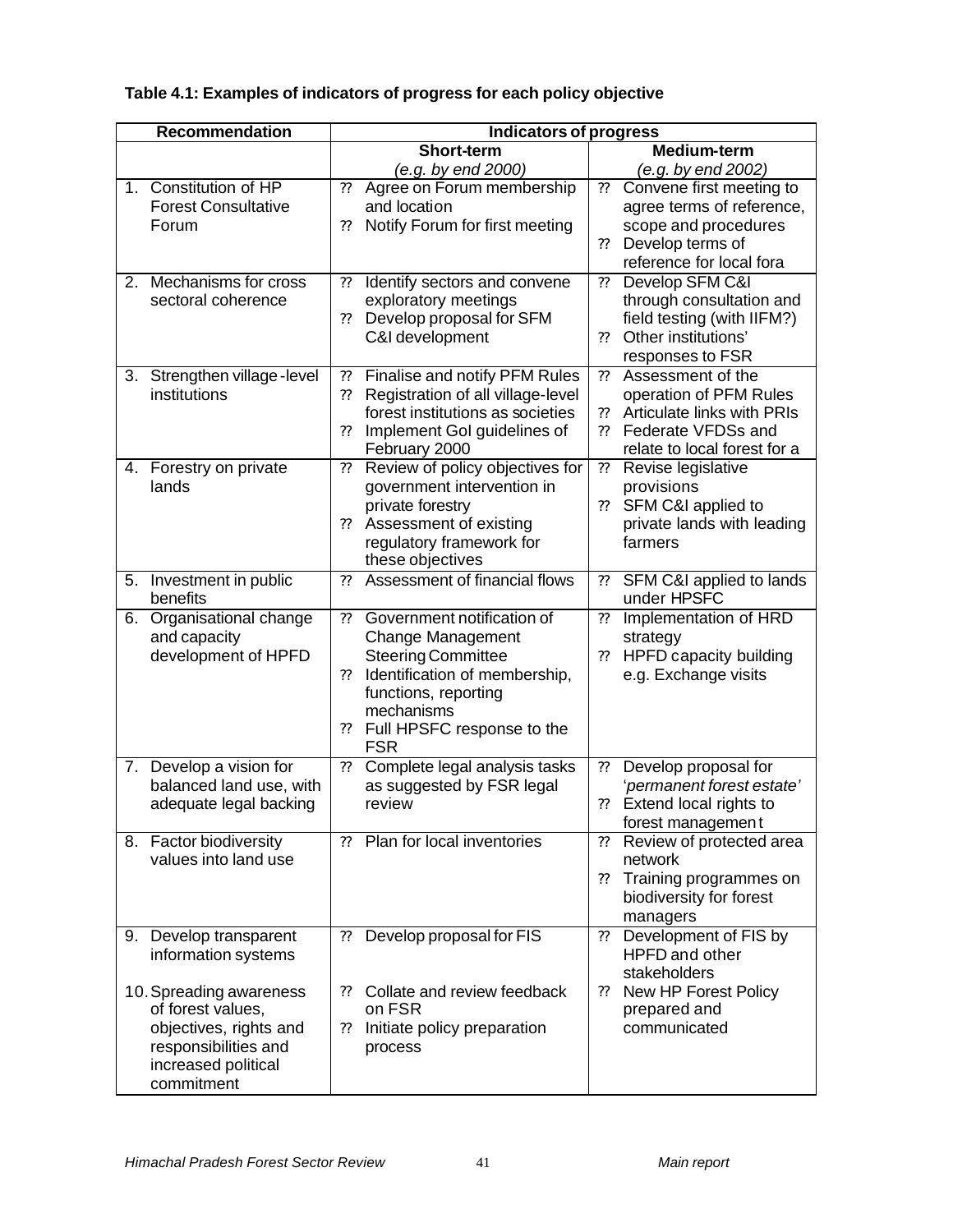# **4.4 DEALING WITH CONTENTIOUS POLICY ISSUES**

The four principles and ten objectives recommended above *together* form the basis for an 'SFM institutional system'. This system can plan, implement and monitor progress, It can also be used to resolve contentious issues as they arise. For example:

**Green felling ban***:* Here, the ultimate question is what preconditions must be in place before we can assure sustainable green felling, so that the ban can safely be lifted? The development of criteria and indicators for SFM (see objective no. 2) will establish the outcome of forest practice that must be achieved in the field if green felling is to be allowed; it would supplement the silvicultural considerations being emphasised today (i.e. the legitimacy of opening up some conifer canopy by selective felling to allow regeneration) with other ecological considerations. Independent certification (see objective no. 4) that the criteria and indicators have been met in practice is a further guarantee. This would require significant development and operating costs, but which would likely compare favourably against the total asset value and the potential returns from sustainable forest management. A transparent information system (see objective no. 9) would help the HPFD to keep track of green felling. A re -focus of HPSFC work towards sustainability (see objective no. 5) would offer some leadership in sustainable green felling. And the Forest Consultative Forum (see objective no. 1) could keep the situation under review, monitoring each step towards SFM and recommending the point at which the ban might be lifted.

**The inconsistencies and misuse of TD rights***:* in recognising the multiple values of forests in sustaining livelihoods (principle no. 1) we are confirming that forests are for people, and it follows that those primarily dependent on forests should retain rights to their use. However in the case of TD rights there is a need to rationalise them, and again the above objectives can help to address this. Village Forest Development Societies may be used to re-negotiate rights on an equitable basis (objective no. 3) whilst local interpretation of criteria and indicators can attach conditions that relate to the 'carrying capacity' of the forest (objective no. 7). Ensuring that the rates are linked to market rates, albeit gradually over a period of time, will be supported by improved inter-sectoral coherence (objective no. 2), whilst development of a Forest Information System (objective no. 9) will facilitate tracking of the extent to which TD rights are exercised.

# *4.5 PREPARING FORMAL FOREST POLICY*

It is recommended that the full formal policy be drawn from the four key principles which underpin the ten policy objectives described above, in order to provide a broad framework within which those objectives can be elaborated. The objectives themselves should not be elaborated in detail within the policy, to allow for adaptation according to changing pressures on resources and livelihoods, new information and changing priorities for the forest sector over time. A policy which provides a broad framework for sustainable forest management, and which adheres to key principles, will remain relevant to changing circumstances and allow for continual improvement in its implementation as information and experience increase. It is unlikely that a fully participatory approach would take less than one year.

# *4.6 RESPONSE TO POLICY: STRATEGIC PLANNING*

Once the formal policy is formulated, further feedback and consultation will support a process of strategic planning to implement the policy. Practice, feedback, continuous resolution of emerging issues, and learning from experience will be necessary to take the policy forward effectively. It is recommended that for each of the ten policy objectives, detailed activities will be formulated, with indicators of progress as illustrated in Table 4.1.

The process of strategic planning might incorporate responses from other sectoral departments as well as the HPFD. Strategic planning for the forest sector might take place on a regular basis – say every five years - in order to review progress, learn from both successes and failures, and re-align planned activities in order to address the policy goals.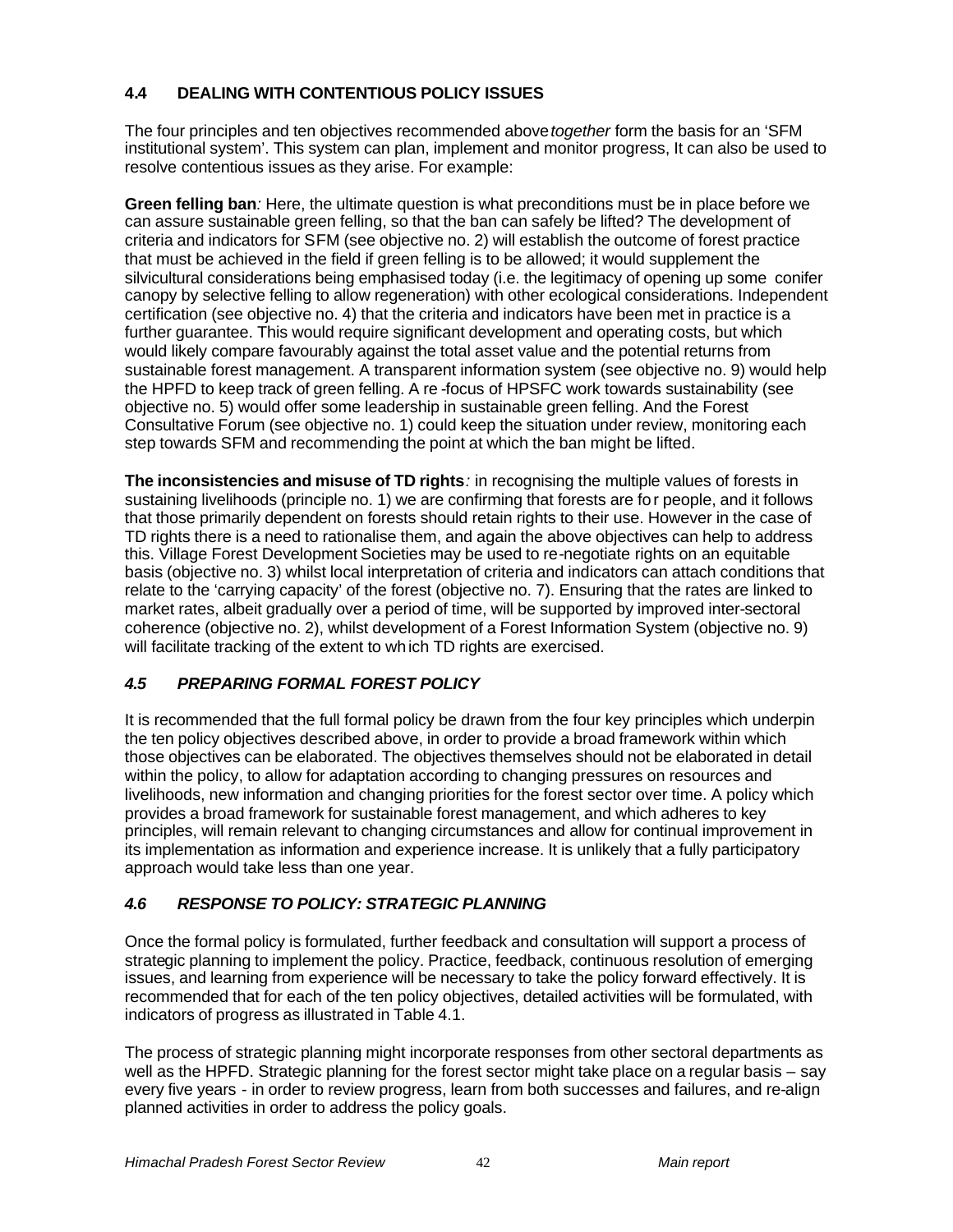The Forest Sector Review process has paved the way for some of these activities, and indeed has already made some progress towards fulfilling some of the recommendations. Elements of the process may be continued, refined and adapted appropriately to contribute to realisation of the overall goal of achieving sustainable forest management in Himachal Pradesh.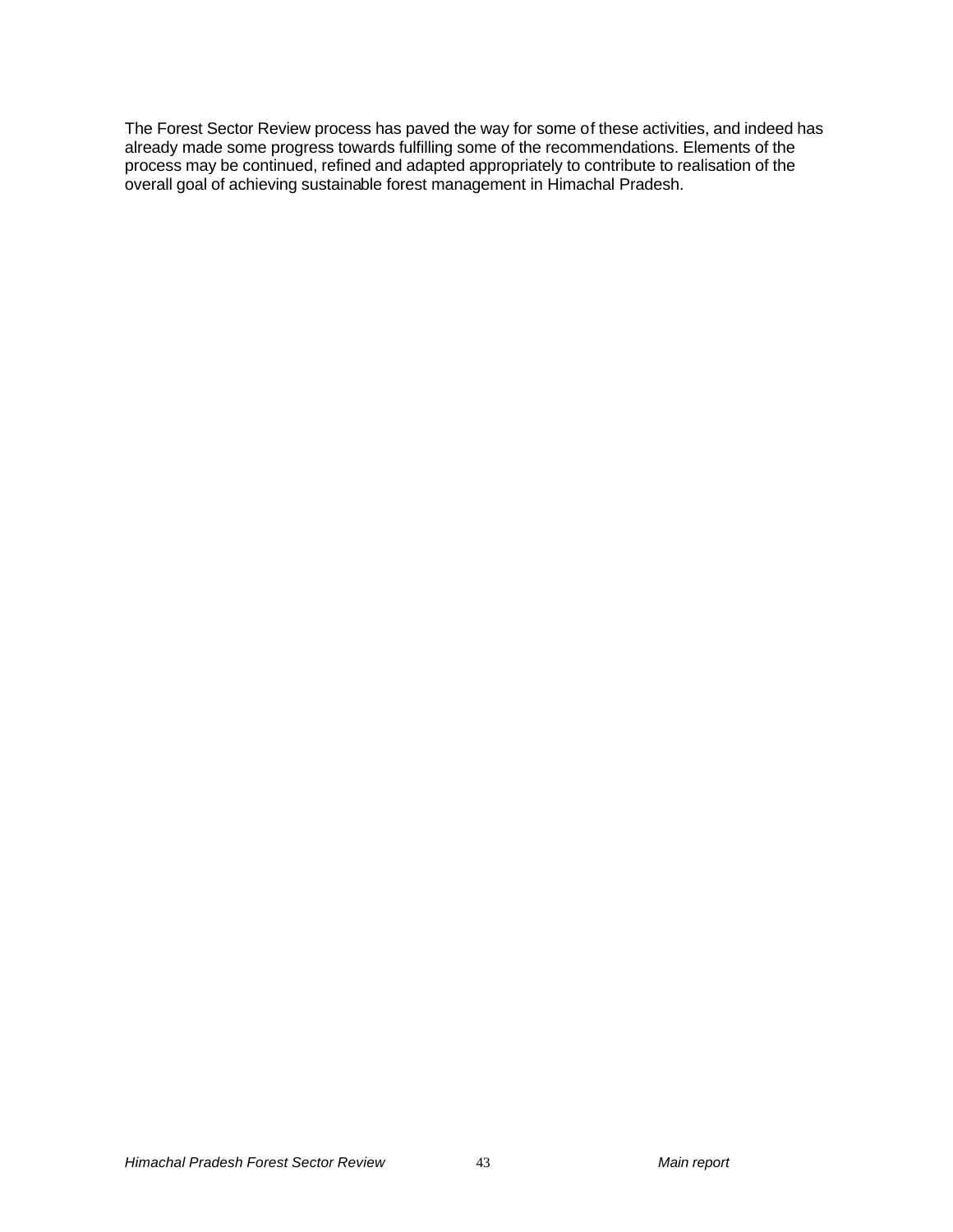## **Figure 4.1 A SYSTEM FOR ACHIEVING SUSTAINABLE FOREST MANAGEMENT IN HIMACHAL PRADESH**

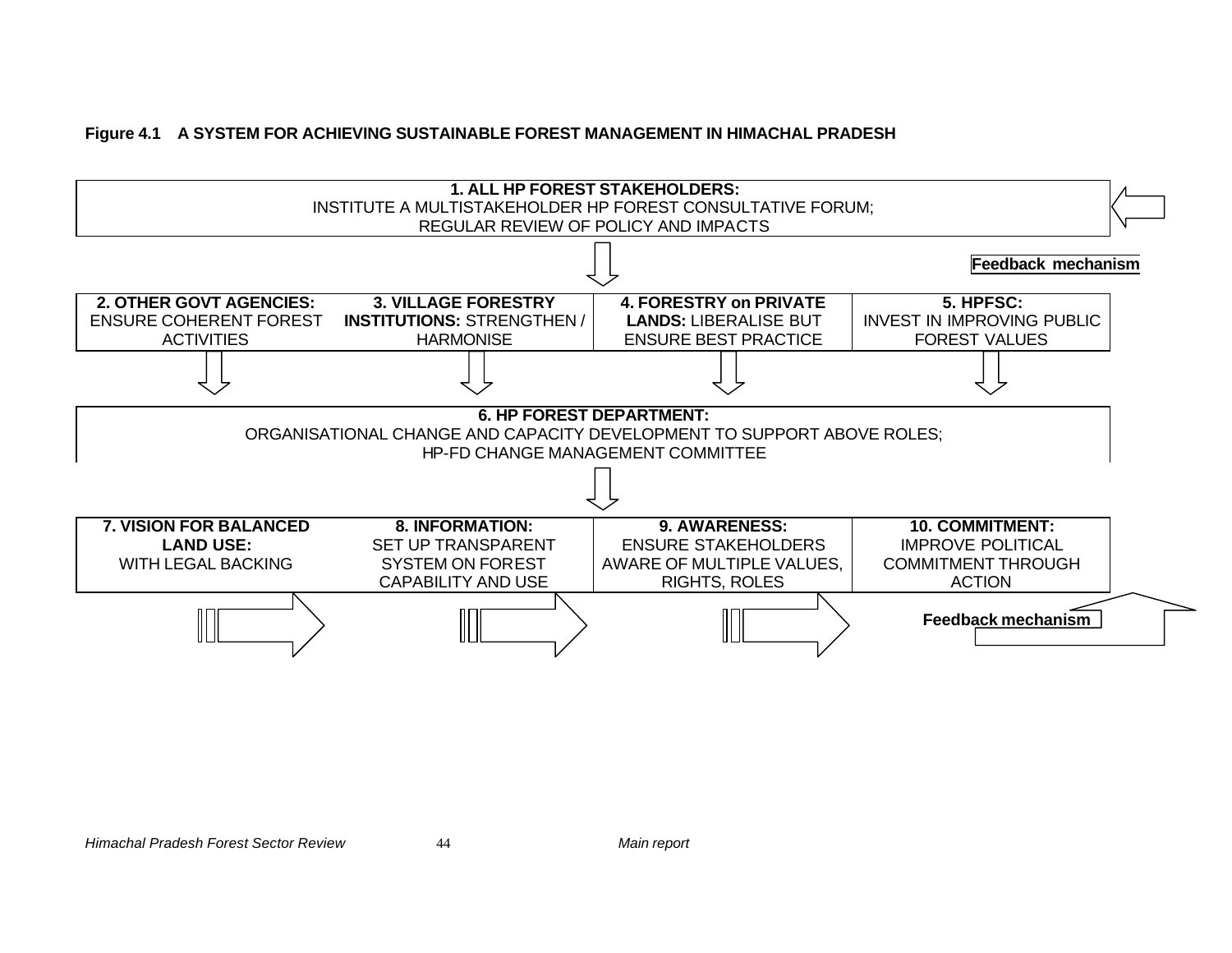## **Appendix 1: The Bhopal-India criteria and related draft indicators for SFM in India (the 'Bhopal-India process')**

| <b>Criteria</b>                                 | <b>Indicators</b>                                                                                                                                                                                                                                                                                           |
|-------------------------------------------------|-------------------------------------------------------------------------------------------------------------------------------------------------------------------------------------------------------------------------------------------------------------------------------------------------------------|
| 1: Extent of forest and tree<br>cover           | 1.1 Area and type of natural and man-made forests<br>1.2 Forest area under fragile ecosystems<br>1.3 Area of dense and degraded forest<br>1.4 Forest in non-forest area<br>1.5 Area rich in NWFP species<br>1.6 Forest area diverted for non-forestry use<br>1.7 Community managed forest areas             |
| 2: Ecosystem function and<br>vitality           | 2.1 Status of natural regeneration<br>2.2 State of natural succession<br>2.3 Status of secondary forests<br>2.4 Weeds, pests, diseases, grazing, fire, etc.<br>2.5 Maintenance of food chain                                                                                                                |
| 3: Biodiversity conservation                    | 3.1 Area of protected and fragmented ecosystems<br>3.2 Number of rare, endangered, threatened and endemic species<br>including tiger population<br>3.3 Level of species richness and density<br>3.4 Canopy cover<br>3.5 Medicinal and aromatic and other NWFPs<br>3.6 Level of non-destructive harvest      |
| 4: Soil and water<br>conservation               | 4.1 Soil moisture<br>4.2 Soil compaction<br>4.3 Status of soil erosion<br>4.4 Run-off (water yield)<br>4.5 Soil pH<br>4.6 Soil organic carbon<br>4.7 Nutrient status of soil<br>4.8 Soil flora, fauna and microbes<br>4.9 Level of water table<br>4.10 Sediment load                                        |
| 5: Forest resource<br>productivity              | 5.1 Growing stock of wood and NWFPs<br>5.2 Natural regeneration status<br>5.3 Increment of wood and non-wood products<br>5.4 Area of afforestation and new plantations<br>5.5 Level of material and technological inputs<br>5.6 Extent of protection measures<br>5.7 Level of intangible benefits           |
| 6: Forest resource utilisation                  | 6.1 Aggregate and per capita wood and non-wood consumption<br>6.2 Import and export of wood and NWF products<br>6.3 Recorded and unrecorded removals of wood and NWF products<br>6.4 Direct employment in forestry and forest industries<br>6.5 Contribution of forest to income of forest dependent people |
| 7: Social, cultural and<br>spiritual needs      | 7.1 Well-being in terms of livelihood, recreation, cultural, and<br>aesthetic needs<br>7.2 Degree of economic, social, gender, and participatory equity<br>7.3 Conflict management mechanisms<br>7.4 Traditional (indigenous) knowledge application                                                         |
| 8: Policy, legal and<br>institutional framework | 8.1 Existing policy and legal framework<br>8.2 Extent of community, NGO and private sector participation<br>8.3 Investment in research and development                                                                                                                                                      |

Source: Proceedings of the national technical workshop on evolving criteria and indicators for sustainable forest management in India, 21-23 January 1999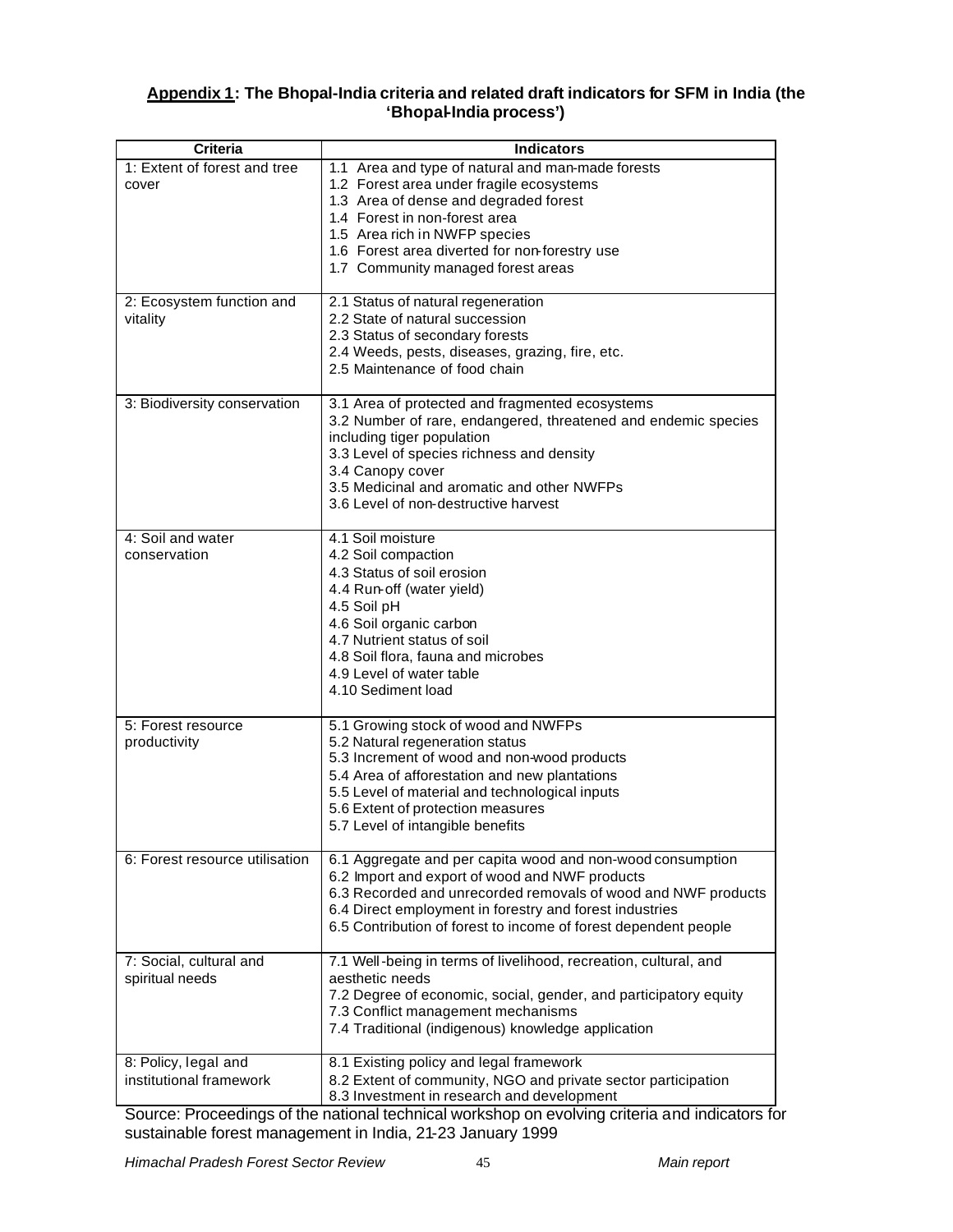## *Appendix 2:* **Forest Sector Review study reports**

The following reports and studies were commissioned for the Forest Sector Review, and are available in a separate volume.

- 1. **Stakeholder analysis of village forest users in Himachal Pradesh***. ORG Centre for Social Research*. Also referred to as the 'local forest values' study, this study considers local livelihood systems, dependence on forests, and interactions between stakeholders. Based on a participatory survey of 24 villages.
- 2. **Proceedings of workshop for a shared vision on sustainable management**. The 'Kufri' meeting held in September 1999.
- 3. **Proceedings of the policy dialogue on cross sectoral issues concerning the forest sector in Himachal Pradesh.** The 'Peterhoff' meeting, held in December 1999.
- 4. **Land use policy issues***.* Land Use Focus Group, coordinated by K.C. Sharma. This report looks at the status and adequacy of existing land use policy provisions in relation to the actual state of forest resources, and to stakeholders.
- 5. **Village level institutions, their mechanisms and interlinkages with the Panchayati Raj institutions***.* Village level institutions focus group, coordinated by Support Initiatives in Development*.* This focus group was established to examine the proliferation of village institutions, their roles and mandates regarding forests, and their links with *Panchayati Raj* institutions. Consultations included discussions in 12 villages.
- 6. **Biodiversity, NTFPs and Ecotourism**. Biodiversity, NTFPs and Eco-tourism focus group, coordinated by Dr Virinder Sharma of the State Council for Science, Technology and Environment. This focus group identified values of biodiversity in HP, including its values to local livelihoods, and potential means of conservation. The report includes information on NTFPs and medicinal plants, and considers the potential for eco-tourism development.
- 7. **Economic valuation of forests in Himachal Pradesh.** Dr Madhu Verma, Indian Institute of Forest Management*.* This provides the first-ever economic valuation of the range of forest goods and services in Himachal Pradesh, revealing the extremely high potential of environmental services and other non-timber values.
- 8. **Improving the legal framework for sustainable forest management in Himachal Pradesh.** Jonathan Lindsay, FAO Development Law Service. This explores the adequacy of legal provisions in relation to forest/stakeholder needs, and provides more depth on the legal implications of the policy and institutional recommendations of the FSR
- 9. **List of participants** in workshops and presentations on the Forest Sector Review.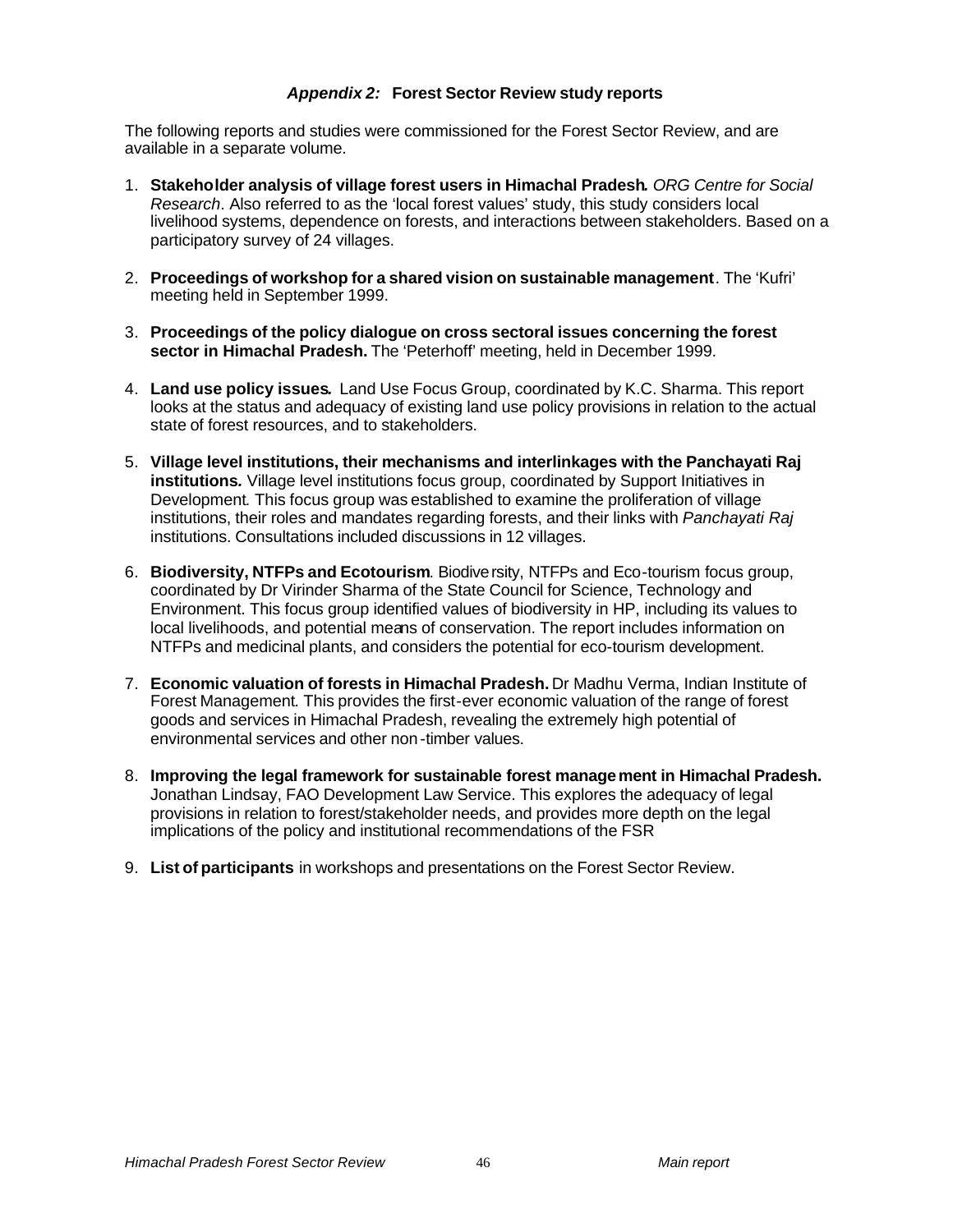# **Appendix 3: Process and timetable of the Forest Sector Review**

Note: key 'milestones' are shown in bold

| Month/year                  | Activities                                                                                 | Main responsibilities     |
|-----------------------------|--------------------------------------------------------------------------------------------|---------------------------|
| June 1999                   | Preparatory phase                                                                          |                           |
|                             | Finalising full workplan and communicating it                                              | Core Team/ IIED           |
|                             | Securing resources from DFID                                                               | <b>DFID/IIED</b>          |
|                             | Core team in place                                                                         | Core Team                 |
|                             |                                                                                            |                           |
| June-July 1999              | Scoping the issues                                                                         | Core Team/ IIED           |
|                             | Informal consultations with government, NGOs and other<br>commentators                     |                           |
|                             | Defining the main issues                                                                   | Core Team                 |
|                             | Discussion of methodologies and detailed TORs for local forest                             | Core Team/ IIED/          |
|                             | values and preliminary legal studies; commissioning of studies                             | ORG-MARG/ legal           |
|                             |                                                                                            | consultant                |
|                             | Design of questionnaires for local forest values study                                     | Core Team/ IIED/          |
|                             |                                                                                            | ORG-MARG                  |
| June-September<br>1999      | Obtaining information                                                                      |                           |
|                             | Analysis of existing policies, institutions and documents (using 8<br>part framework)      | Core Team/ IIED           |
|                             | Completion of local forest value survey and preliminary                                    | ORG MARG/ legal           |
|                             | legal reports                                                                              | consultant                |
|                             | Questionnaire/ consultations with key HPFD informants (staff                               | Core Team                 |
|                             | associations etc.)                                                                         |                           |
| September - October<br>1999 | Review and prioritisation of information                                                   |                           |
|                             | Summarise findings of key informant consultations                                          | Core Team/ IIED           |
|                             | HPFD workshop to review information and identify priorities                                | <b>HPFD/ IIED</b>         |
|                             | (the 'Kufri' workshop)                                                                     |                           |
| October-November            | Synthesis of finding and preliminary recommendations                                       |                           |
| 1999                        |                                                                                            |                           |
|                             | <b>Prepare Draft 1 Synthesis Document</b>                                                  | <b>IIED</b>               |
| November-<br>December 1999  | Multi-stakeholder proposals for policy and actions                                         |                           |
|                             | Multi-stakeholder 'policy dialogue' based on draft 1 (the                                  | Core Team/ IIED/          |
|                             | 'Peterhoff' meeting)                                                                       | GoHP                      |
|                             | <b>Consultations with Secretaries</b>                                                      | <b>IIED</b>               |
|                             |                                                                                            |                           |
| January-April 2000          | Focus group and consultancy work<br>Establishment of focus groups on biodiversity, village | <b>IIED/ Core Team</b>    |
|                             | institutions, land use issues                                                              |                           |
|                             | Commissioning of consultants on legal issues, economic                                     | <b>IIED/ Core Team</b>    |
|                             | valuation                                                                                  |                           |
|                             | Focus group and consultancy research                                                       | Focus groups and          |
|                             |                                                                                            | consultants               |
|                             | Feedback from focus groups and consultants to HPFD                                         | Focus groups/             |
|                             |                                                                                            | consultants               |
|                             | Prepare Draft 2 Synthesis Document, including outcomes of                                  | $\overline{\mathsf{HED}}$ |
|                             | focus group and consultancy research reflecting all stakeholders'                          |                           |
|                             | views: to include findings; policy proposals; action proposals                             |                           |
| May 2000                    | Validation                                                                                 |                           |
|                             | Discussion of summary of recommodations with multistake                                    | Core Team/ IIED           |
|                             | holder group, Secretaries, M.L.A's committee on forests (Van<br>Samiti)                    |                           |
| <i><b>June 2000</b></i>     | Final output: report publication                                                           |                           |
|                             | <b>Publication of final report</b>                                                         | <b>IIED</b>               |
|                             | Publication of summary report (in English and Hindi) for wide                              | Core Team/ IIED           |
|                             | distribution                                                                               |                           |
| July 2000 onwards           |                                                                                            |                           |
|                             |                                                                                            |                           |
|                             | Follow-up plans<br>Plan activities for following year eg. publicity material, further      | Core Team/ DFID           |